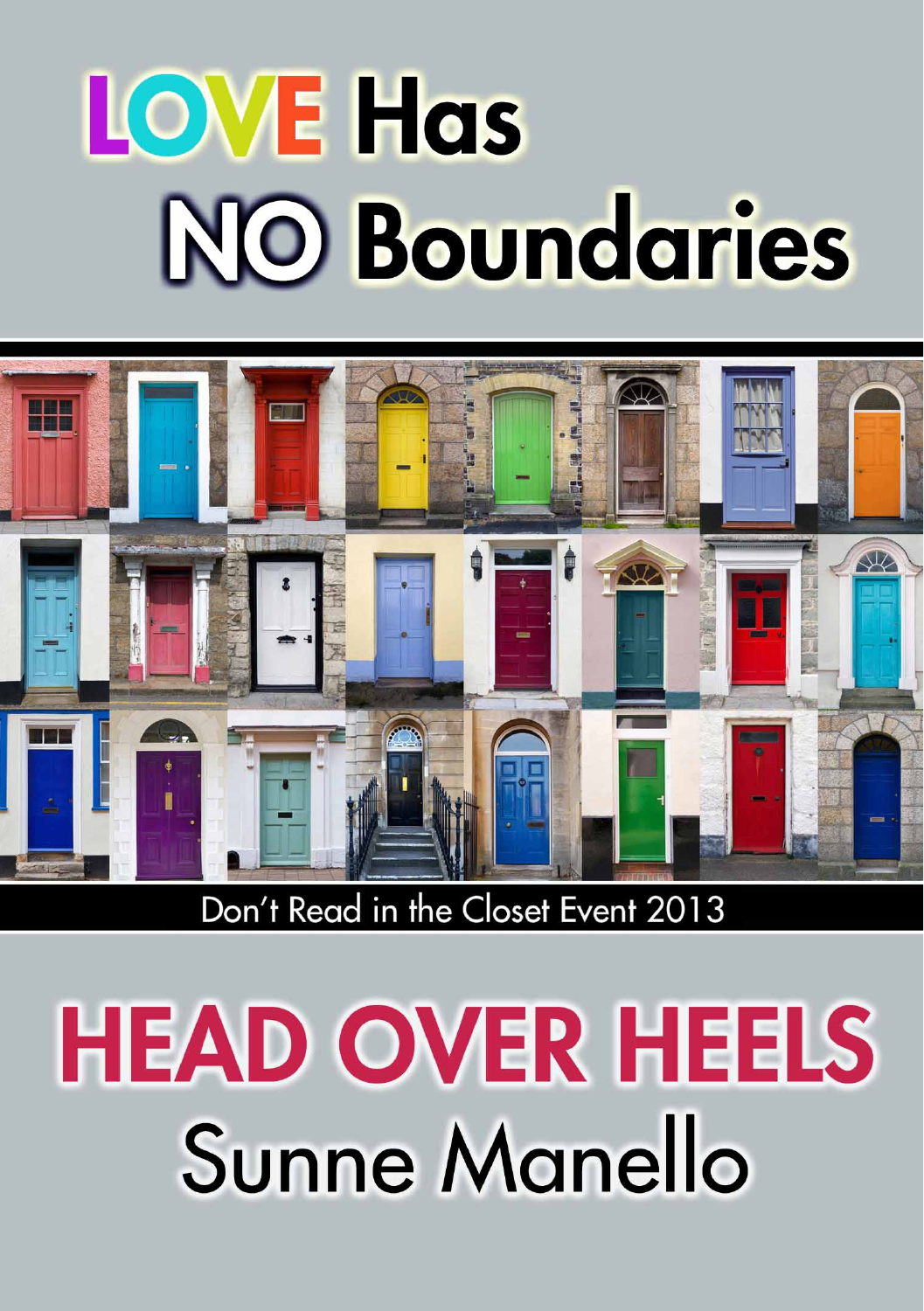# **Love Has No Boundaries**

*An M/M Romance series*

# **HEAD OVER HEELS By Sunne Manello**

## **Introduction**

The story you are about to read celebrates love, sex and romance between men. It is a product of the *Love Has No Boundaries* promotion sponsored by the *Goodreads M/M Romance Group* and is published as a free gift to you.

# **What Is Love Has No Boundaries?**

The *Goodreads M/M Romance Group* invited members to choose a photo and pen a letter asking for a short M/M romance story inspired by the image; authors from the group were encouraged to select a letter and write an original tale. The result was an outpouring of creativity that shone a spotlight on the special bond between M/M romance writers and the people who love what they do.

A written description of the image that inspired this story is provided along with the original request letter. If you'd like to view the photo, please feel free to join the [Goodreads M/M Romance Group](http://www.goodreads.com/group/show/20149-m-m-romance) and visit the discussion section: *Love Has No Boundaries*.

Whether you are an avid M/M romance reader or new to the genre, you are in for a delicious treat.

## **Words of Caution**

This story may contain sexually explicit content and is **intended for adult readers.** It may contain content that is disagreeable or distressing to some readers. The *M/M Romance Group* strongly recommends that each reader review the General Information section before each story for story tags as well as for content warnings.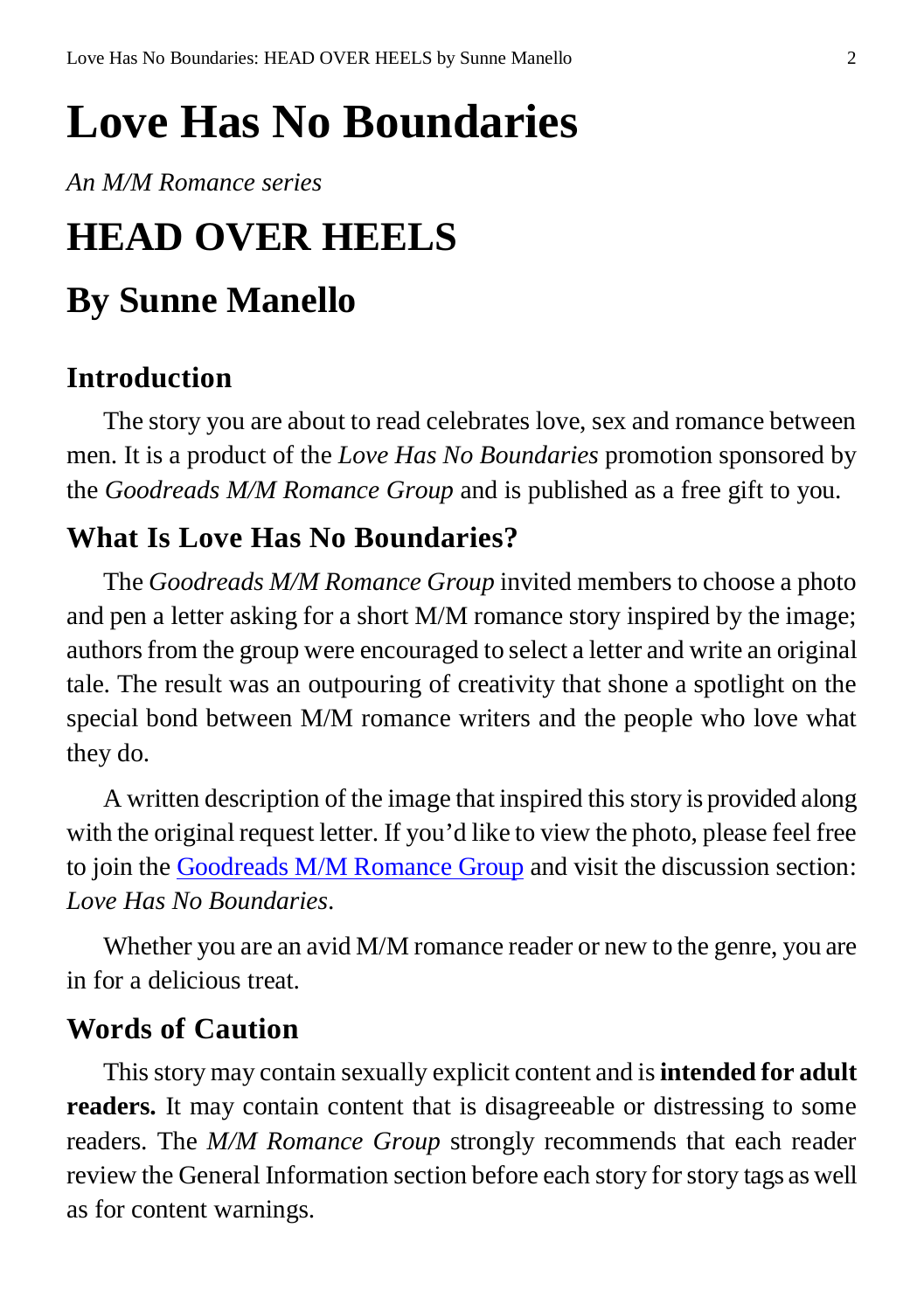This story is a work of fiction. Names, characters, places and incidents are the products of the author's imagination or are used fictitiously. Any resemblance to actual events, locales, or persons, living or dead, is entirely coincidental.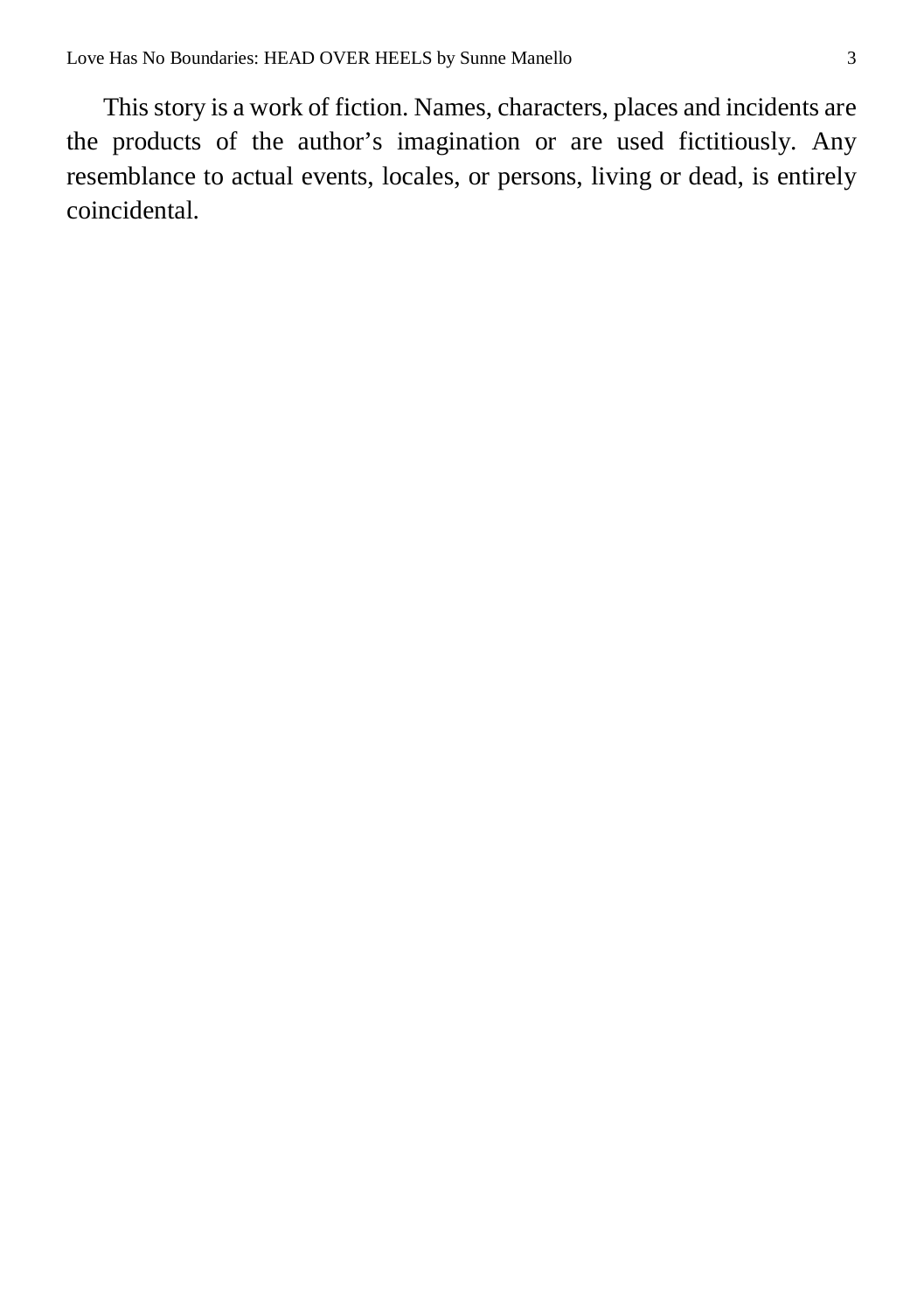All rights reserved worldwide.

This eBook may be distributed freely in its entirety courtesy of the *Goodreads M/M Romance Group*. This eBook may not be sold, manipulated or reproduced in any format without the express written permission of the author.

Head Over Heels, Copyright © 2013 Sunne Manello

Cover Design by Goodreads M/M Romance Group

This ebook is published by the *M/M Romance Group* and is not directly endorsed by or affiliated with Goodreads Inc.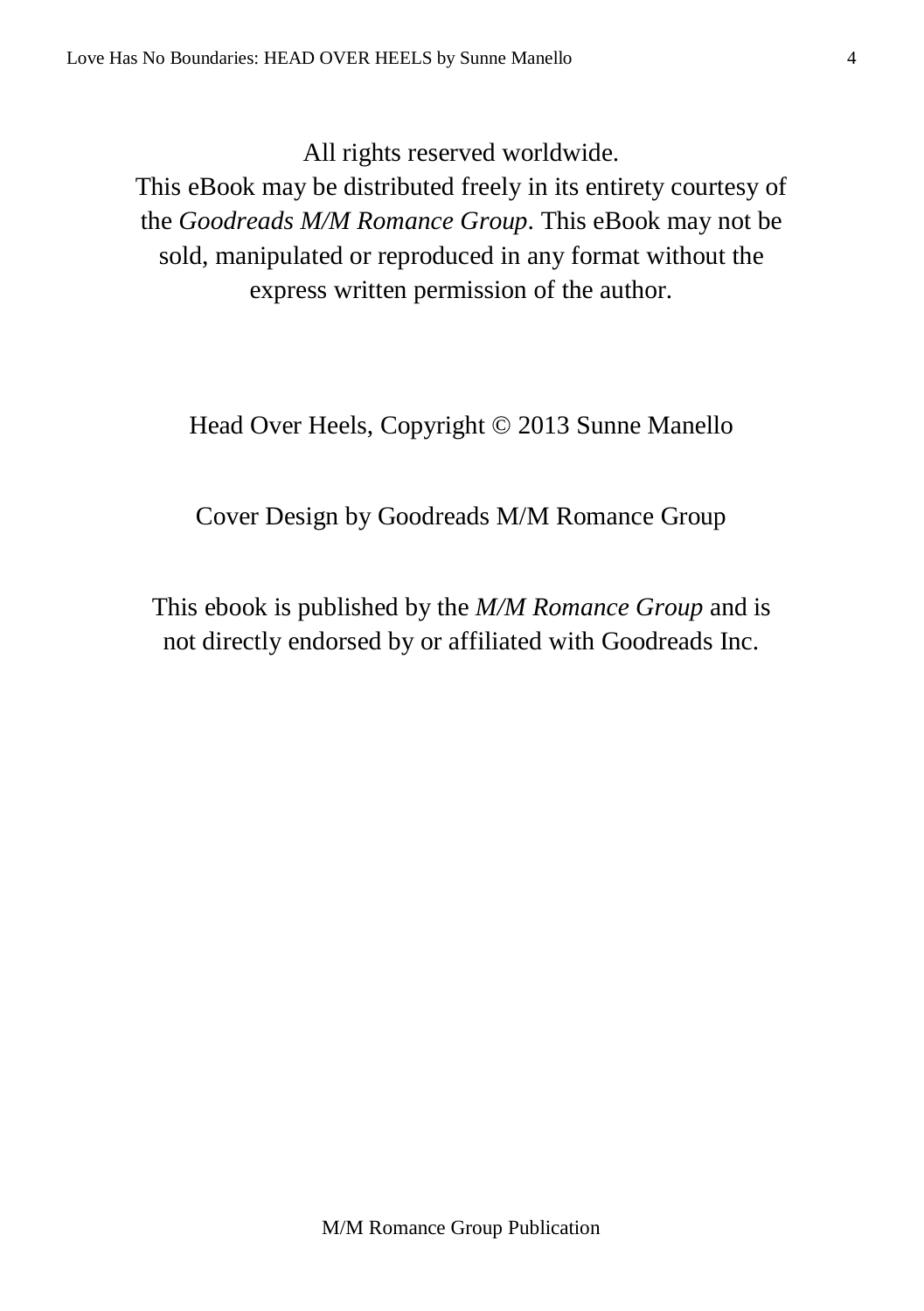# **HEAD OVER HEELS By Sunne Manello**

## **Photo Description**

Although it's in color, the photograph has an old-fashioned feel. Two shorthaired men recline together, visible from the waist up. Both wear collared shirts with no ties, and their sleeves are rolled up. The young man in the foreground wears suspenders, his eyes are half shut and he has a peaceful expression. The slightly older man cradling him wears a waistcoat. He looks with nearly closed eyes and a loving expression at the man in his arms.

### **Story Letter**

#### *Dear Author,*

*I have tried to come up with a specific prompt for this photo but nothing is coming to me. This photo could be telling so many different stories:*

*Perhaps the man in the suspenders is relaxing in the arms of his lover/husband after a particularly long, hard day at work…*

*Perhaps the two men are finally together for good after dealing with many obstacles that kept them apart…*

*Perhaps they have just made it to their hotel room and are finally able to relax after their very long and tiring (but very happy) wedding day…*

*Perhaps because of distance or circumstances, they are only able to get together sporadically–a weekend every few months, etc. …*

*Perhaps they are lovers, partners… but the man in the back is also a Dom and the man in suspenders is his sub and needs some "attention" from his Dom…*

*I am completely open to whatever story this photo inspiresin the author, all I want is serious, emotional, romantic. Don't care if it's angsty or kinky aslong as the emotion is there.*

#### *Sincerely,*

*C.J. Anthony*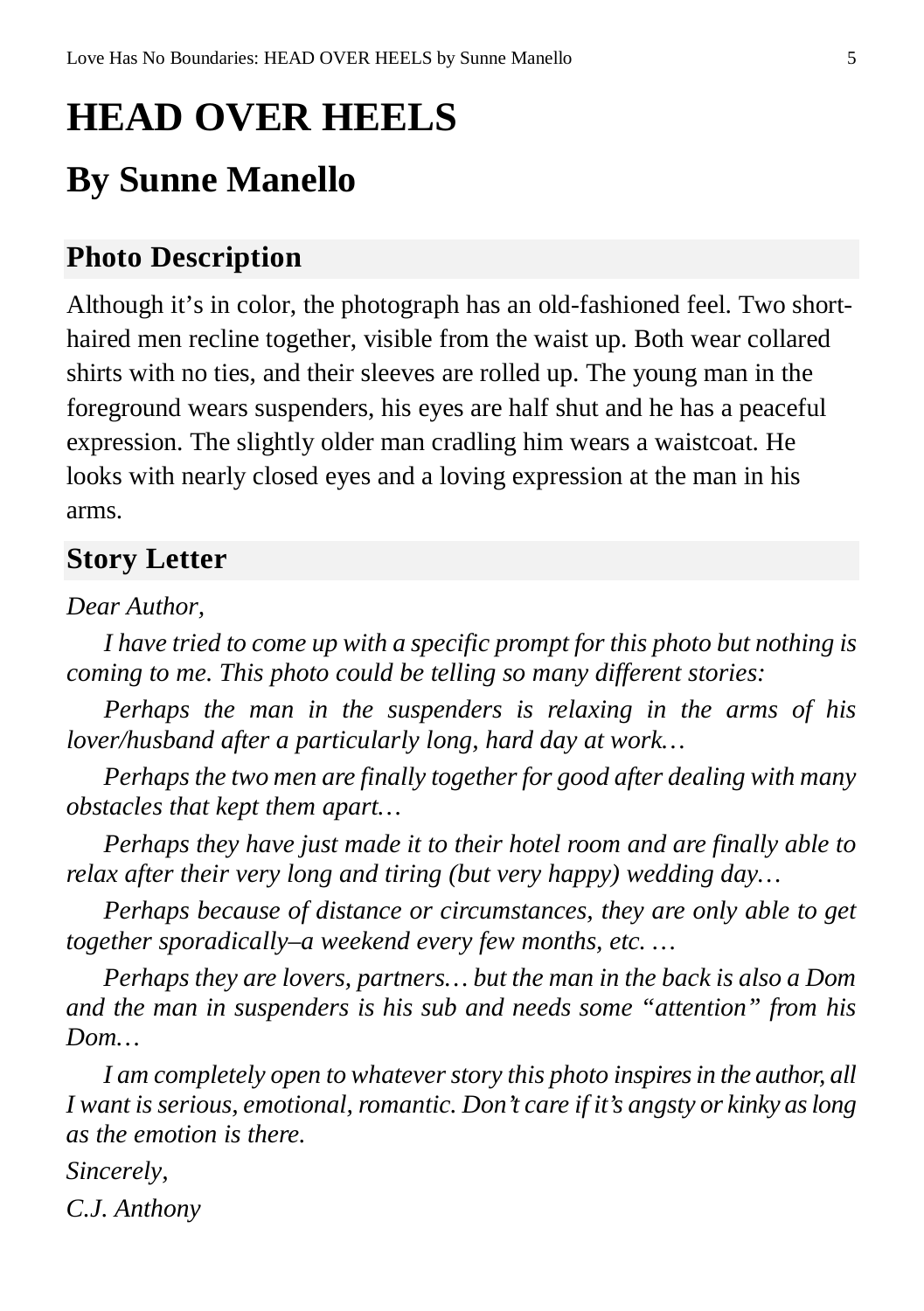# **Story Info**

**Genre:** historical

**Tags:** brother-in-law, widower, first time, family, full life, loss, men with children, age gap, quick evolving love

**Word count:** 14,012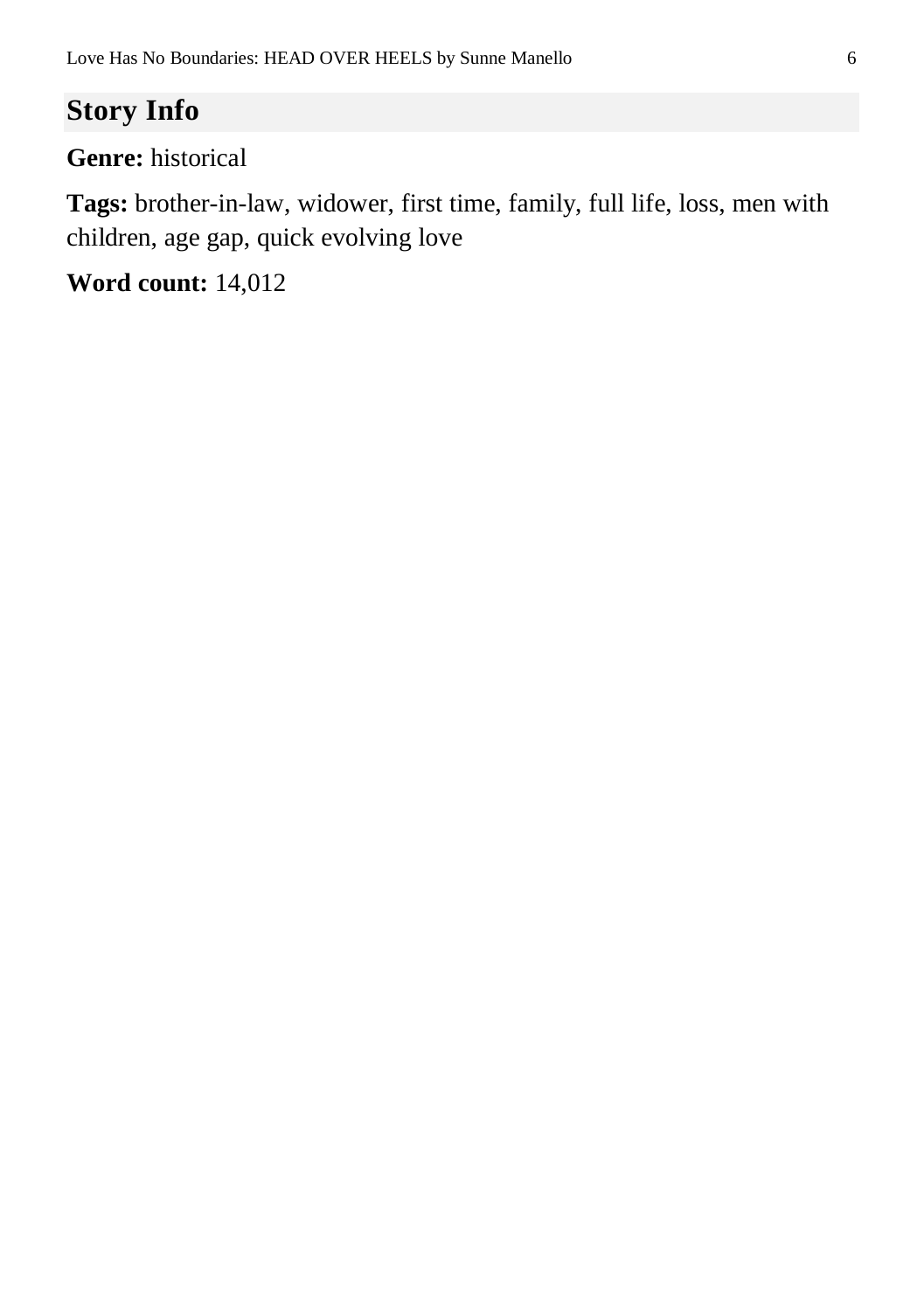# **HEAD OVER HEELS By Sunne Manello**

#### *Summer 1955*

Richard Anthony Beale III stood at the railing of the small balcony and gazed out at the ocean. Blue and grey mixed together in an impressive but depressing way. The rolling motion of the huge ocean cruiser Liberté had become familiar over the last two days. Behind him, in the luxury suite, he heard Therese, his baby's nanny and his childhood ally, singing a sweet song to his baby boy. It was nappy time, and William was by god due for some sleep. He hadn't handled being at sea well so far.

But what could Richard do? It was long past time to fulfill his dead wife's last wish.

"*Begrab mich bei meinen Eltern*." Bury me with my parents.

Elisabeth's spine had been broken, her lungs punctured. She had died a painful death. Richard closed his eyes; the image of her young and vital body so cruelly destroyed still haunted him. Damn that car, that crazy fast car. It had been her wish, a present for the birth of his first son, and he had given it to her, like everything she had desired. It was the least he could do for her after marrying a guy like him, a man who wasn't able to cherish a beautiful and vital woman like her. And as soon as she had been able to party again, she had been driving around like she had lived—fast and fearless.

And now, ten months later, he was bringing her ashes home to her twin brother to be buried in the grave with her parents. It had taken this long because he hadn't wanted to cross the ocean with a baby in winter and he had to arrange for all his business to be taken care of by his assistant, Jonathan. Now they were on their way to Le Havre and from there on they would travel by car to Germany, to a city called Friedrichshafen at Lake Constance. Elisabeth's parents had been buried there, and her brother Paul was teaching in the well-known boarding school, Salem, close by.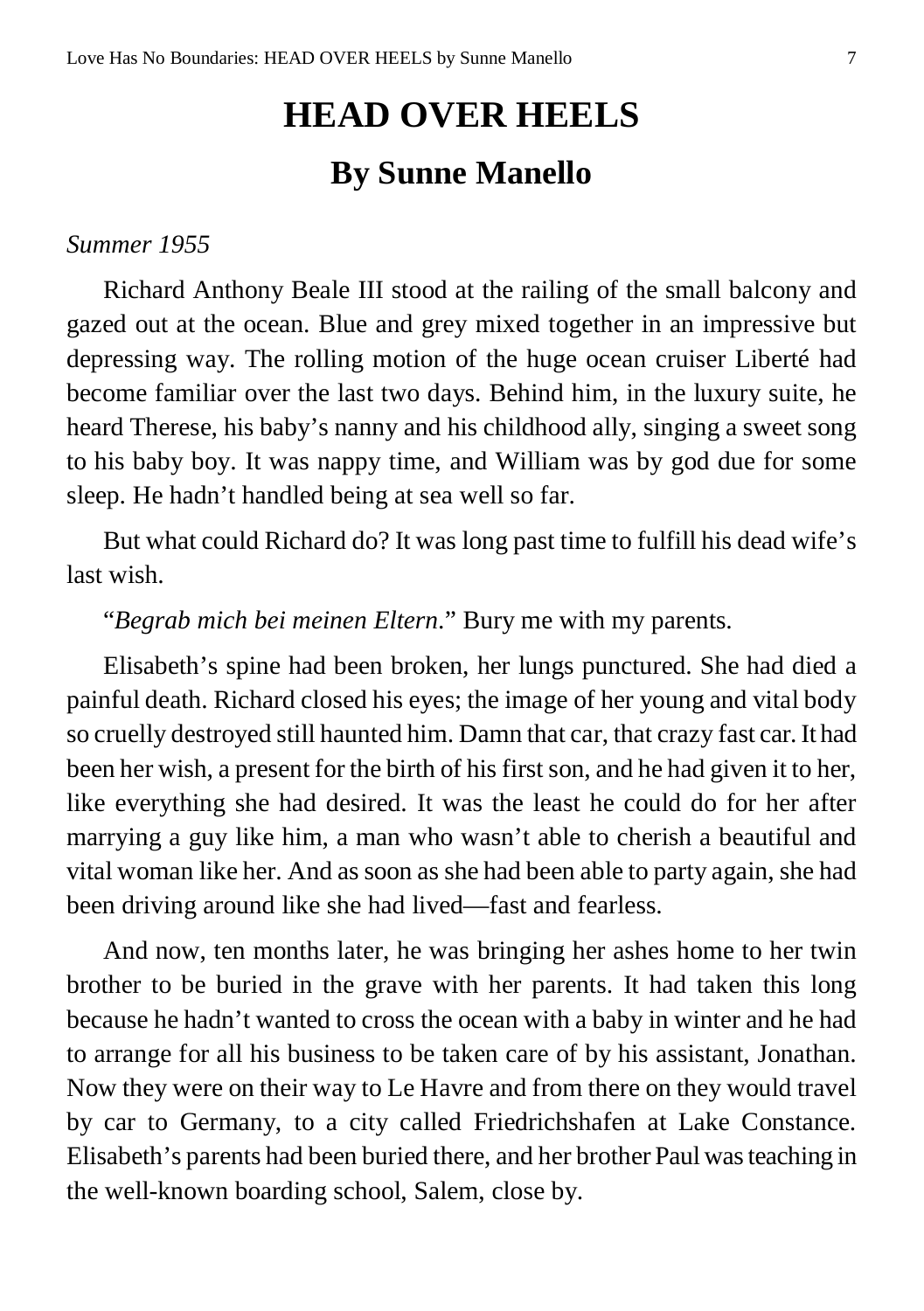A noise behind him disrupted his morose broodings.

"He is sleeping now." Therese took one long look at him and added, "Maybe you should take a nap, too. I don't mind staying here."

"No, go and have some fun at the sun deck. Enjoy it. I'll be there if he wakes up and if I need you, I'll send a steward after you, okay?"

"You're sure?"

"Yes, go!" He quietly ushered her towards the door. "We'll be in Le Havre tomorrow and then your fun will be over."

"Ha, as if." She grinned back at him over her shoulder, then snatched a book from the table, gathered her sunglasses and stylish sunhat, and left the suite.

Richard couldn't help but smile. She had been his own nanny's helper and so much fun, just nine years his senior when she had started to work for his parents at the age of fifteen. Therese had been enough of a child herself to hide in the woods with him, playing robber and sheriff. And every so often coming up with a plan to hide activities which hadn't been suitable for the heir of the "Beale-fortune".

The moment it had become clear that Elisabeth wouldn't care for their son he had called her, and she had come within days. Now over fifty years old, she still hadn't lost that spark of mischief that had entertained him as a child. Her down-to earth attitude had kept him together over the last months. She was his savior.

Richard stopped his musings. He tiptoed to his son's room, opened the door cautiously and peeked into the bed. William slept on his back, both hands in little fists, the soft auburn hair on his head a bit sweaty, his lips thrust out as if he was waiting for a kiss. To resist the urge to do exactly that, was difficult. He loved his baby. He loved him like no one else in this world.

\*\*\*\*

Paul closed the book in front of him and looked up at the faces of twentyfour children.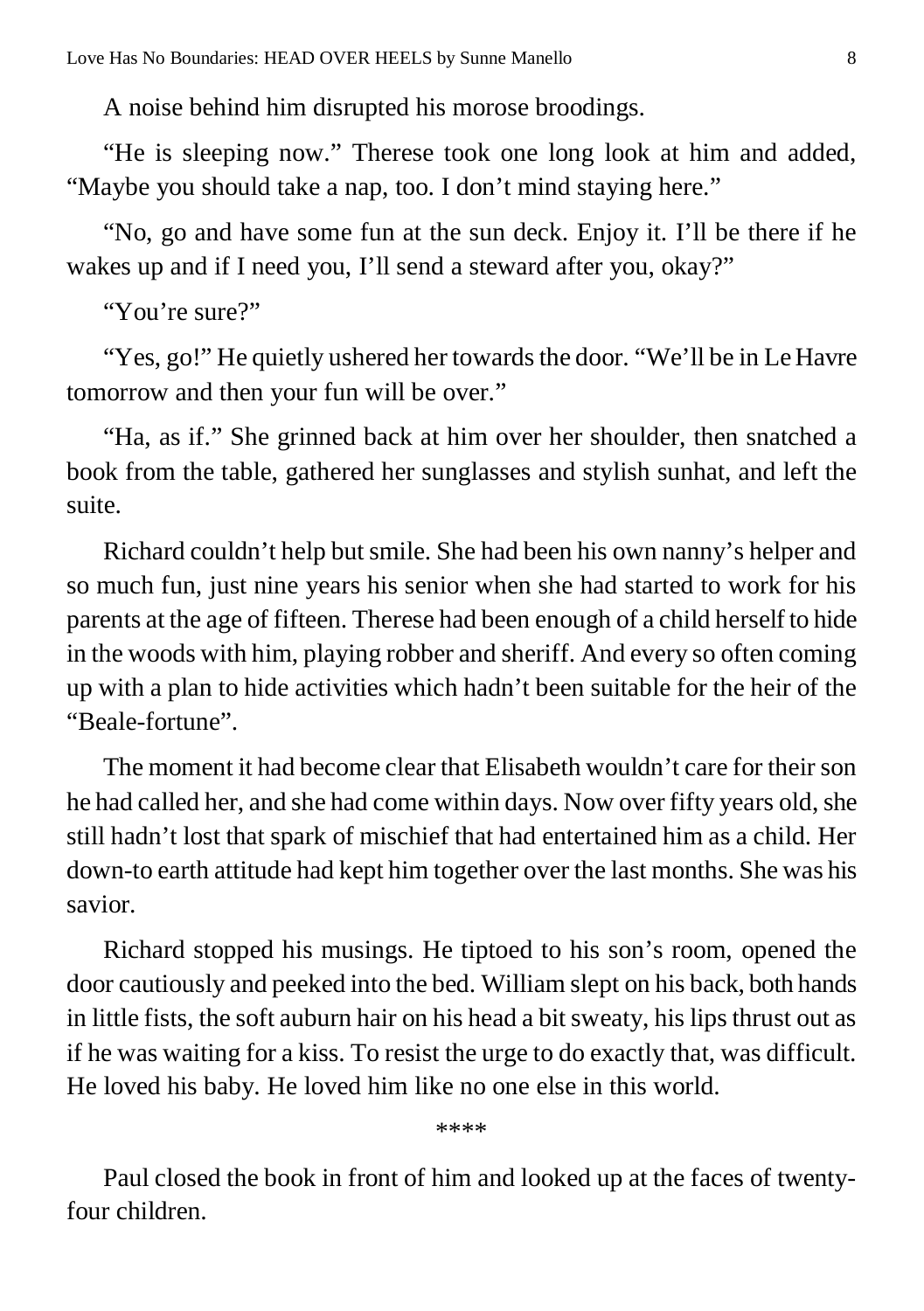"And this is the end of the story." He paused dramatically. "And the beginning of your summer holidays."

The noise level only increased a bit. Ah, such well-behaved children, his pupils. Karl stretched his arm, indicating that he wanted to ask something.

"Yes, Karl?"

"Herr Hohenfels, is it true that you are going to teach us English next year?"

"That is true. The government has concluded that starting the next school year, English has to be a part of the education. As you may know, I've learned English at my school, and studied it as a minor subject at University. That means I'm going to be your English teacher next school year."

Another hand in the air. Paul looked at the boy. "Patrick?"

"Is it difficult? And do you know anyone who is from England?"

He had to keep himself from grinning: "No, I think it is very easy to learn. You are all going to like it. And no, I don't know anyone from England. But I'm going to meet my brother-in-law tomorrow for the first time, and he is from America. Also, my mother had friends in America who came to visit us shortly after the end of the war."

Karl's hand was in the air again in his own slightly erratic manner. He burst out, "Why do you have a brother-in-law in America?"

"Karl." Paul gave him a stern look. "Can you please wait until I give you permission to talk?"

"I'm sorry, Herr Hohenfels." Eyes downcast and a demure look on his face; this boy was going to be a real handful in a few years. Who was he kidding, he already was a handful.

Paul took a deep breath. That was the hard part: "My sister visited the American friends I mentioned. She fell in love and married an American. Now he is coming to bring her ashes back. She died last year."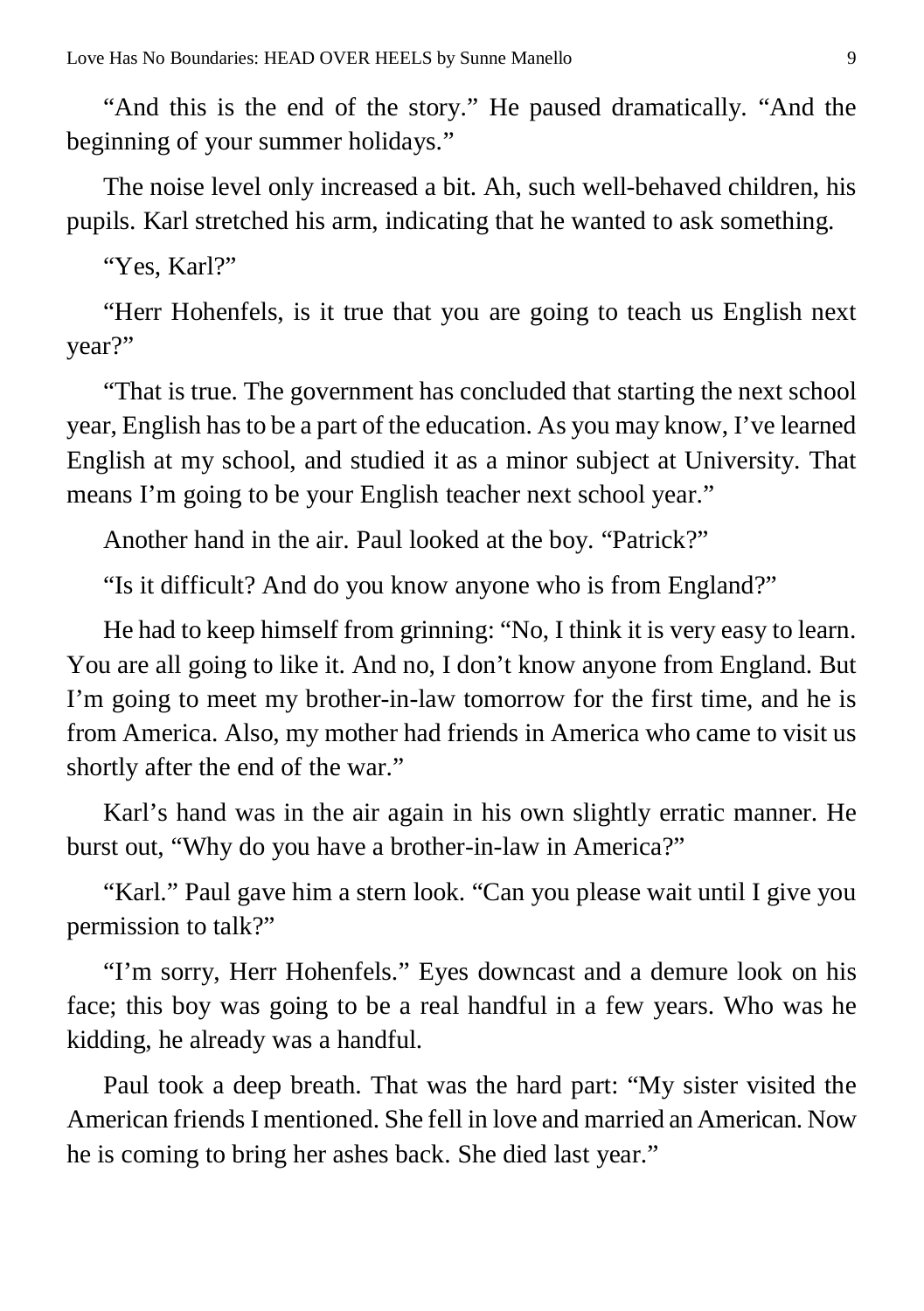His class was silent and Paul sighed. So much for the good mood before the holidays. These kids had been born in the last years of the war, and he was all too aware that somewhere in their memories the fear of dying had been planted. To lighten the mood he added, "And he is bringing my nephew. A little boy named William, just a year old. Can you imagine how excited I am? I haven't seen him at all."

And like a light switch turned on, his pupils brightened and spent the last minutes asking questions about the baby.

After the lesson, Paul did a quick clean-up of his classroom. He had done most of it in the days before, well aware that leaving directly only a day after closing for summer was a favor granted by the headmaster. "Extraordinary circumstances"—thank god. Paul would be on his way to Friedrichshafen tomorrow morning.

\*\*\*\*

Richard hadn't slept well. Oh, it hadn't been the bed's fault, that one was very comfortable, the room big and airy despite the fact that the Hotel Krone in Friedrichshafen was an old and historic building close to the small yachting harbor. His dreams had bothered him. He couldn't recall them but the permanent feeling of loneliness and loss still tingled in his guts.

Today was the day. He would finally meet Paul, his brother-in-law. They had to arrange the funeral, and of course, Paul would want to meet William. He groomed with special care. It always helped him to focus and today was not going to be easy. He knew what Paul looked like; he had seen a few pictures. The similarity to Beth was obvious. Paul was the male version of his pretty and dead wife– the very attractive male version. Young, fresh face, clean eyes and a charming smile. He couldn't suppress the nervous flutter in his stomach. Immediately the guilt followed. Not the guilt to find a man attractive. No, he had made his peace with that fact a long time ago. It was the remorse that he hadn't been able to be a better husband to his wife and that of all men in the world this one would be the worst for him to find striking.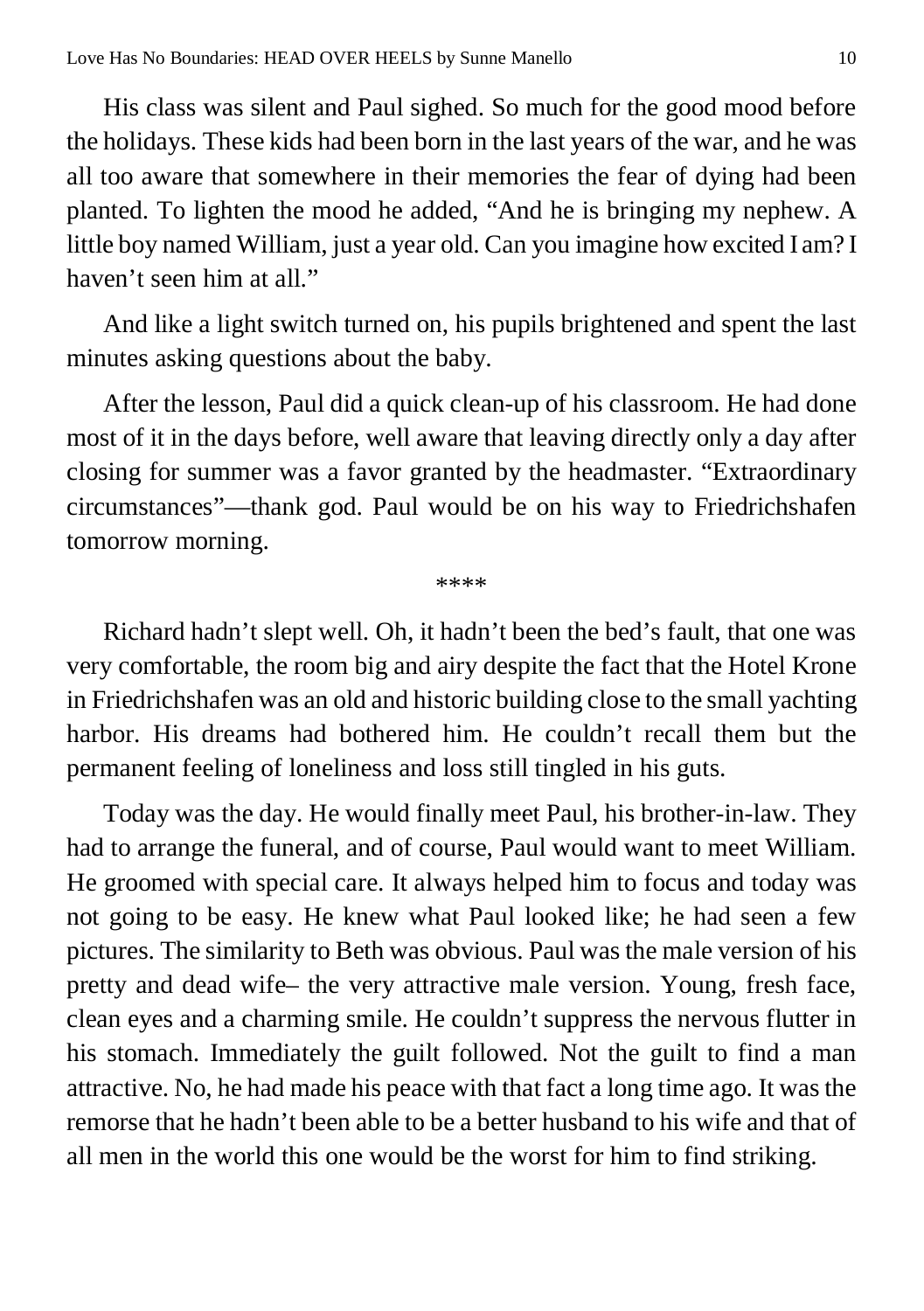A look at his watch showed him that his peace would be over soon. He was already hearing Therese and William in the adjoining room, accompanied by the soft clinking sounds of dishes. They obviously were having breakfast. The delighted sounds of his boy made him smile. William was close to walking. He pulled himself up on every available piece of furniture and had no patience. Richard wasn't so sure if it was a blessing or a curse when the boy finally would be able to walk.

Smiles greeted him when he entered the bright living room of the hotel suite.

"Good morning my lovelies. How fare thee this wonderful morning?" A kiss on his son's auburn hair, a smile for Therese, and he took his seat at the table. "Do we have eggs?"

"Good morning, Richard. Of course, here," Therese handed him a basket with brown, warm eggs. "And how are you?"

He wanted to tell her that he was well, fine and dandy and whatever but blurted out. "Nervous."

"Why?"

"I don't know. Maybe I'm afraid that he is going to blame me?" Not that he wasn't already blaming himself enough.

"No, Richard," Therese's voice got that stern sound that he remembered so well from his childhood. "Stop that immediately. It was a car accident. Beth was driving; nobody else was in the car, not even on the street. She miscalculated the speed and the bend and it happened. It is not your fault."

"I know, rationally I know. But I still feel like I did something wrong."

"Did you?"

"Do something wrong?" He frowned, not sure where she was going with this question.

"Yes. Did you do something wrong to Beth that makes you feel guilty now?"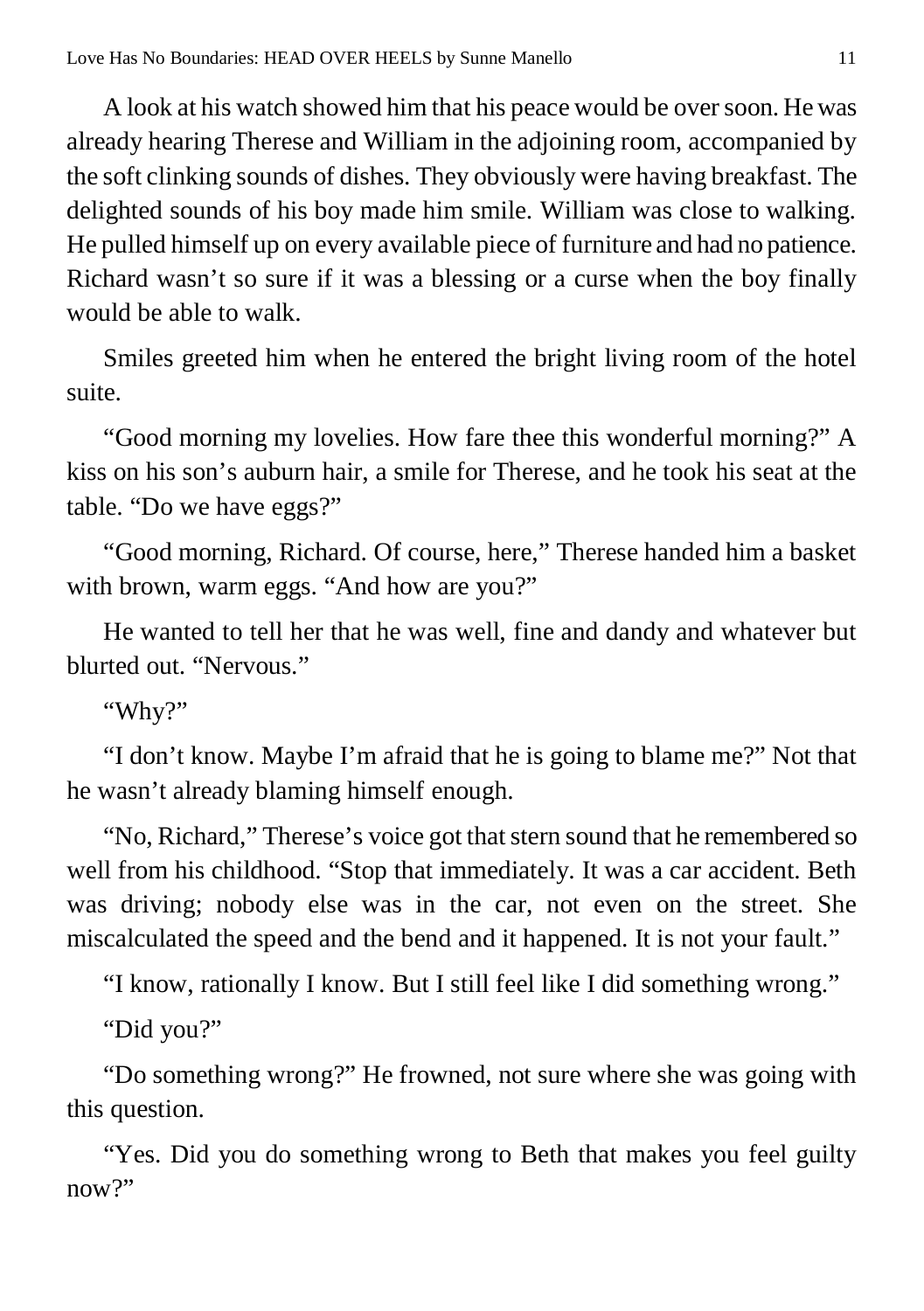Richard wasn't sure how to answer that. Marrying her in the first place? Never telling her he was queer? Getting her pregnant? Buying her that damn fast car? Therese could have her pick.

He was saved from his answer by a knock at the door. Their visitor had arrived.

\*\*\*\*

This was the moment Paul had waited for. He would finally meet his nephew. The door of the hotel suite opened and Paul recognized the man he had seen and silently admired in pictures. He had to make a conscious effort to not let his jaw droop. Richard in person was his very own wet dream. Every inch a manly man, well groomed but still with an unmistakable hint of alpha male around him. Short, dark hair, grey eyes, the kind of skin you knew would hold stubble well before the evening, broad shoulders, an inch taller than him at least.

"Good morning. It's nice to meet you finally." And the man had a sexy voice, too.

Paul scrambled his last remaining brain cells together: "Yes, likewise." Great answer to make an impression; this was so not how he had pictured this meeting. "I mean, I'm glad I can finally meet you and, of course, William."

"Of course, come in." Richard motioned into the room. A pretty older woman and a toddler were sitting at the breakfast table.

"Come and meet Therese, Will's nanny, and," the pride in man's voice was obvious, "here is William himself."

Paul knew he took the woman's hand and greeted her, but his eyes were glued to the boy, who, unconscious of the severity of the moment, munched happily on a cookie. God, he looked so much like Lisa and even more like himself. The spitting image of their heritage, the auburn hair, the big blue eyes, he even had the same slightly bigger right earlobe like Paul himself.

"Hello Will." Paul extended his hand cautiously, offering it palm upwards. William grabbed one finger and stuffed it into his mouth, chewing on it with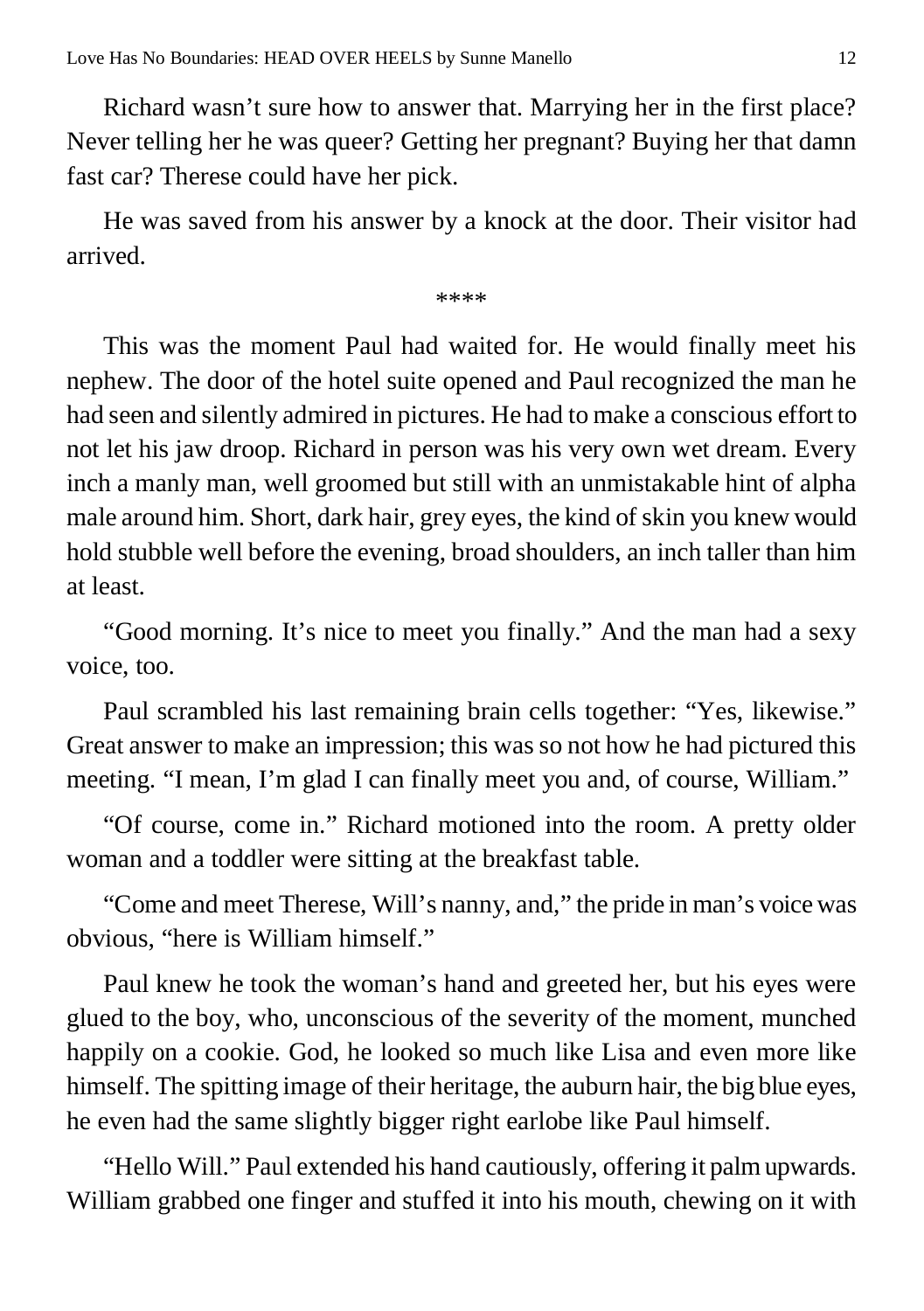sharp little teeth, the blue eyes intent on his face. Slimy cookie remainders slipped over his finger and Paul fell in love head over heels. With a sudden clarity he realized that he wouldn't be able to leave and go on with his own life. His sister's son had just stolen a big piece of his heart.

A warm hand on his shoulder kicked him out of his daze.

"Don't let the little dinosaur bite you, his tiny teeth are sharp. There are more coming and he stuffs everything in his mouth to chew on."

Paul laughed shakily: "I can feel that." He carefully extracted his finger, bite-marks and cookie-slime the evidence. "Can I hold him? Please?"

Richard just handed him a napkin and nodded.

Paul wiped his finger and then took the boy in his arms, and sticky, sweetsmelling hands touched his face. William's body was so light, the bones still small in his hands. He hadn't been prepared for the onslaught of emotions, for the sudden and total rearranging of his own priorities. He didn't realize the tears that were running down his face either. So this was how love felt. He wasn't going to give him back.

"Paul?" That voice again. "Are you okay?"

He nodded, of course he was okay, he was just falling in love with this little person in his arms. A little finger tried to crawl into his nose. He playfully snapped after the hand and was rewarded with delightful giggling. "Yes, everything is fine, sorry. It's just… he is wonderful."

"I know." Nothing more. Richard couldn't say anything more anyway. He was out of his element, so completely that it shocked him. Paul was eerily similar in appearance to Beth but so different in manners. How he had immediately tuned into William made him speechless. And the obvious delight and emotion he showed was nothing compared to the slightly helpless affection Elisabeth had shown for her son.

With a firm hand on his shoulder, Richard led Paul to the couch in the middle of the room and nudged him to sit down. "Take your time, Will is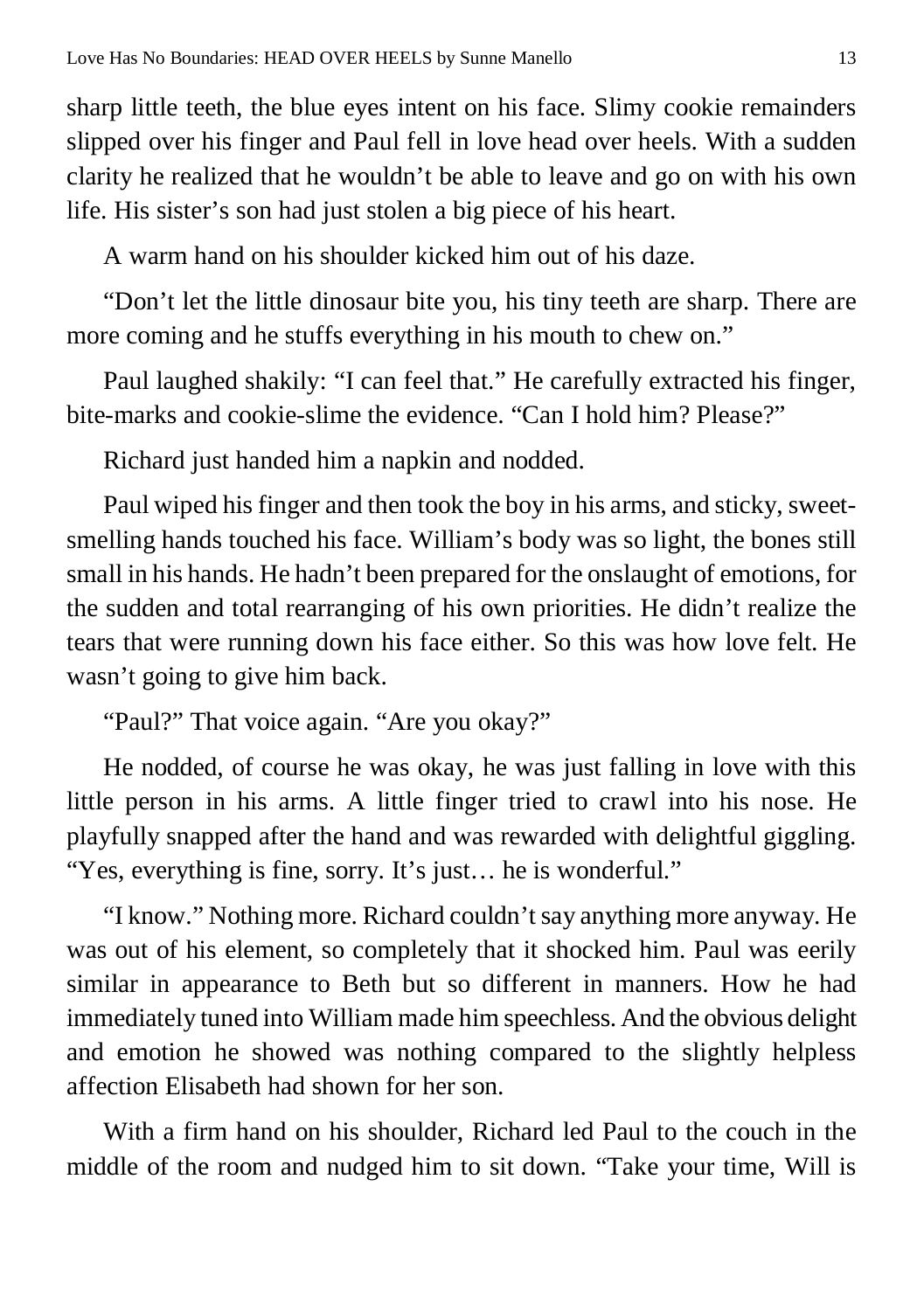obviously pleased to meet you." And it was true, William gurgled and giggled and patted Paul's face with delight. Paul just nodded, eyes fixed on the boy.

Richard turned back to the table where Therese was following this emotional moment without interfering. Now she stood up, laid her napkin on the table and murmured, "I'll be in my room just in case, but I think he needs a bit of time. Poor boy looks overwhelmed." And with a thoughtful look first at Richard and then Paul, she left.

Richard's eyes followed her exit with a stunned expression. She was going to let him handle this alone? No help? God, he really didn't understand women. He turned back to the young man on the couch.

"Do you want something to drink? Maybe a cup of tea? I can order you a breakfast, you must be hungry." Richard wasn't sure what made him so nervous that he suddenly started talking like there was no brake between his brain and his mouth.

"No, thanks, I'm fine."

"I'm sorry, I'm usually…"

"It just overwhelmed…"

"Sorry, please, I didn't mean to interrupt…"

"Oh, the whole situation…"

Paul started laughing. They both were hilarious, asking, making excuses, talking at the same time. William made high squealing noises of delight and jumped with his whole little body up and down in Paul's arms.

"Hey there, little man. Careful, I don't want to let you fall down."

"He can be a handful." Richard couldn't suppress the grin. Will was a whirlwind; a handful was a mild description of his son.

"I can imagine. If he takes anything after his mom…" There was a pause. "Don't get me started on her." Paul felt a lump in his throat. He didn't want to think of Lisa right now. It still hurt even after all this time. Maybe it was because he had never buried her. For him, nothing substantial had changed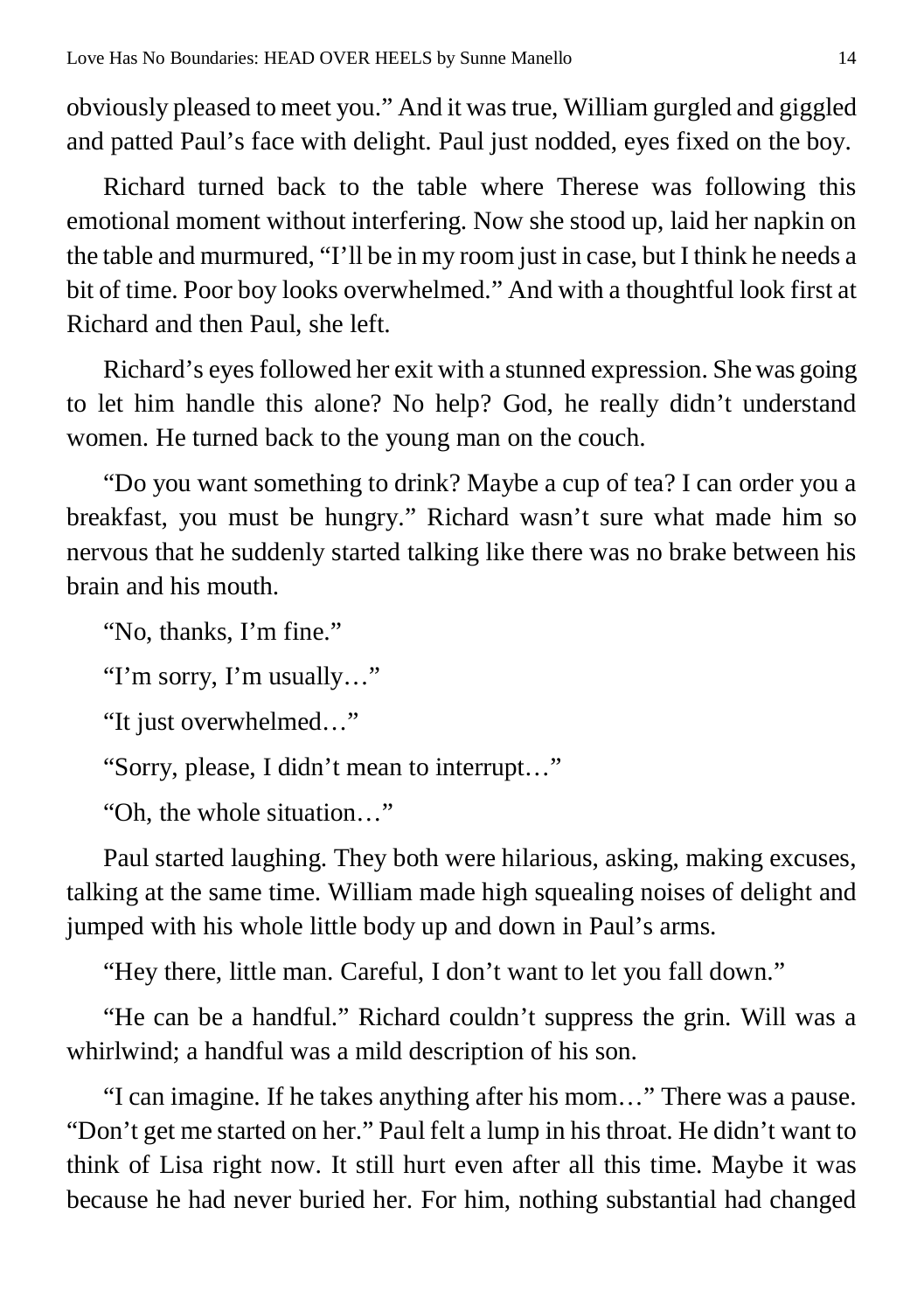since the time she had traveled to America. The only difference had been the absence of letters. The last one, the one that burnt a hole in his jacket, came a week after he received the phone call that informed him about her accident and death. A message from the grave. Paul wasn't sure whether he should show the letter to Richard or not. It was a very personal message, a very telling and private observation. He needed time; he needed to get to know the man. Time, yes, maybe the best course of action was to find out about that.

"How long do you intend to stay?"

"As long as it takes." Richard wasn't sure what he meant with this answer but it seemed right to him. As long as it would take to feel normal again? As long as it would take for Paul to get to know William? Or as long as it would take for him to get to know Paul? "Well, we have to plan the funeral. That would be the first step."

"And after that? You are going back to America?"

Richard could see disappointment in Paul's eyes. He had the sudden urge to put him at ease. "No, I don't plan to go back for a while. My business there is in good hands and I'm thinking of expanding to Europe. So I thought of finding a base here in the vicinity, and traveling around to get new business connections"

"A base?"

"Yes, I thought of renting or buying a house. Maybe here at Lake Constance? I enjoy the view over the lake."

"It certainly is a great view on sunny days. On rainy days it can be depressing as hell."

Richard grinned: "You're sure you are a schoolteacher?"

"Yes?"

"Depressing as hell? Language, my dear Paul, language."

The blush that crept into the young man's cheeks was adorable. Two bright red spots that immediately got beaten with two very sticky baby hands. Paul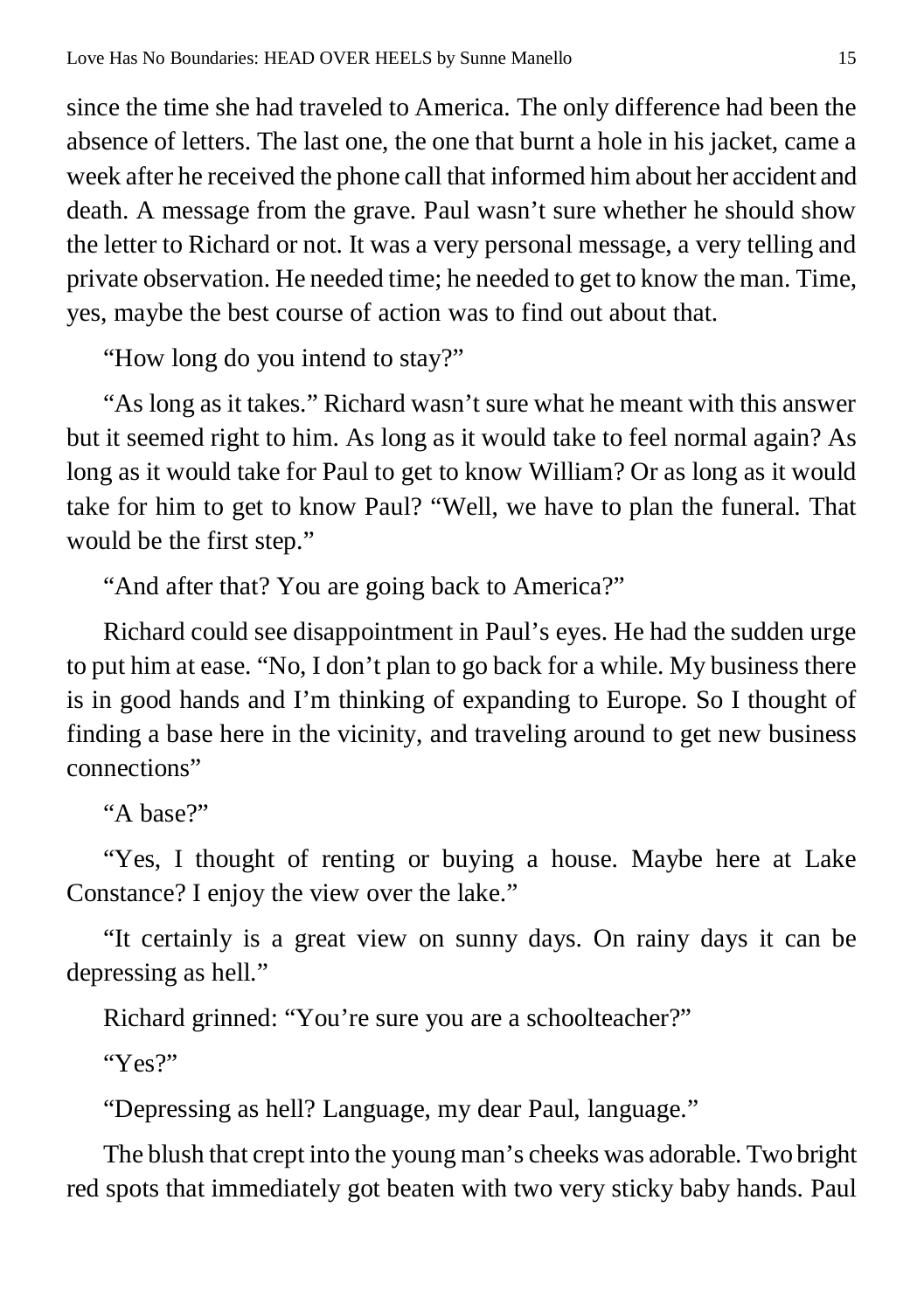turned towards William: "I think someone is getting very impatient here? What do you think, Will?"

As if given permission, the baby boy started to babble incoherent things and tried to leave Paul's grip. Which was the reason why Paul positioned him on the floor: "He is lively. How do you keep him tamed?"

Richard had paid less attention to the action than to the grown, cute man in front of him, so he was startled by the question. Damn, had his brother-in-law caught him ogling? "Will? Oh, we provide him with outlets, like his playground at home, which actually so far isn't as used as it will be the moment he can walk. But he loves to play in the sand. Or the swing. Here it's going to be a bit more difficult. I thought about going to the lake and feeding ducks later. Maybe we can find a playground."

Paul wasn't sure what to think of the pause that had followed his innocent question. It wasn't like he had told the attractive man in front of him that he not only wanted to get closer to his nephew but to the nephew's father, too. He hadn't expected it, this sudden, overwhelming attraction. And the immediate moment afterwards when he had seen Will for the first time, the urge to claim and protect and never let go. The pull towards Richard had been forced into the background before it had even had a chance to take root. But now it had come back. Mightily. *Wow.*

"Would you like to accompany us? Will, Therese and me? Feeding ducks, I mean?" Richard wasn't sure what he had done but Paul seemed to be struck with muteness: "Paul?"

"Ducks? Yes, of course, it would be my pleasure. I'm sorry, I'm just… it's all a bit overwhelming." The shy smile did something to Richard's guts.

"Well, then let's go. I'll call Therese, can you pick up Will and follow me?" And with that, Richard took command of "Operation Ducks".

It was a full success. William was delighted, Therese and Richard bantered good-naturedly, and included Paul in their conversations. They ordered a light lunch in a café near the lake, then walked slowly back to the hotel to tuck William in for his nap. Therese excused herself again, declaring that she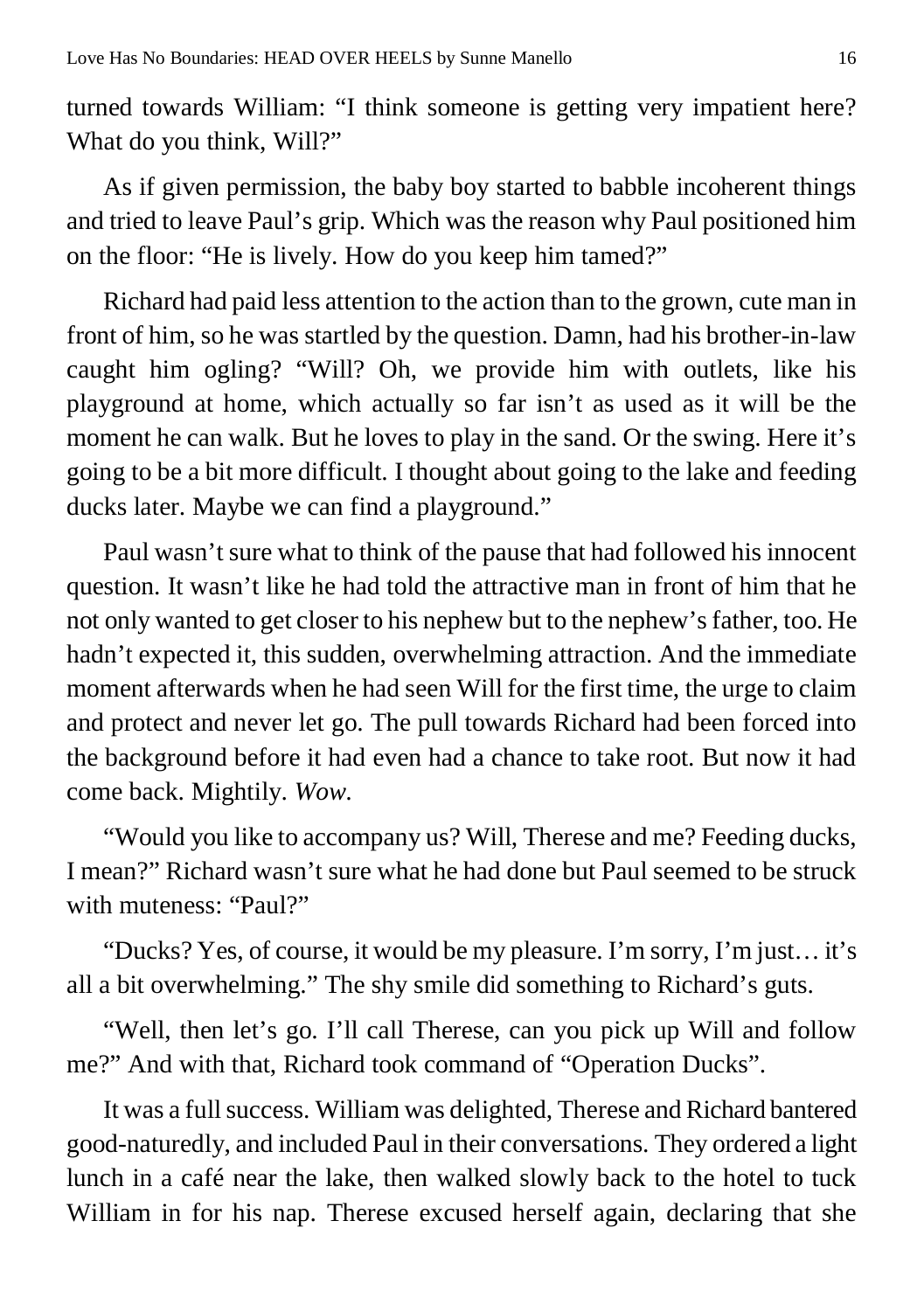wanted to take advantage of someone else looking after Richard during Will's nap. She finally would be able to finish the novel she had been reading for weeks.

\*\*\*\*

They were alone, a pot of coffee on the table and a load of questions and tasks to tackle. Richard wasn't sure where to begin. So far he had gotten the impression that Paul was a very easygoing, calm and warm person with a dry wit. He obviously adored William, it was fun to watch. Talk about being bent around a little finger. He liked the young man already, he enjoyed his company. It was a pity that he had never seen brother and sister together, as a pair they must have been quite a show. Well, maybe it was for the best he would tackle the most important questions first: "Let's talk about the funeral first, okay?"

Paul nodded: "Yes, I have already informed the pastor. We can have a service at the little chapel in the graveyard, and the stonemason will add Lisa's name and dates to our family's gravestone as soon as I give him notice."

"Are there any relatives or friends you want to invite? How do you do your funerals?"

Paul's face darkened: "No, no relatives left, and no friends. The only family friends that remained are the Winterbergs, the family Lisa went to in America."

Which meant that Paul had no family friends or relatives either.

"Okay, then, what about having the funeral next week, as soon as the pastor can manage. It'll be just us. And I have brought a few things back with me, too. Your letters to her, for example. And a few pieces of jewelry I assume have been in your family for a while?"

"Thank you. I appreciate that."

So he was back to being polite. Somehow the topic had caused Paul to retreat, to rethink his open attitude. Richard wasn't sure why but he was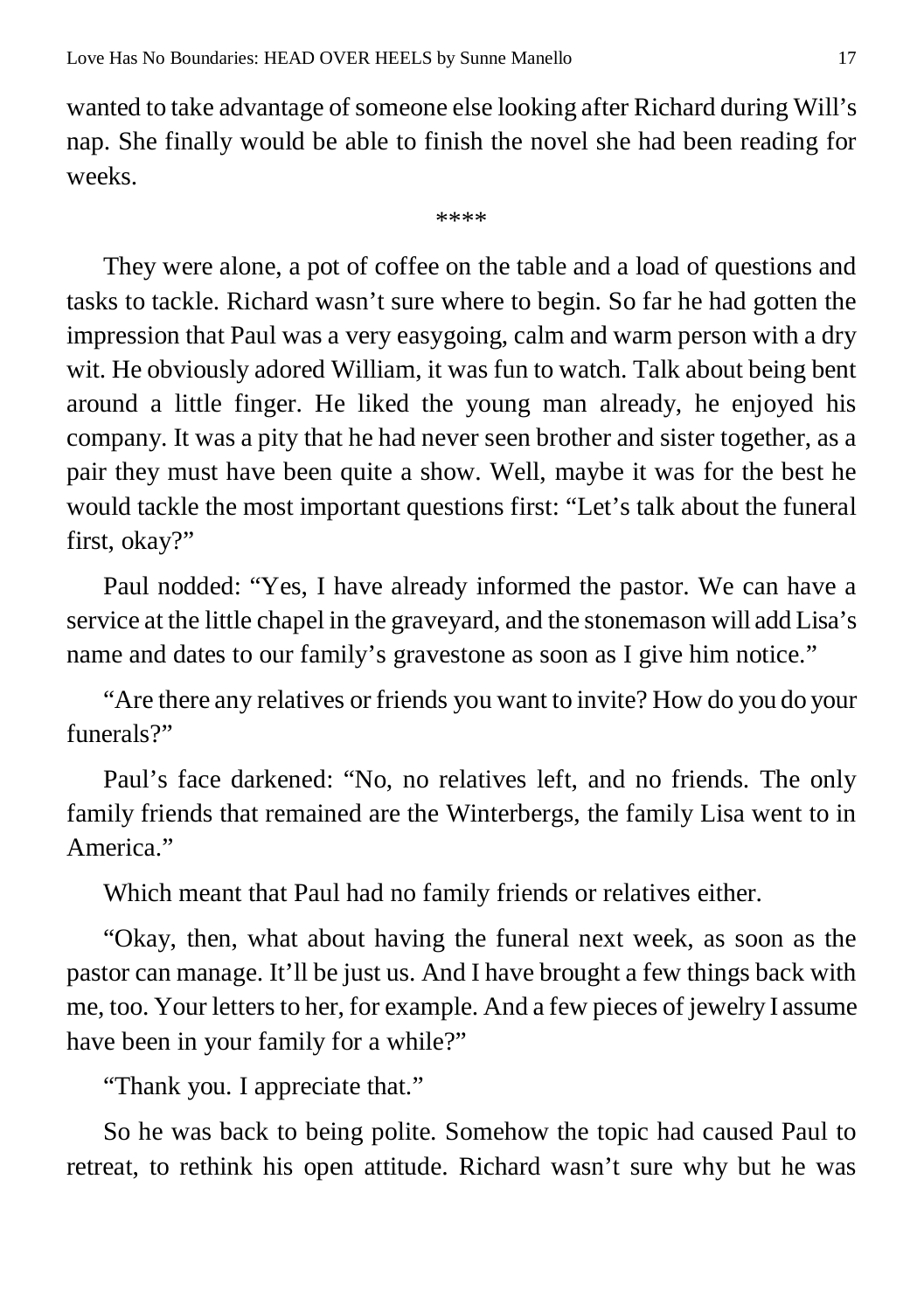certain that he didn't want that. "Paul?" The demanding tone in his voice seemed to startle the young man.

"Yes?"

"You know that you still have a family? We are family. William is your nephew and I'm your brother. We will keep contact, hell, we even intend to be here for a while anyway." Brother, oh my god, he had just called himself Paul's brother. He wanted to be anything but his brother. Lover, oh yes, that would be a good idea but he hadn't even a clue if Paul was queer, even more if there would be a chance for an old guy like him. Brother…

Paul looked a bit shell-shocked: "That is… I don't know… you don't have to…" He was back to stammering, great. This perfect man in front of him offered to be his family. A wonderful idea with just one little mistake. He didn't want to be Richard's brother. His over-imaginative mind suggested differently. But Paul had to be cautious. Lisa's letter had hinted something but he wasn't sure if that wasn't just his wishful thinking. He blushed, not sure how to react to the offer of family. In the end he did the only logical thing, he looked Richard in his eyes, smiled and said very deliberately: "I thank you."

It was a stone that dropped from Richard's heart. He hadn't known how much Paul's acceptance really meant to him. But he knew what he wanted even more and decided that there was no time but the present: "What do you think about moving in with us?"

Another surprised expression flickered over Paul's face: "You want me to live with you?"

"Yes, with Will, Therese and me. I intend to buy a house in the area. I need a place to stay for a longer time. My business in America is taken care of and I want to expand my overseas connections and companies. Germany is a growing market. You can say it's still under construction; there is a lot to do, to buy and to invest. I intend to stay here for at least a year, probably longer. I need to fly to America from time to time for a few days to keep an eye on my other companies, but I want to make my home base here, at least for a while.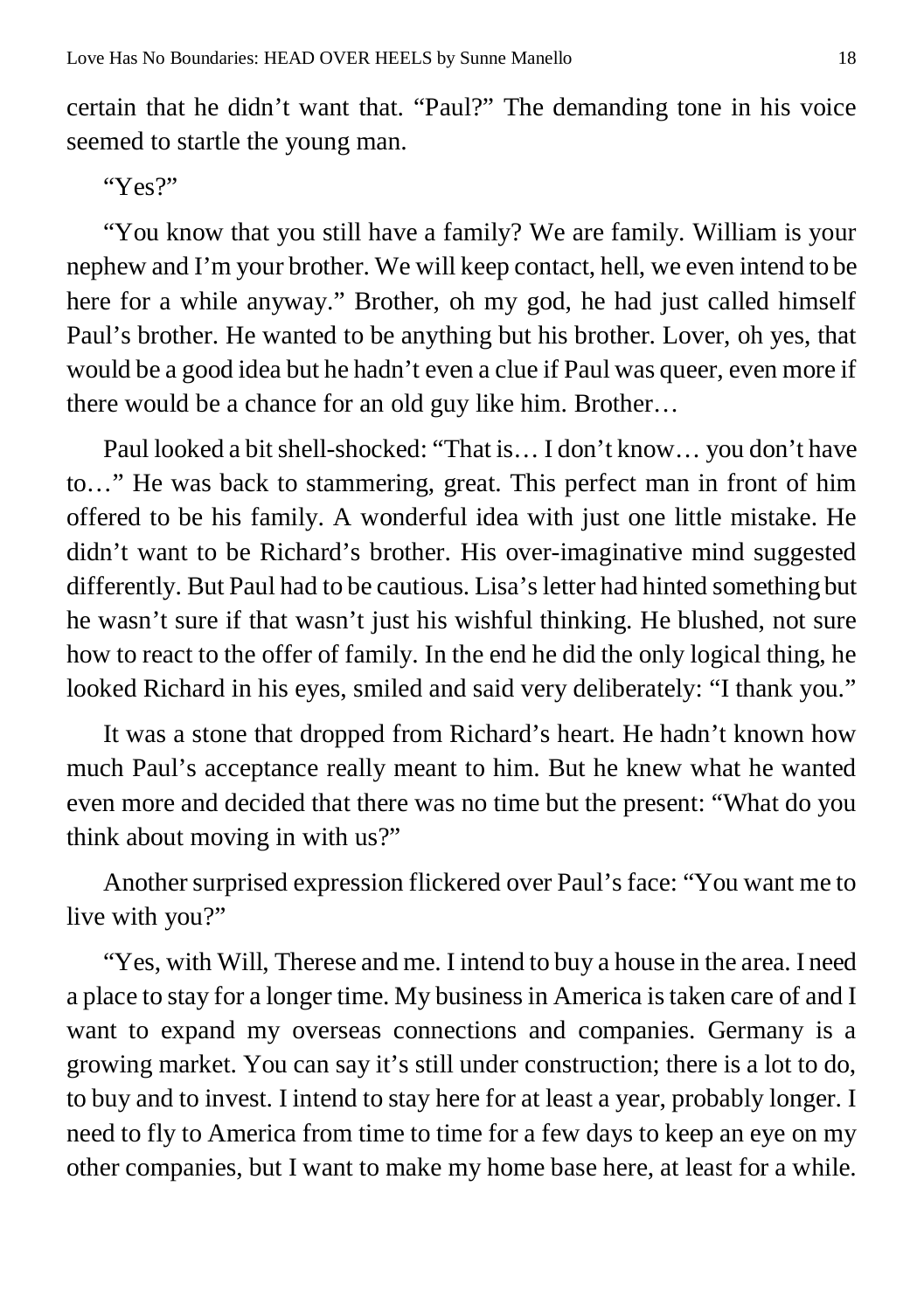And I want you to live with us. William needs to know his uncle. We need to be a family."

"I have a room at the school." Paul wasn't sure if that was relevant but it was the only coherent thing that came to his mind. Scratch that, it wasn't coherent, it was the only thought he could voice openly. Thoughts like "Oh my god, I could live with them." or "Seeing Will and Richard every day?" weren't suitable for this talk, or at least he assumed so.

"Well, you wouldn't need that anymore. But you could keep it of course, just in case we are impossible to live with."

"Ha, ha, you haven't seen my room. Maybe you are going to throw me out as soon as you realize that I have a book-problem?"

"You have a problem with books?"

"You can say so; I have more books than shelves. It can be a bit… crowded." Paul wasn't going into detail about the books on his chairs and floor.

"Then a house with a library can be the solution."

"A library." Paul tried to hide the smile. "I think you have convinced me."

"Good, then we start house-hunting tomorrow. You'll get your say, too."

"So I'll be back tomorrow?" Paul checked his watch. It was time for him to go if he wanted to catch the train.

"Sure, and bring a few things with you, clothes and that stuff. We'll find you a room here in the hotel."

"I can't afford that."

"I'll pay."

"Richard, I don't think…" Paul tried to voice his protest but Richard interrupted him immediately.

"No, don't object, please."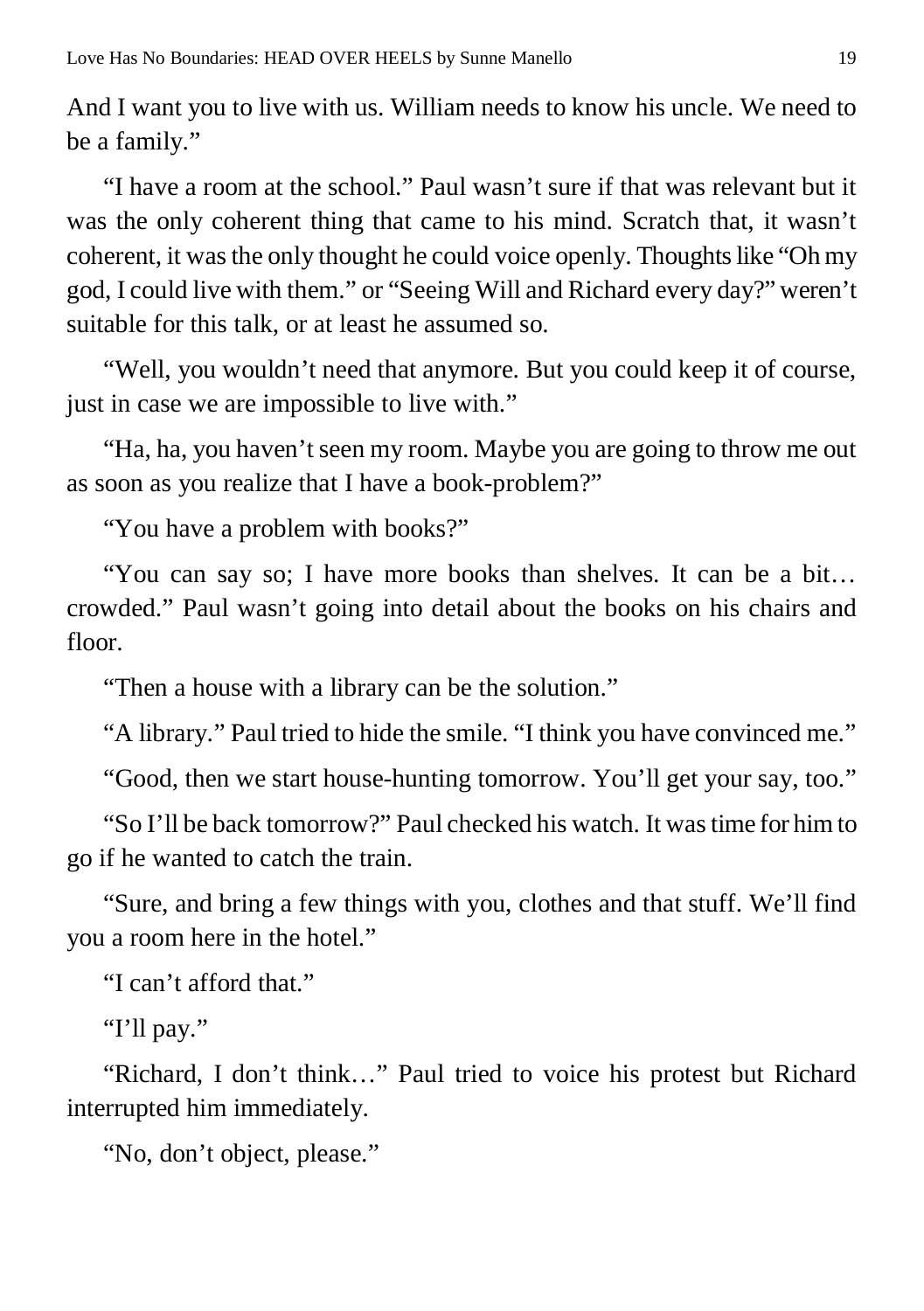Paul couldn't get rid of the feeling that this might be important to his brother-in-law and so he agreed. Five minutes later, he was on the way back to his room with the book-problem, not knowing what to expect of the coming days but somehow exhilarated and nervous.

\*\*\*\*

The next day started in chaos. A loud bang and a hearty curse woke Richard from his pleasant dreams. More curses followed and Will began to cry. That was definitely not Therese's usual way to start a day. Richard hastily slipped on his robe and hurried to the living room. There on the floor sat Therese, face contorted in pain while William wept next to her.

"What happened?" Richard kneeled next to her and cuddled his bawling son in his arms.

"I slipped." Teeth clenched, face pale, Therese tried to stand up. "Damn, that hurts. Ah… Will's just shocked because I went down like a stone. F… reaking hurts."

"Stay down, I'll call for a doctor."

"No." But she melted back onto the carpet.

"Yes, just stay here. Don't go dancing."

"Ha-ha, very funny."

"Somebody needs to be." And with that, Richard hoisted the still-sniffling Will to a better position, stood up, and made the call.

A few minutes later, he got the confirmation from the receptionist that a doctor was on his way. In the meantime, he had dried William's tears and put a cold towel over Therese's ankle, which got bigger just from looking at it.

Her head rested on a cushion and her eyes were closed, but when he took a seat next to her on the floor again, she looked at him and stated very matter of factly, "I won't be able to look after William for a while. You'll need to find other help."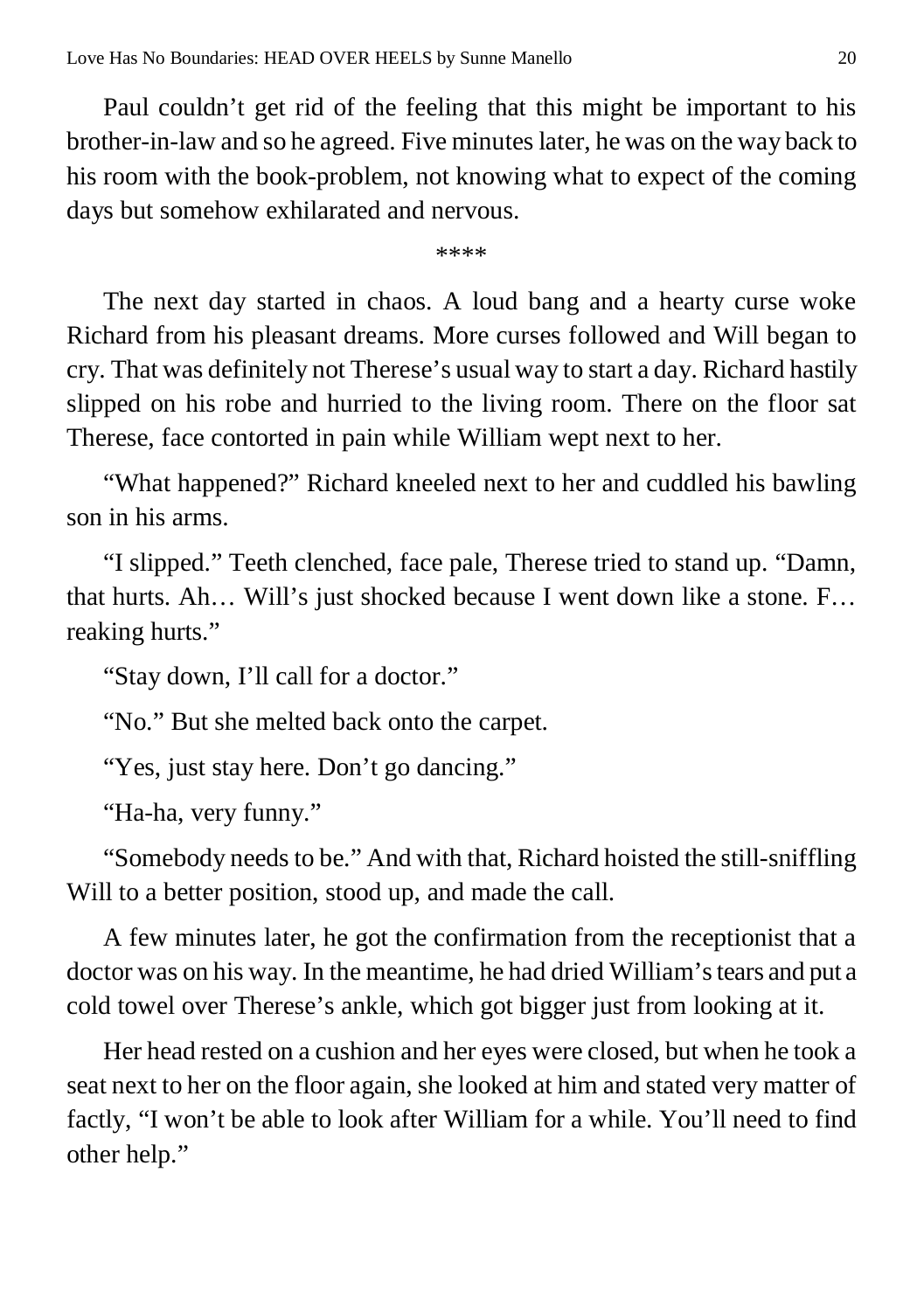"I'll get that arranged. Paul is going to come and stay at the hotel. I invited him vesterday."

"Good, but you need him in the room next to Will. You know that you don't hear him at night; you always sleep like a dead man. When you finally wake up, he is already so worked up that he won't sleep again."

"Okay, we can put him in your room and you can get mine. Or the other room I'm going to book as soon as I get you looked after."

"Yes," she sighed, "that would do."

For the next half an hour Richard was busy entertaining his cranky son, cooling Therese's leg and waiting for the doctor. Finally the man came, took one look at the swollen ankle and decided that x-rays would be necessary to determine the further treatment.

Richard was discussing the merits of calling an ambulance, which meant waiting again, or driving Therese himself—all with a whiny William around and nobody to take care of him, when Paul knocked shyly at the open door.

"Hi?" His open gaze fell on Therese and he rushed to her. "You're hurt?"

"Paul!" Richard was relieved; he hadn't expected his brother-in-law to come so early. "You're the man I need." And with those words, he pointed to his son who was sitting next to Therese on the carpet. "I need to get Therese to the hospital, you are going to look after Will, okay?"

"Sure, but what happened?" Paul smiled at the little boy.

"She was clumsy, her ankle is swollen."

From down on the floor Therese's voice sounded acerbic: "Thank you for the clumsy, you elephant, now help me to the car." Richard and the doctor hoisted her up carefully, and she hobbled ungracefully through the door, supported by both men.

"He hasn't had breakfast! No honey for him!" Her voice carried back to them. Then Paul and his nephew were alone.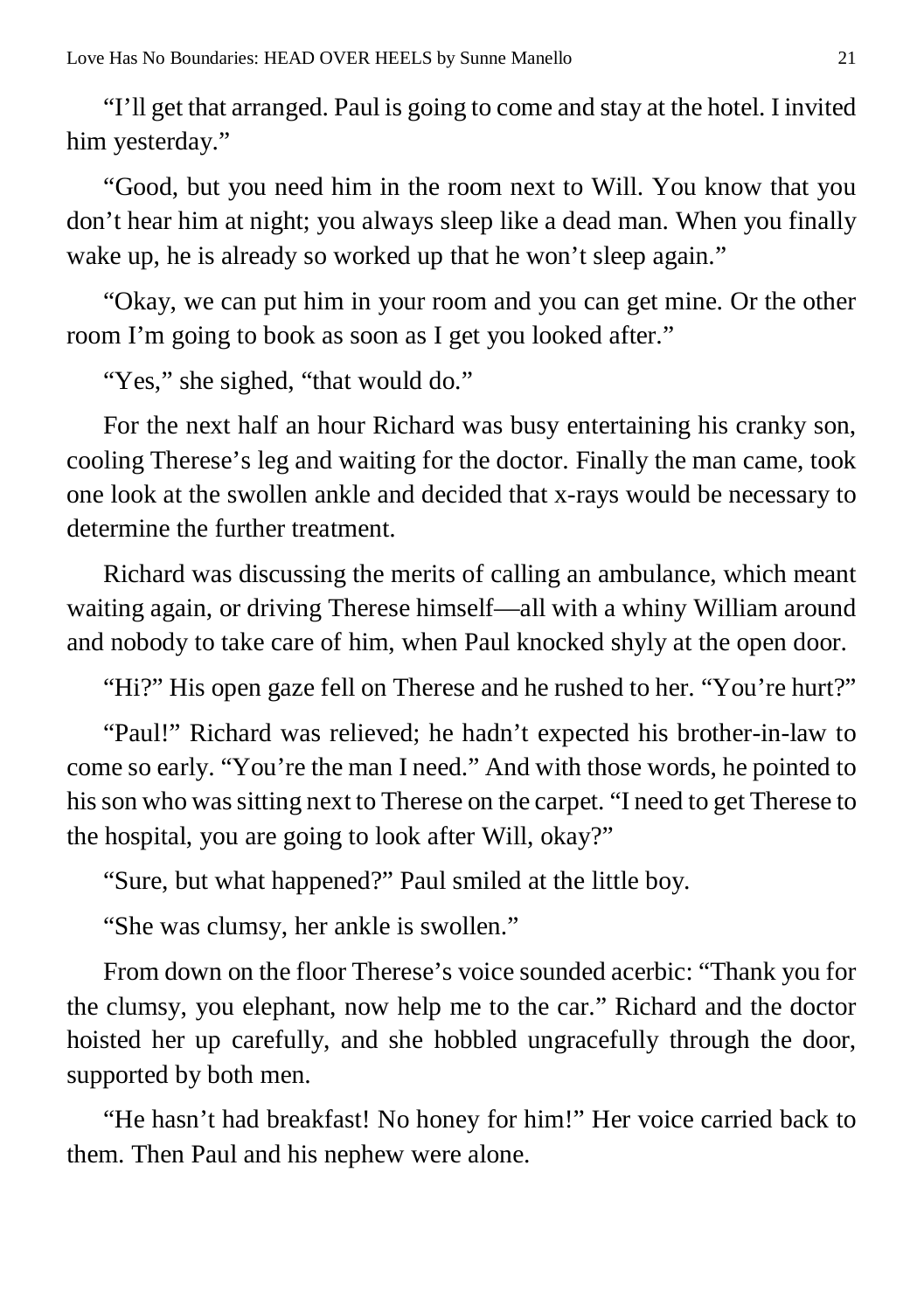William glanced up from the floor, a disbelieving look in his eyes, his lower lip quivering.

"Okay, Will. We are on our own now." Paul crouched down to the boy, carefully extending his arms, not sure of his welcome. A smile, with teary eyes but still a real one, was his reward. And then he had his arms full of joyfully babbling boy.

They had a good morning. After a huge breakfast ordered from the hotel kitchen, they went out again, through the small park to the lake. The ducks were already waiting and William fed them with the same enthusiasm as the day before. They finally discovered a small playground with a swing set and a small hand carousel. By the time they returned to the hotel-apartment, William was tired, and after a short lunch he went for a nap in no time.

Paul took his book out of his bag and got comfortable on the couch. But he knew the story already, and watching a toddler had been more work than he had imagined. Soon his eyelids dropped and light snores escaped him.

This was what Richard found when he entered his hotel-apartment. On the couch in the sitting room lay the epitome of male beauty, asleep, hair tousled, mouth slightly open, a book on his chest, one hand hanging to the floor. The only hitch in the perfect picture was the sound.

"*Chrrr*… *pffffff*… *chrrrr*… *pffff*…"

Richard suppressed a grin. Paul was adorable. But he shouldn't think that, he shouldn't think of his brother-in-law this way. He didn't even know if the young man was queer. A pretty boy like him must have a girl waiting for him. There was this air of innocence around him, maybe he never had met a girl? Maybe he…

Seriously, Richard tried to hold his thoughts in check, but that open mouth, those lips, they were so tempting. It didn't help that Paul was what you would call his "type". He still remembered very fondly Tim, his first hooker. That boy had been beautiful, with white skin and auburn hair.

Richard had picked him up on a business trip to Chicago. The director of the Chicago branch, Artie MacBright, had thought it a good idea to entertain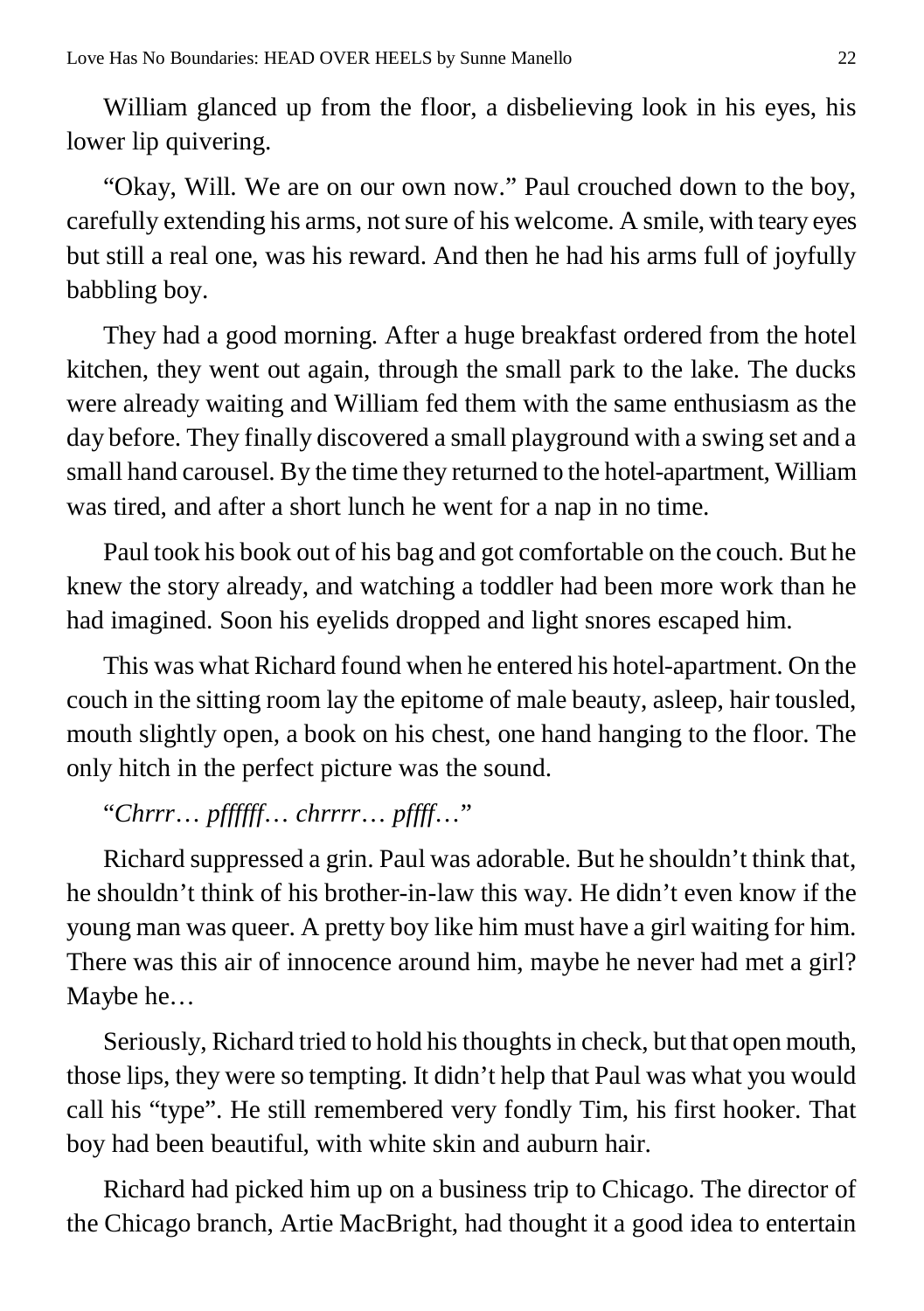him with a spree through the seedier parts of the city and there, on a wall close to a bar, this pretty boy had been waiting next to others. "Hookers," MacBright had called them and had directed their car to another bar. Later that night Richard had come back, and had taken the too-slim young man to a hotel room. It had been his first time, but Tim had been a good teacher. At the end of the night he had learned a lot, and gave Tim a job in his company. Nothing special, office help, but enough to keep him off the streets.

They met every time Richard came to Chicago, and he visited that branch more than the others—for not so obvious reasons. He had broken off this connection when he married Beth. It wasn't in him to cheat. Tim had wished him luck. These days he was one of his most trusted employees in Chicago.

Now he looked at a prettier, manlier, and innocent version of the male beauty that was unique to men with auburn hair and fair skin. "The Snoring Beauty," he could call him.

Richard tiptoed around and peeked into William's room. The boy was sound asleep, too.

"I wonder what you two did this morning to be so out to the world?" He shook his head.

Obviously Paul was a light sleeper because those muttered words penetrated into his consciousness and he opened his eyes: "Oh, hey."

"Hey yourself. How was your morning?"

Paul grinned. "My, he is a handful. We had fun at the park. He wore me out."

These words tingled in Richard; he wanted to wear out Paul but in a much better way. But he smiled back. "I know he can be a real whirlwind. I think it's his mother's heritage. I was a brave and quiet kid."

"Yeah, I sooo believe that." Paul stood up from the couch and rubbed his hair, rumpled it a bit more than it had been. "How's Therese?"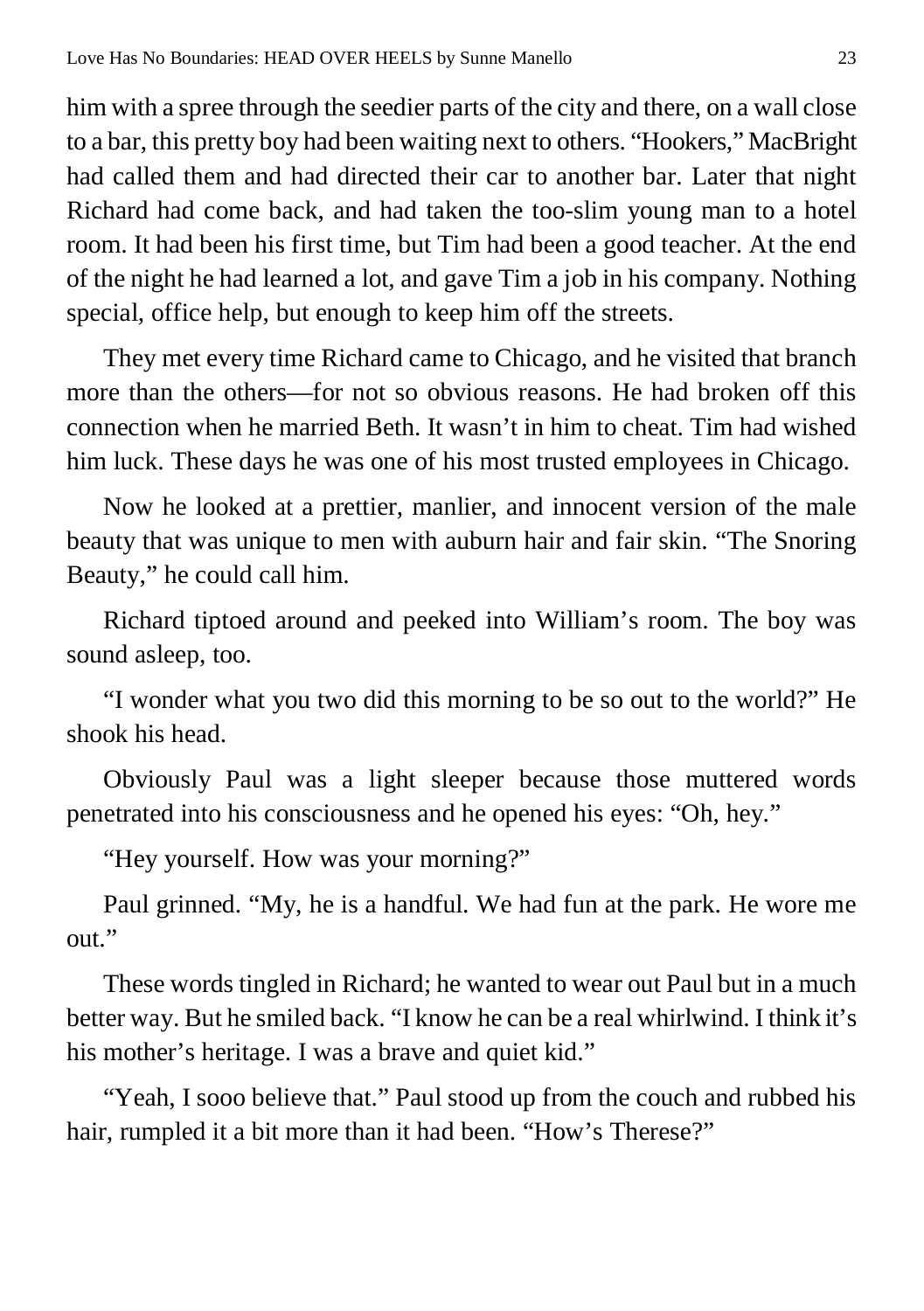"Ankle is sprained. They'll keep her for one night so that they can have a look at her. Her blood pressure was a bit too low. And they also want to change the dressing tomorrow when the swelling is down."

"Good that nothing's been broken."

"She's been lucky and we've been lucky. That would have annoyed her big time and an annoyed Therese isn't funny."

"I can imagine. What are we going to do now?"

Richard hesitated, but he had to get this out anyway, and what use was there in stalling? "I asked for another room so that you could sleep in the one next to Will. I'm useless at night, I don't wake up. And I thought Therese could take mine and I'd get another one. But." He paused and Paul could sense that he was uncomfortable. "The hotel is booked up. So either I go to another hotel or I could sleep here on the couch, or…"

"Don't use the couch. Seriously, I feel like sixty and I have only taken a nap on it. Isn't there another bed in the room?"

"Well, the one I'm using now has two beds, but it's going to be Therese's room and I can't sleep in the same room with her. And the one for you has only one bed, a king-size."

Paul's eyes widened a bit and slight flush crept into his cheeks. But he looked levelly at Richard and asked, "And that is a problem for you?"

"No, no, of course not. I was thinking of you. We…" He searched for words, "we don't know each other that well so far, and I didn't want to impose on you."

"You won't. So it's okay. I promise not to snore." Paul looked relieved and a bit anxious at the same time.

"You do, you know. Snore, I mean."

"No, I don't." Indignation, your name was Paul.

"And what do you call that sound '*chrrr*… *pffffff*… *chrrrr*… *pffff*…', hm?"

The couch cushion that hit him was soft enough to not do any damage.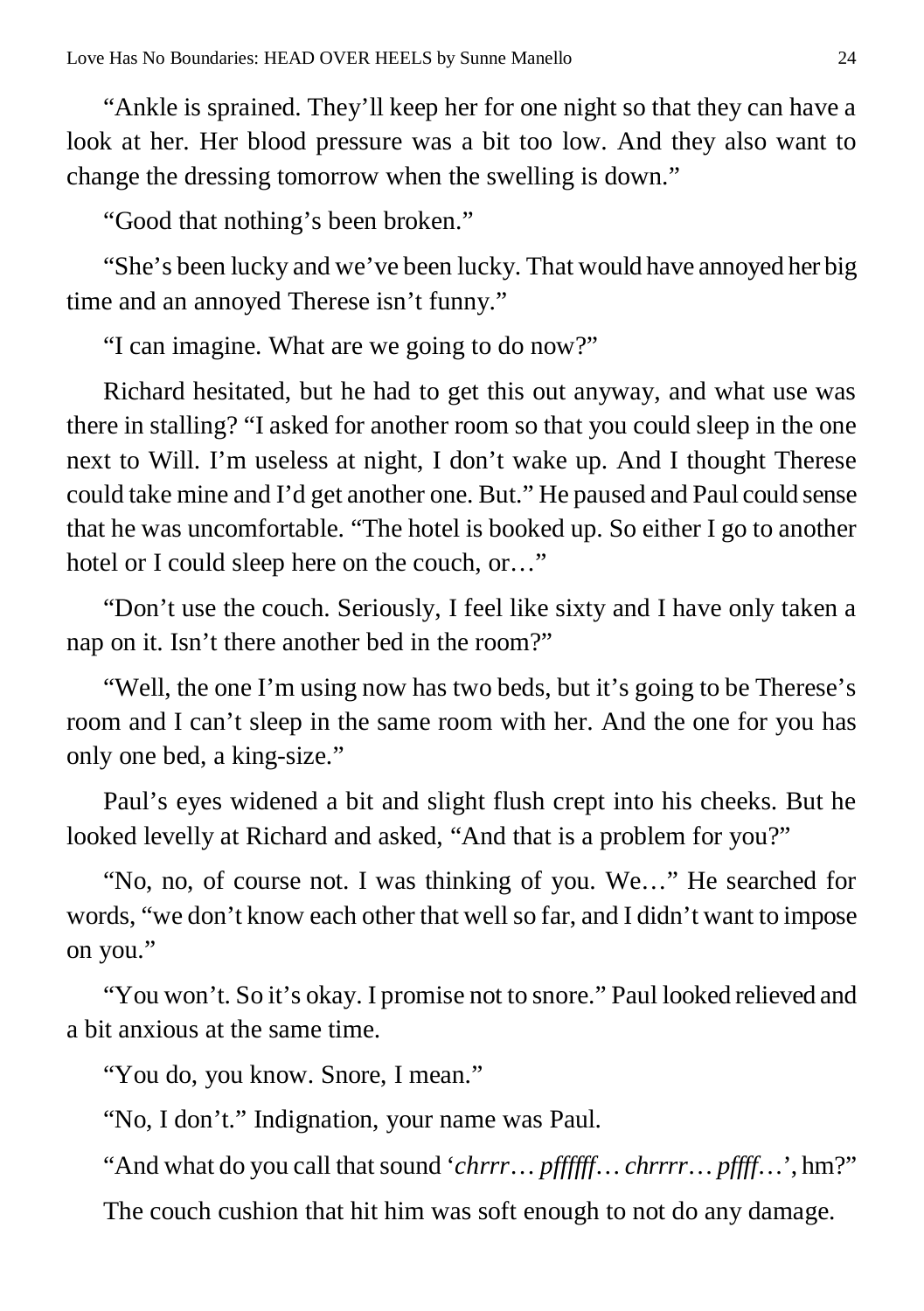"Maybe you should take the couch after all."

"Oh no, you are not taking back your offer. I'm going to sleep with you in your bed." The moment the words left his mouth, Richard paled. Not that this wasn't exactly what he wanted, but you just couldn't say that to another man, especially not one you had met just the day before. Or your freaking-fuckingbrother-in-law.

Paul's blue eyes were wide and open, his face flushed and his lips a promise of sinful desire. Then he lowered his lashes and the blush deepened.

"I'm sorry, shit, that came out totally wrong." Richard hurried to apologize. "I didn't mean it the way it sounded, I'm sorry." Oh god, he had meant it exactly the way he had said it.

"It's okay," Paul mumbled.

"You will stay? I didn't screw that up?"

"Of course. I love William and you need help. You didn't do anything wrong. You just said something in a very weird way, okay?"

"I know. And as I've said, I'm sorry." Richard took a step closer to Paul. "You trust me enough to sleep in the same room with me?"

"Hey, you were married to my sister. I don't think I have anything to worry about with you."

Richard didn't comment on that, how could he? It would have been so wrong. He was falling hard head over heels for the young man in front of him. Instead he picked up the book on the floor.

"*The Two Towers*? You are a Tolkien reader, too?"

"Yes, I love the books. It's the third time I've read them. I can't wait till the last one is published. You know them?"

"Sure, who is your favorite? Arwen? Galadriel? Eowyn"

Paul laughed: "Do I have to pick a woman? I'm thinking more of hero worshipping. Of course Aragorn is my hero. But I have to admit, Faramir is pretty good, too."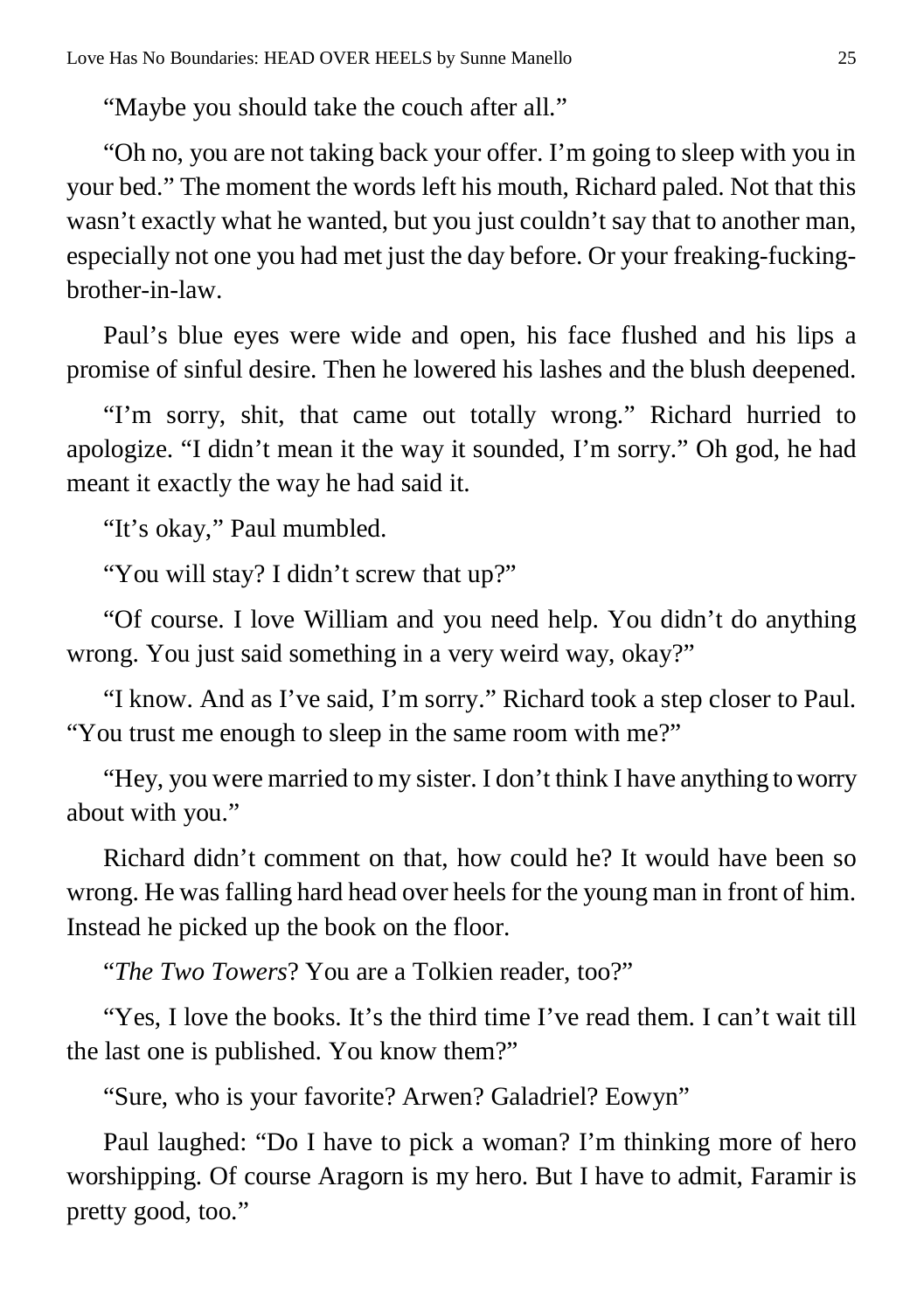"I love the elf, Legolas, how he handles Gimli. They are so different and yet so close."

"Which is your favorite Hobbit?"

"That's easy, it's Pippin. He is the most light-hearted person in the books. I love his brave innocence. And yours?"

"Hm, I like them all. Each one represents values, like bravery, loyalty, knowledge and intelligence.

Richard had never thought of that but Paul was right, the Hobbits were created to be similar on some traits but to have individual fortes, too. He sat down next to Paul, and for the next half an hour they talked about the books.

When William woke up, they decided that the afternoon's entertainment would be a short walk into the core of the town to shop for a new toy for William. Most of his toys had been left in America, and the boy had grown tired of the ones they brought with them. Richard also wanted to see if the realtor he had contacted the day before had come up with suggestions. The sooner they got their own house, the better.

\*\*\*\*

Paul had enjoyed the day; it had been one of the best days of his life. Will was a vivid and funny kid, full of joy and laughter, quirky, and sometimes like quicksilver. Being in Richard's company had been exhilarating and nerve wracking, in a good way. He was so smitten by the man, it was embarrassing. Hopefully Richard hadn't noticed the lovesick expression he knew had been plastered all over his face the whole afternoon.

Now here, in the bathroom of the hotel suite, he looked at his reflection in the mirror and saw the constant blush that had bloomed again during their last hour of talking. William had been sleeping in his little bed; he and Richard had looked at pictures of possible houses and had made a list of their favorites. They had sat close together, considering one suggestion after the other and discussing it. Paul had been able to feel Richard's body warmth, the heat seeping into his own side. More than once they had brushed legs or shoulders accidently and every damn single time his body had tingled. And now he was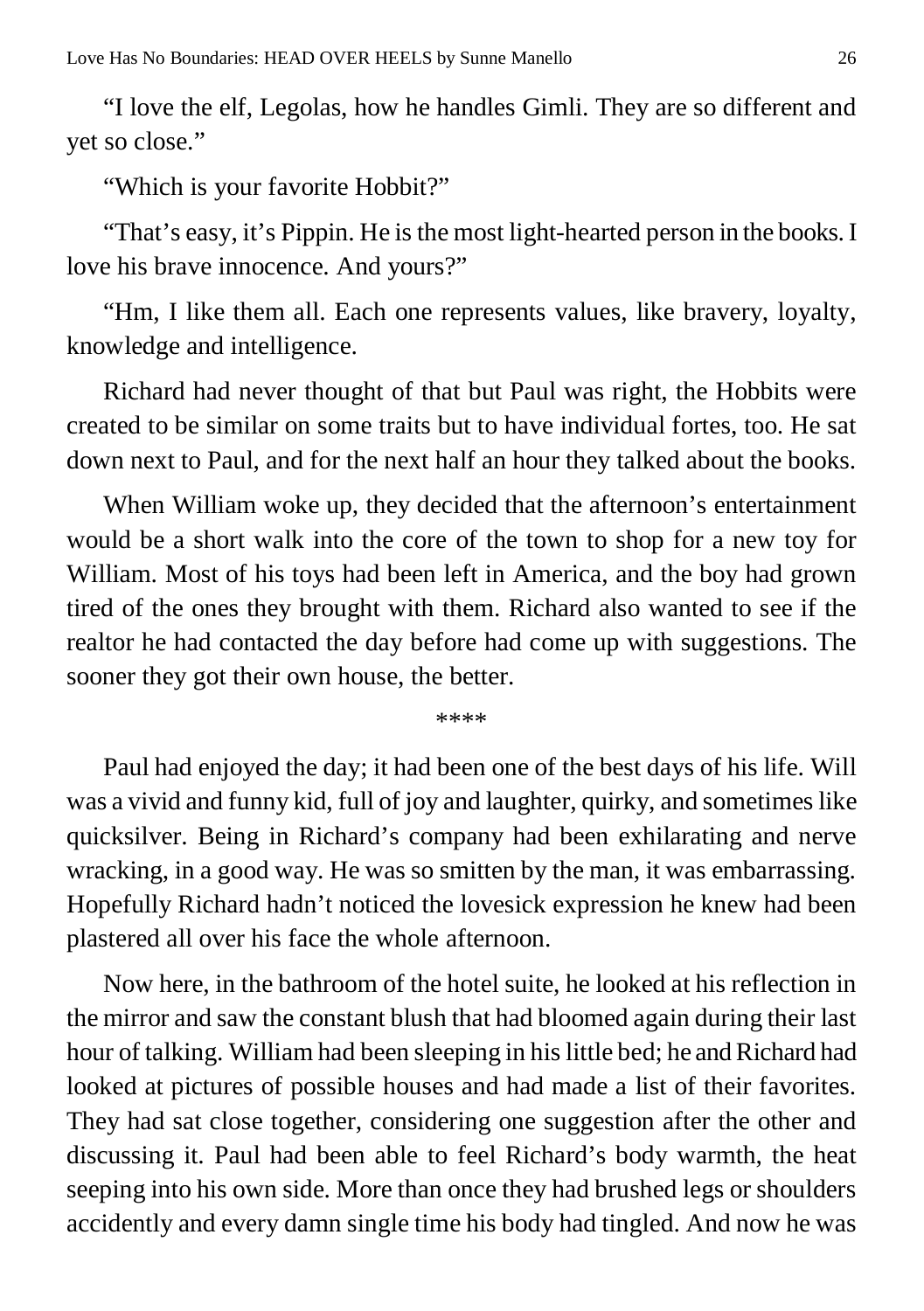supposed to sleep in the same bed. While Richard had showered, he had unpacked his suitcase, then showered himself and changed into his pajamas in the bathroom, even gone so far to wear briefs under them, just in case. It would be awkward for him if Richard saw what effect he had on him. A knock on the door startled him out of his musings.

"Paul? You okay in there? Can I come in? I've forgotten to brush my teeth."

"Sure. I'm done."

The door opened and Richard entered, already dressed for bed in grey silk pajamas, which accentuated his eyes even more. The urge to reach out and touch the fabric, listen and feel how it would slip over the hairy chest, was strong. Thank god for the tight briefs under his pants, his cock made it perfectly clear he was interested.

"I assume you'll take the side next to William's room," Richard said. "It won't make much sense if you have to climb all over me if he cries at night."

Climb all over him? Paul wanted to do exactly that, and not in the way the other man had meant it. It didn't matter that he hadn't done this so far. His experiences could be counted on three fingers, and one of them had been a hand job he had paid for in a dark alley in Frankfurt. The other two sexual moments in his life had been a kiss from a fellow student, and watching another student jerk off in the shower after sports. In theory, he knew what they could do with each other, in practice he was as clueless as a newborn kitten.

"Fine with me." He turned away from the mirror and Richard's reflection and strolled to the door, singing in a high girly voice: "I'll be in bed if you need me, honey."

"Smartass." Richard tried to hit him with a towel but missed.

"Tsk, tsk, that is not gentlemen-like."

"Leave, I need a moment. I'll be in bed soon." Richard grinned and made his voice so very sultry. "Honey."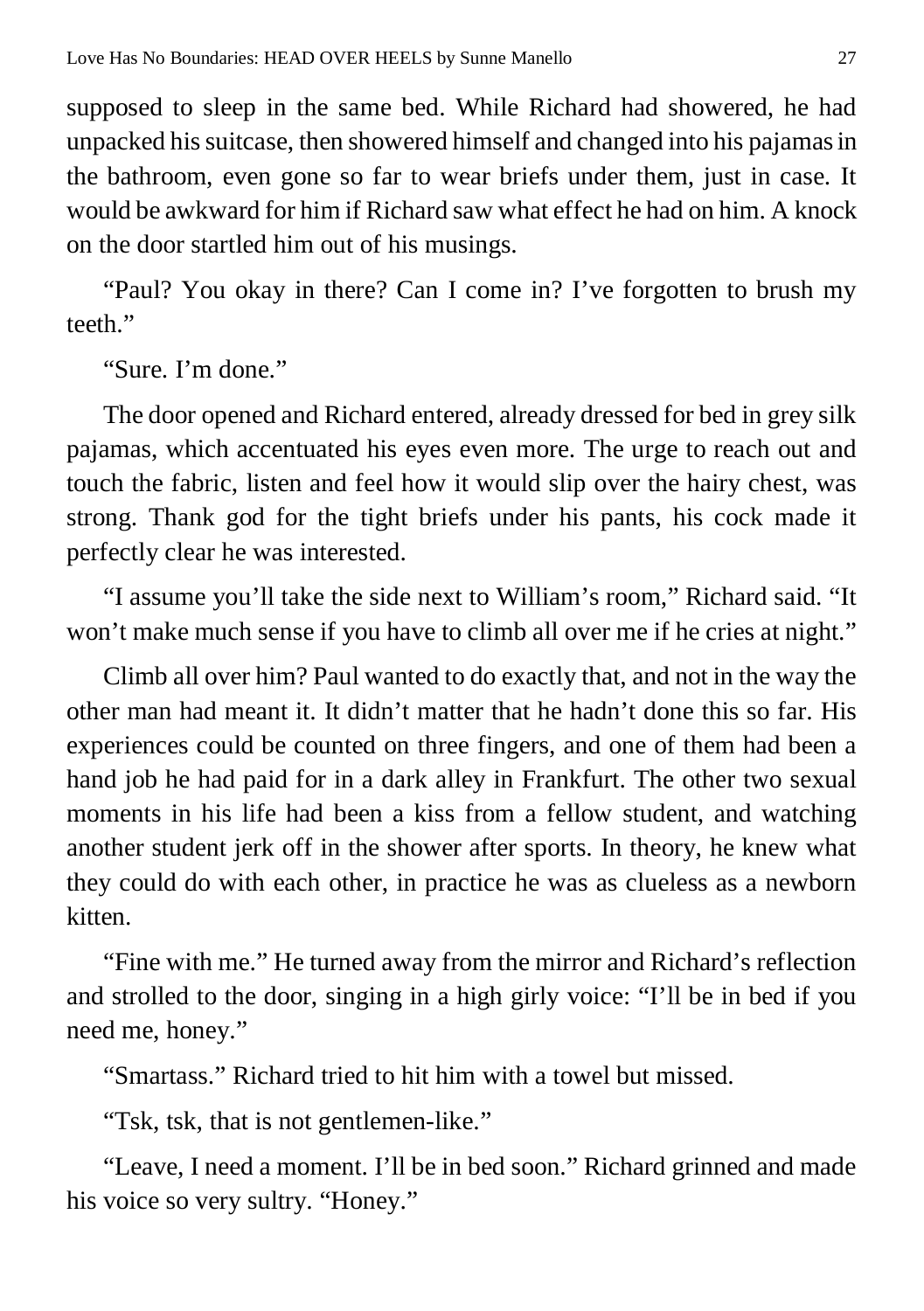Paul couldn't suppress the shiver that ran down his spine. At this moment he wanted nothing more than to be that "honey" for Richard. He would be an emotional mess if they continued this way. For him, it felt like they were flirting, but what did he know?

Richard watched the young man leave, his eyes firmly planted on the cute ass in the modest black and blue striped pajamas. He contemplated if a cold shower was necessary but decided against it. Paul would wonder why he'd taken a second shower. He turned to the sink, and splashed cold water onto his face while wondering what he was doing. With a heavy sigh, he took his toothbrush and decided that sticking to the mechanics of going to bed and not thinking about the sexy man next to him would serve best.

A few minutes later he slipped under the covers, carefully avoiding looking at Paul, who had his nose buried in *The Two Towers* again.

"You want to read for a while?" Richard was very aware of his neighbor, his body, the sounds he created while turning a page, rustling the fabric.

"No, actually, I'm beat. I just waited for you." Paul laid his book on the nightstand and switched off the lights. A sliver of moonlight came through the open windows. They hadn't pulled the drapes completely because they both wanted the fresh night air to come in. Still, the bed was in the dark. Richard turned his body to look in Paul's direction. He could see the silhouette of his head.

"Do you miss her?" Paul's voice sounded different in the dark.

Richard took a moment to think his answer over. Should he go with the expected answer or should he be honest? Paul deserved honesty. "Yes and no."

"Why?" The curiosity was obvious. "Didn't you love her?"

Oh god, that was the question, wasn't it? The question he had asked himself often enough during their marriage, the question he wanted to avoid answering now. But he wanted to be true, to be honest with Paul. "I did, but not like she should have been loved. I think I," he paused, contemplating how to word it right, "loved her more like a sister."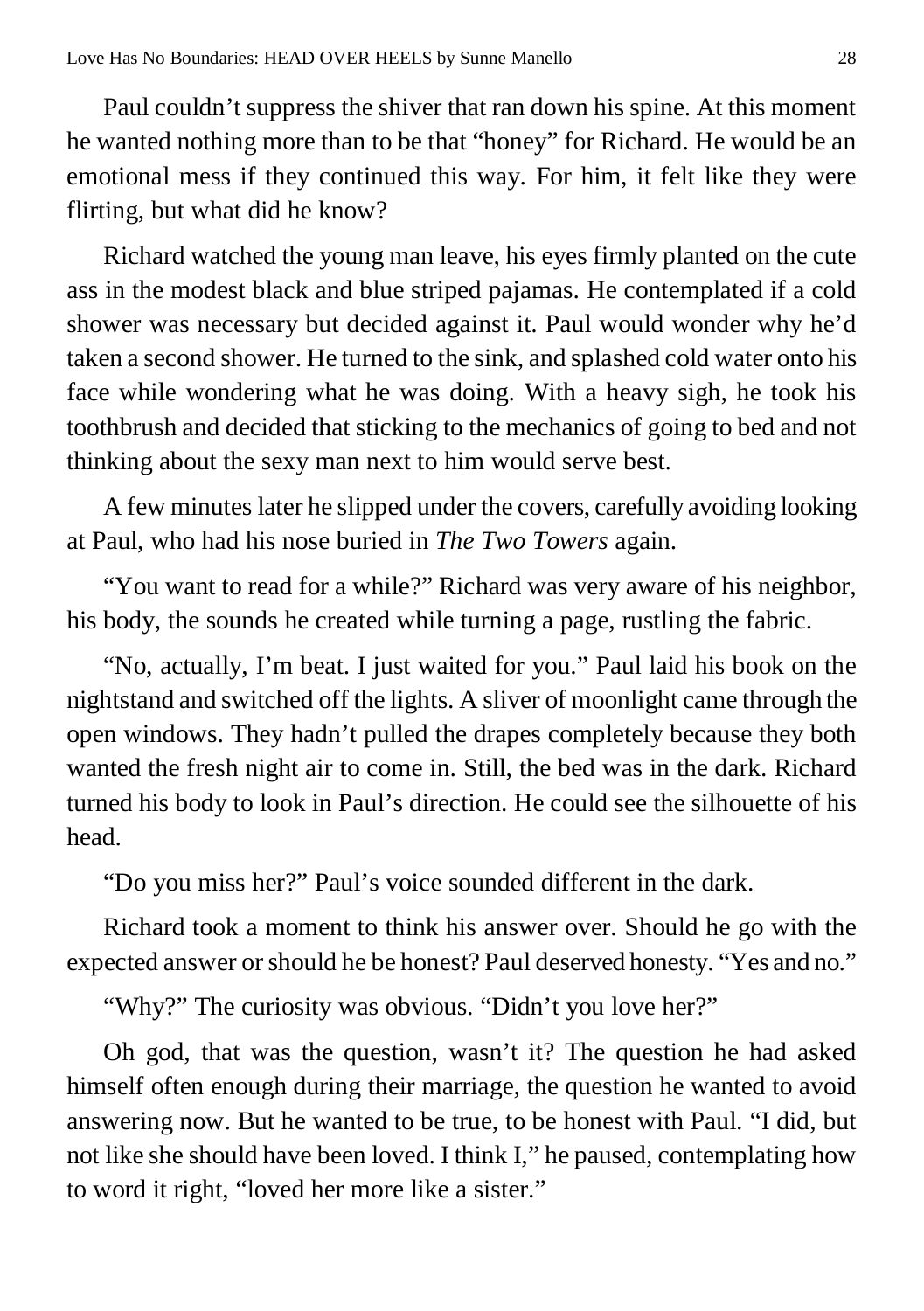"A sister? You don't marry your sister!"

"I know. It was… difficult. I thought we had it, I really thought so. She was different from any other woman my parents had shoved into my face since I reached the right age for marriage. She was funny, snarky, intelligent, larger than life. Everybody paled in comparison to her. You knew her, you know that"

"Yes, yes, I do. It was my luck. She made it possible for me to be me because people tended to forget I existed when she was around. It was comfortable to be invisible in comparison her."

Richard had to smile. This was so Paul's way of looking at it. Every other sibling would have been jealous, but not Paul; he had loved the freedom she had given him. "I felt attracted to her; I thought she could be the one. I hoped she would be the one. We married in a hurry, I know. It was the wrong decision, but she seemed so happy about it, she wanted it fast. I realized very soon, shortly after she got pregnant, that it wouldn't work," he paused again; it was harder than he had imagined, "that I couldn't love her like she deserved to be loved."

Richard heard the rustle of the bedcovers, and Paul's silhouette turned to him. "Why couldn't you?" There was no anger in his voice, only curiosity.

"I can't explain, I just couldn't." He had no way to tell Paul that he now knew no woman would ever be right for him. "I will regret this for the rest of my life because she was a wonderful woman. The day she died," god, this was harder than he imagined and he had to swallow hard to get rid of the lump in his throat, "I was in my office, working out how to ask her for a divorce, listing what I would give her to make her life comfortable. She deserved to live a better life than she had with me, one where she was free of a useless husband. Then I got the call." Richard knew that Paul could hear the tears in his voice. It didn't matter. "You know, I really loved her, just not the way she wanted."

Paul switched on the light. It blinded Richard for a short moment, and then he saw the other man slip out of the bed, go over to his clothes and take a slip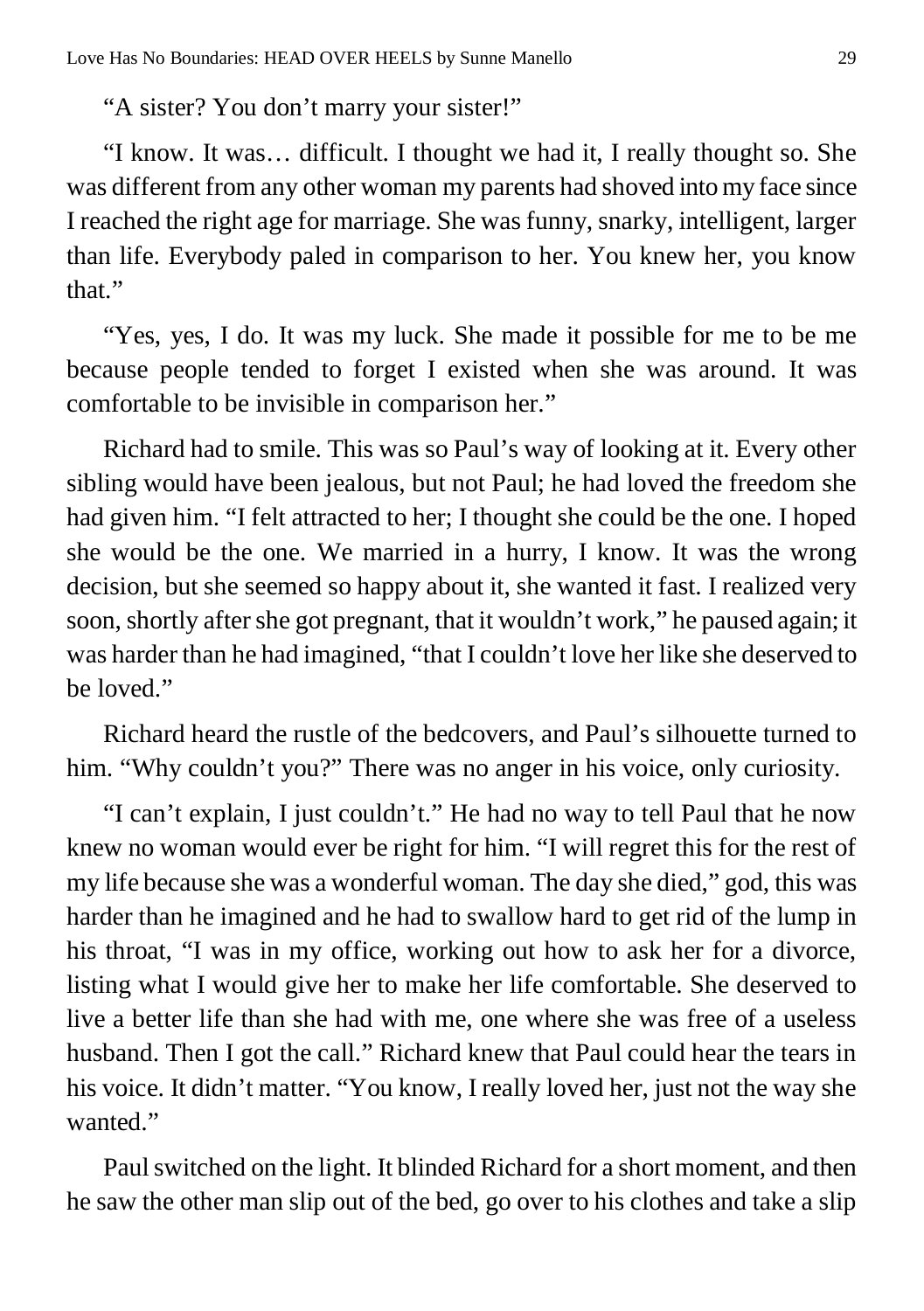of paper out of his jacket. He turned around, a thoughtful expression on his face. "Here, I think you need to read this." And he handed Richard the folded piece of paper.

Richard took it and opened it. The handwriting shocked him, it was Beth's. It was strange to see German words written by her, all her notes or messages to him had been written in English despite the fact that he was fluent in her language. It looked familiar and foreign at the same time.

### *Dear little Brother,*

*I'm a mother now. Funny? I think so because I still don't feel like one. I assume I have no motherly bone in me. Don't get me wrong, I love little Willy (don't tell anybody I call him so), he is very sweet. But I find all the tasks that are required to keep him happy just boring. Seriously, how interesting can it be to hold a bottle for a quarter of an hour and just look at a drinking baby, even if it's mine?*

*Richard is overjoyed, and like the perfect husband he is, he has already organized for a nanny. He finds said bottle holding interesting, the same with watching the baby sleep. But enough of that.* 

*Paul, I need your advice. No, the sky is still not falling down on the earth, I need it anyway and you can feel proud that I ask you.*

*I made a mistake by marrying Richard. No, it's not him, he is the picture perfect husband, he is very attentive, always trying to fulfill all my wishes (he even bought me the convertible I asked him for). You have seen how good-looking he is in our wedding picture and despite my enormous efforts to waste money, we are still rich.*

*I don't love him. So, I finally said it to someone. He is a nice guy and I like him like a brother. Not as much as you of course, little one. But I married him for the wrong reasons. I was*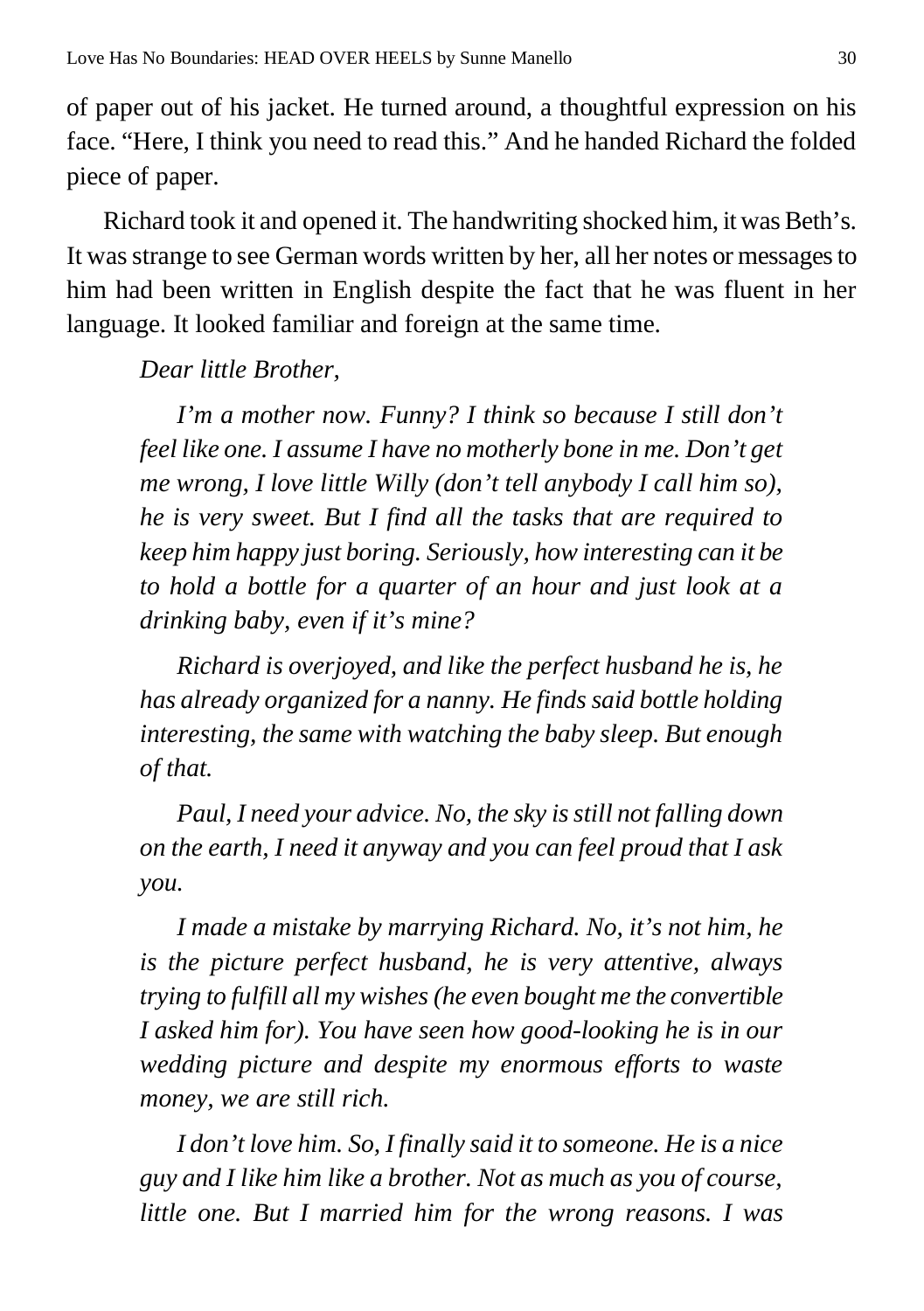*panicking, unsure what to do. I couldn't live with Anne and her parents forever and where would I go from there? I needed to find either employment (and can you imagine that for me?) or a husband. And there he was, like the prince for Cinderella. He asked and I said yes, hoping that love would come with time.*

*Since then I have learned a lot about myself and Richard. Love doesn't come if you wish for it. I'm in love with being the wealthy wife but not with my husband. The fact that I don't miss his company whenever we are apart should be proof enough. But that's not the main problem. It is the fact that all the time and wealth and attention from my husband can't keep my restlessness at bay. I want to run, I want to scream, I want to feel free! I think I finally have realized that in my heart I'm a gipsy, I don't want to be trapped down by anything. It's bothering me. I don't know what to do now. Shall I explain all this to Richard and hope he will accept this, too? He already has accepted so much, my constant wish for entertainment, my wish after I got pregnant to not be "bothered" with anything physical (don't blush little brother, I know you know how babies are made) and so much more.*

*Not that I think that this upset him much, I can't get rid of the suspicion that Richard and you have more in common than being bound to me. If it is so, I wish he would find someone. I hate the thought that he tries to be faithful to me while my heart and soul are screaming for freedom.*

*I'm a mess. Paul, you are the one with the sense. Write to me.*

*Your dear loving older sister (even if it's only for a few minutes)*

*Lisa*

Richard stared at the letter. It was dated two days before her accident. He looked up and right into Paul's intense stare. "Oh my god."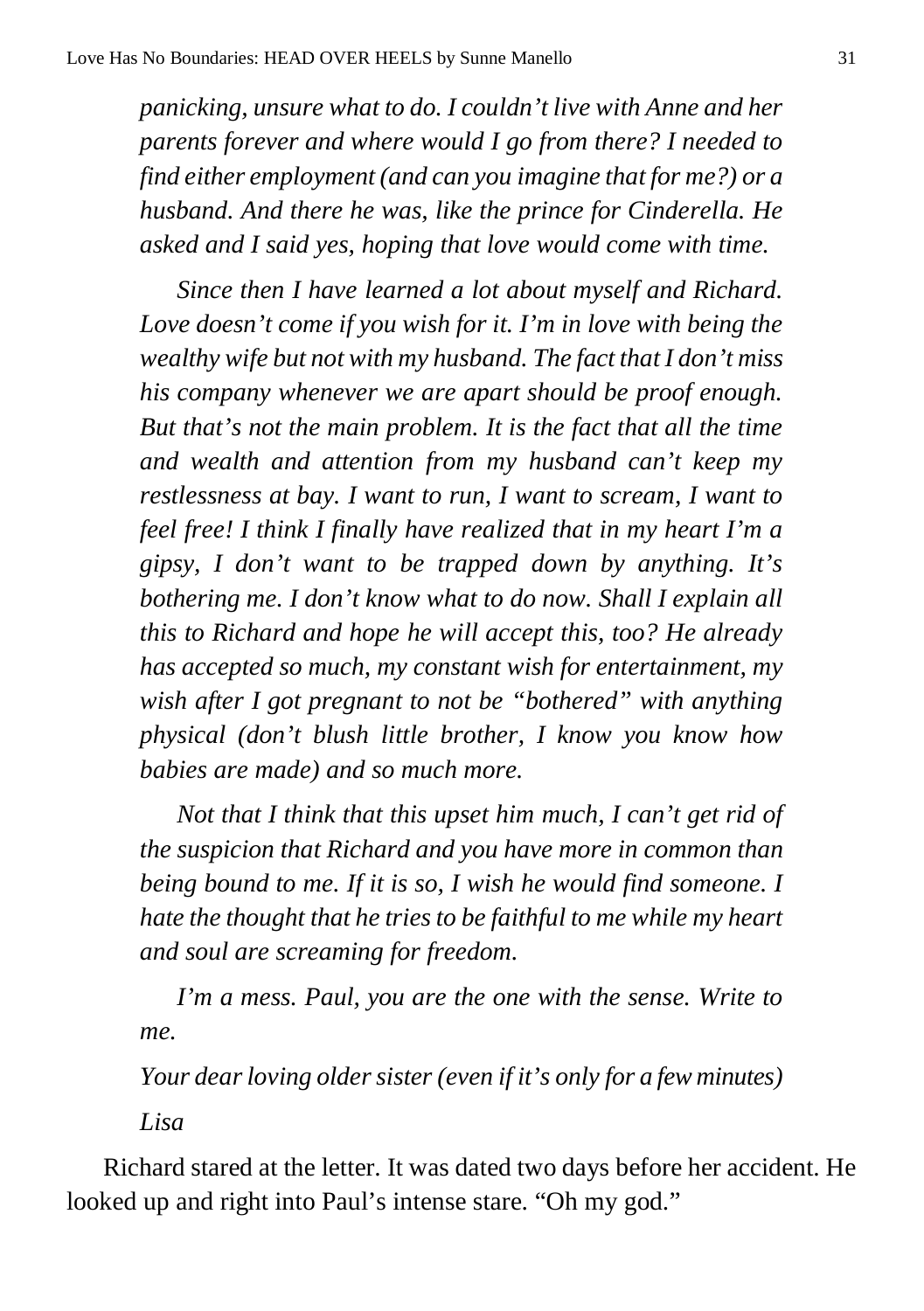Paul tentatively reached out and touched his arm. "It is okay, she understood you. She didn't blame you, you get it?"

"Yes." Richard shook his head, still a bit dazed from the revelations of this letter. "I think I understand, at least partially."

"Good, I wasn't sure if I should show you the letter but now—I think you needed to know that it was her, too. I don't want you to feel guilty and neither would she."

"No, she was not one to harbor grudges." A small smile crossed over his face.

Paul grinned back. "Yeah, she couldn't care less."

"Thank you for showing me that letter. It helps a lot to know that she wasn't in love with me." Richard threw Paul a curious side-glance. "Can I ask you a question?"

"Sure, you are already doing it anyway."

But Richard sensed a hesitation in the answer. He asked anyway, "What did Beth mean with us having something in common?"

Paul's heart dropped. This was the question he had been afraid of. He wasn't sure if he had drawn the right conclusion, and if he admitted to being queer and he was wrong and Richard wasn't queer, too? That would mean the end to his time with William and Richard. He couldn't flat out say it. But what if Richard was like him, too?

"I assume she meant that," he swallowed hard, "I have no interest in women." There, that could mean anything, for example, he was just a geek and more interested in his work. Paul closed his eyes and waited, afraid to face reality.

Warm fingers touched his cheek carefully, and Richard whispered, "Me neither."

Relief flooded Paul and without thinking, he turned his head and kissed the hand on his face. The gasp he heard made him open his eyes immediately. Richard stared at him with a hungry intensity that burned. The desire he saw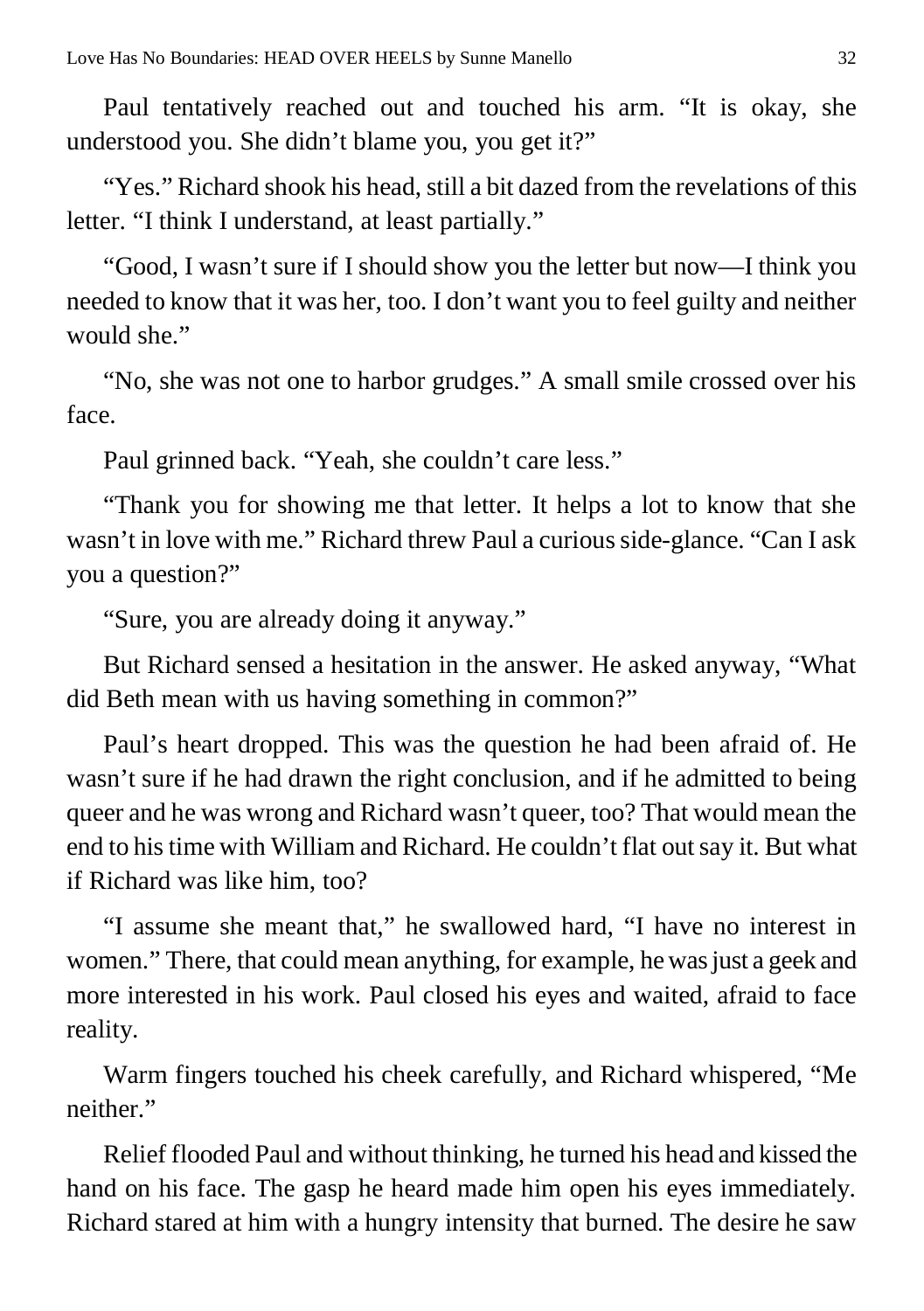made Paul bold, and he licked the palm, carefully wiping his tongue along the lines, dipping between the fingers. He could hear Richard's harsh breaths and feel the hand tremble under his ministrations. It tasted salty. An urgency built up in his belly, a wish to be closer to Richard, and he could feel his cock harden. It took him less than a second to decide what he wanted to do next, and he voiced it before he took Richard's middle finger into his mouth and sucked on it. "I want you to fuck me."

Richard's body was definitely very interested in this idea. His erection strained against his pajama pants, eagerly hoping for body contact. His brain struggled between *Oh, yes, please, finally* and *This is my brother-in-law*, but the *Yes, please* part quieted it immediately with *no bloody blood relative, shut up*. So he leaned in, breathed the lightest of all kisses on Paul's lips and asked, "You have done that before?"

"No, I have no idea what I'm doing." Paul lay back in the middle of the bed, insecure and with bright red spots on his cheeks.

"Me neither." Richard moved closer, touched the face in its pale and red glory, the blue eyes shining unnaturally.

"But you have done that before."

"Yes, but that doesn't mean I've done this with someone who matters to me."

"I matter?" How could Paul still be so insecure?

"You do." And with that conviction, Richard took the other's face in his hands and kissed him. Oh, the lips tasted good and they felt like heaven or something similar.

The hands on his face made Paul want to melt, to crawl closer. The touch was warm, the skin an unfamiliar caress. The lips on his were so indescribably new, different and the most personal touch he had felt in years. And he wanted more. The tongue, people used their tongue to kiss. He opened his mouth. The sensation of Richard's tongue sweeping over his was more than good. The taste, the texture, everything made Paul crave more. His arms sneaked on their own around Richards body, bringing them close together. Contact, physical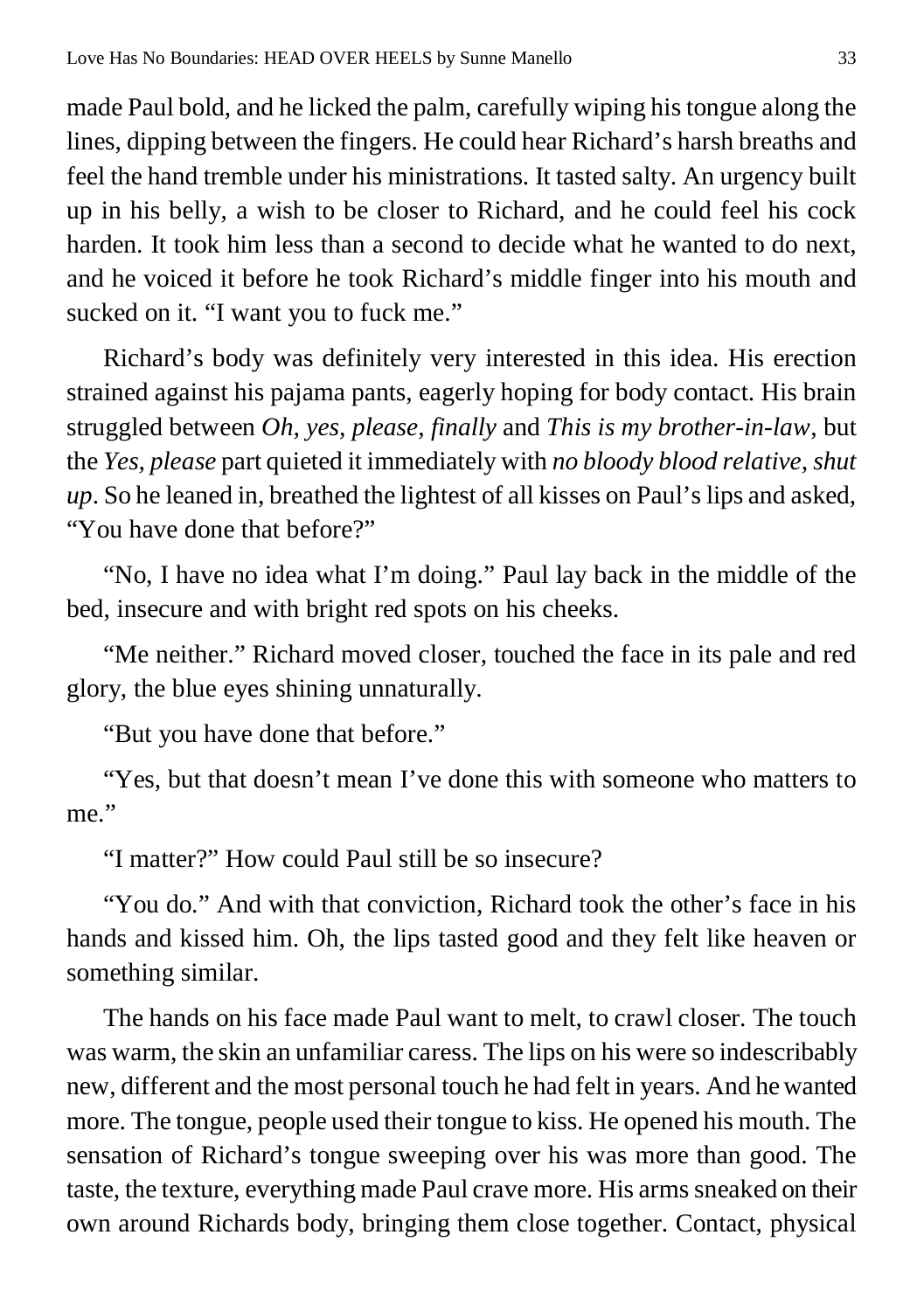contact, a warm and hard body pressed against his own. And a hard-on! The blood pounded in his head and in his groin.

Richard felt the young man melt into him, all that beautiful fresh body. He pressed them close together, devouring the open and eager mouth. This was different, so different from the male whores he had bought to satisfy an urge. This was how it should be. His hands started to roam along Paul's back, pressing against the fabric of the pajama-top. He wanted more, he wanted skin. The hot, light skin he had seen before, with the few freckles on the back and shoulders. "Your top, can I take off your top?" His question was husky, murmured against the open mouth. His breath ghosted over Paul's lips.

"Hmmm," it was difficult to answer, "yes." Paul wasn't sure he was still functional; his brain definitely had handed in its notice. The hands on the hem of his top weren't helping, either. Then the fabric was gone and after a short moment of disorientation because Richard, too, was missing, the man was back, shirtless himself. Freaking fantastic, coarse chest hair scraped over his skin, tingling and tickling, causing new sensations. He couldn't suppress the loud moan, only dampen it by burying his face in the crook of Richard's neck. But there was skin, directly under his mouth and it smelled so good. Paul licked and tasted salt and man. The whole package drove him crazy. The hands on his back, stroking slowly and torturously, now and then dipping under his waistband and tantalizing his butt. The male chest pressed against his own, the hair stimulating his nipples and the neck under his mouth, the neck that tasted so unbelievably good. And the best of it was the slow and rhythmic pressure on his cock. Should he warn Richard?

"Richard," another moan escaped, "I'm going to… oh god, oh, stop… stop, oh…" The sound he made was not very flattering, probably like an ape in the zoo, but it didn't matter. Shocks went through his body, cramps tightened his abs and his back like electricity as his orgasm pulsed through him.

Richard felt him shudder in his arms. He had made him come. It was a powerful feeling, strange but so potent. Just from that touch and the kissing, the rubbing and holding. Richard knew what he wanted to do now. He wanted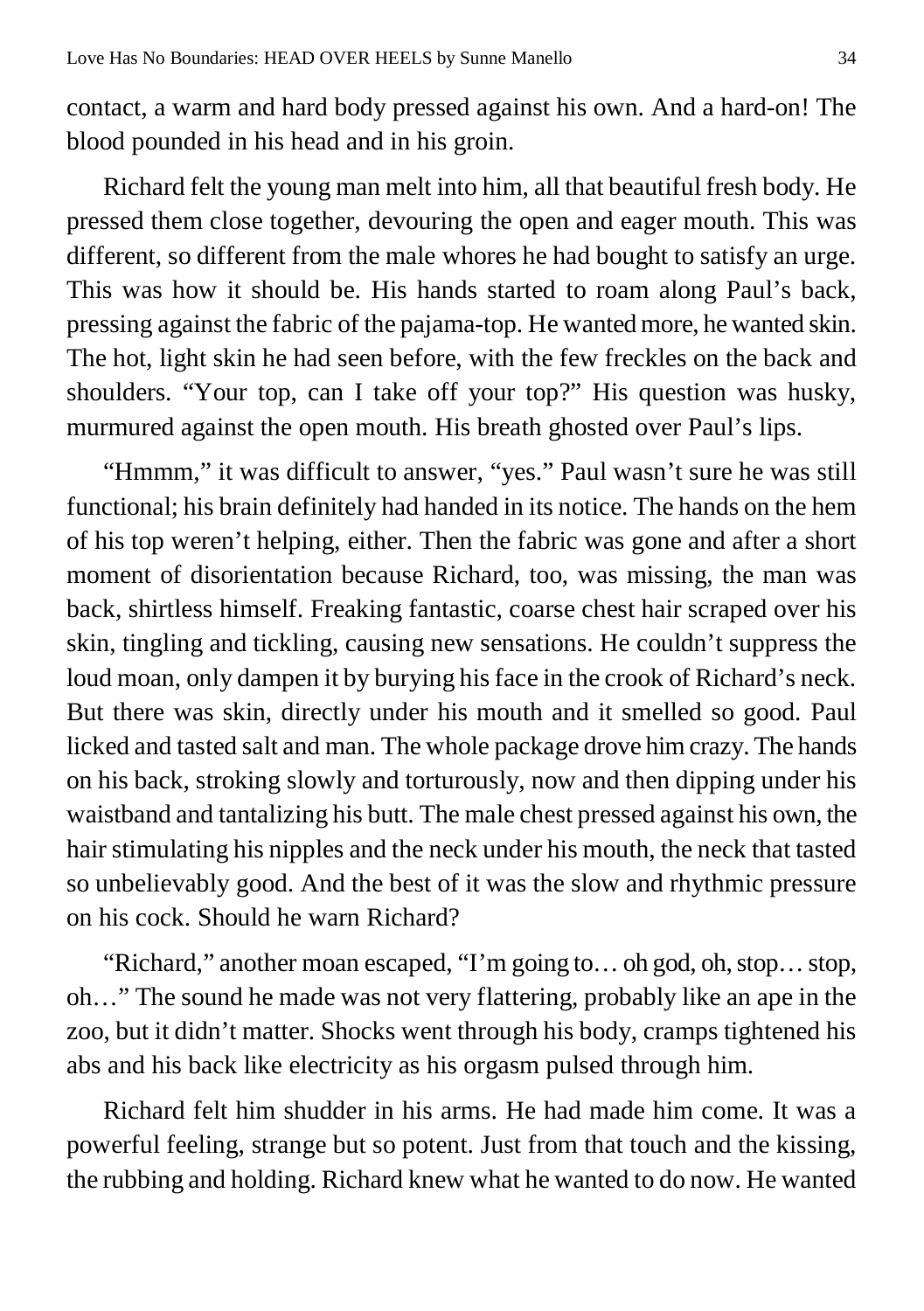to see what he had caused. "Undress," he huffed, "quick, undress, I need to see you."

Paul tilted his head back from his comfortable place at Richard's neck, and looked at him with dazed eyes. "What?" It seemed that the orgasm had killed his last brain cells.

With a little insecure laughter, Richard kissed him lightly on the lips: "I need to see you." He tore down Paul's sleeping pants and there, right in front of him, he saw the white boxer shorts with a large wet patch. Paul's penis was still half hard. It was an impressive sight; he had been gifted by the gods. Carefully Richard pulled the boxers down. Directly under the tip of the cock was a little puddle of glistening semen, little drops still gliding out of the hole at the tip. Richard bent down and licked them away. The taste was strange and unfamiliar. This was new to him, too. But the way Paul jerked under him made him feel like the most powerful man in the world.

"What are you doing?" Paul thought his brain had been fried out already but that was torture in the most enjoyable way. His half hard cock tried to come back to life, stretching to welcome the caress. It was an overwhelming sensation and he wasn't so sure anymore that he was already done. "Oh god, if you keep that up, I'll be up again sooner rather than later."

"That's the idea," came from his groin.

"What about you? Don't you want to…?"

Richard chuckled and continued his ministrations. "What do you want me to do?"

Paul closed his eyes and tried to get his brain sorted out but all he could feel was the persistent tongue on his cock. And the wish to know it all. It was, as cliché as it sounded, now or never. "I want it all."

Richard's head jerked up. "All? Are you sure?"

"Yes" The admission was breathless.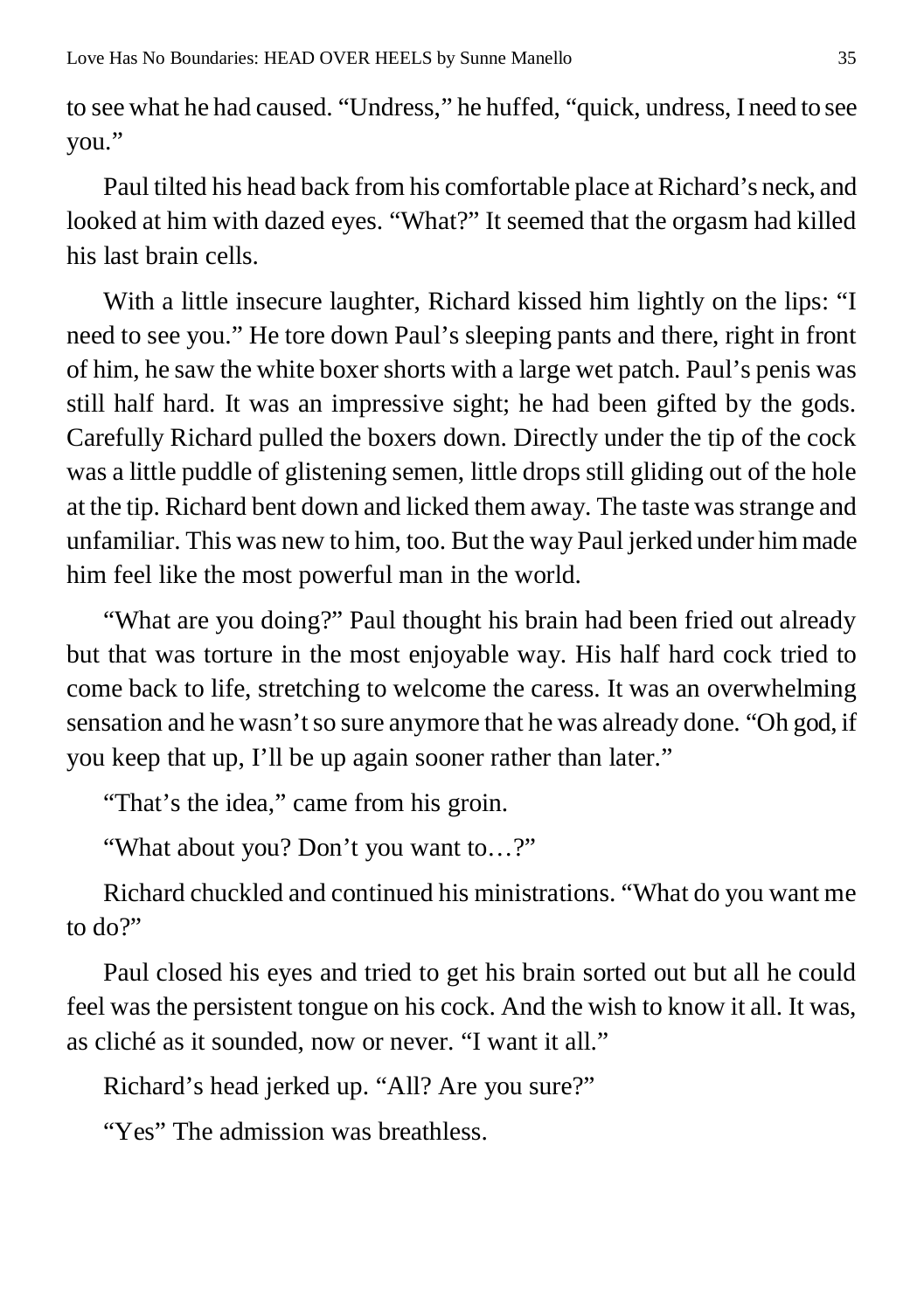"Don't you," Richard wasn't really sure if he wanted to ask, if he should ask, "want to wait? We know each other for less than two days. You're young. ,,

"And? Richard, I'm twenty-four, I'm in bed with the man I think I'm falling in love with, so far it feels incredible, and now tell my again why I should wait?"

"Love?"

Oh, shit, had he said that? "Ehrm, yes?" His voice sounded insecure, a bit like a little lost kid.

Richard scrambled up towards Paul's face, a very tender smile curving his lips. "That's great, because I've fallen head over heels for you, too."

"Really?"

"Hm, really, from the very first moment. You stole my heart the second you came into the room." He winked.

"Now you're getting cheesy, you know that?"

"Oh yes, but what is a bit cheesy in the face of true love."

"Continue and I won't believe you. I'll think these are your pick-up lines." And with a mischievous smile Paul added: "And then I can't let you fuck me."

That stopped Richard; he knew it was just a tease but holy hell, he wanted to bury himself in Paul. He licked a nipple and murmured, "My lips are sealed."

"Well, hopefully not so tight that my cock wouldn't fit in."

A little sharp bite to his nipple made Paul gasp.

Richard growled: "Well, let's test that." And he opened his mouth and sucked the big dick into his mouth. The skin was very soft and the flesh still malleable under his tongue, the taste strong and a bit bitter. Richard pressed it against the roof of his mouth and started to lick and press and suck. The moan he got in response was an obvious sign Paul enjoyed it, and the hardening flesh another. Soon enough the whole deal no longer fit into his mouth.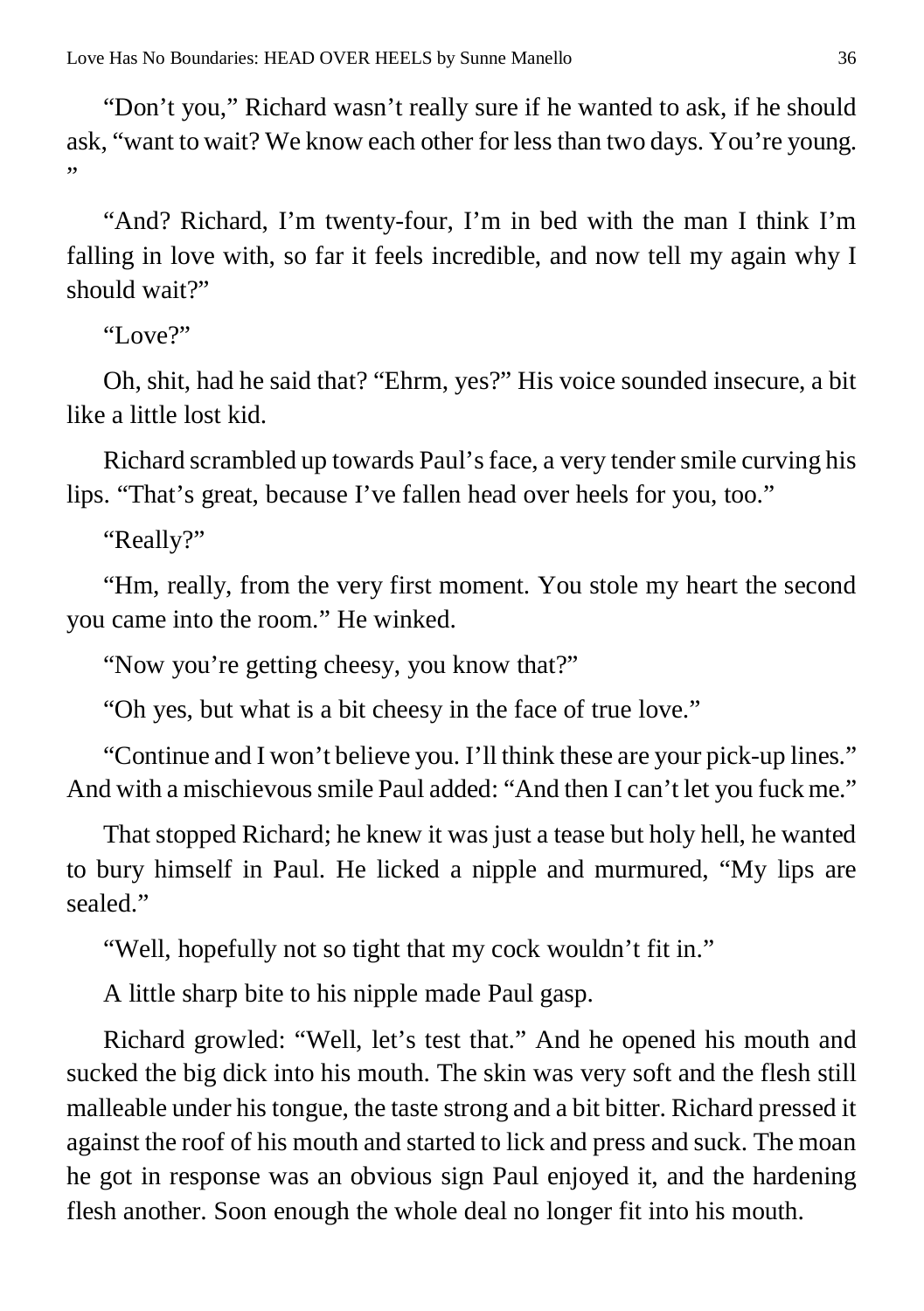He tried to breathe between those slow thrusts, sometimes it worked, sometimes he just got suffocated. He didn't mind, all his concentration was focused on the slow movement in his mouth, the smell of aroused male, the trembling of Paul's legs under his hands, and the sounds. Oh god, the sounds. His own hard-on was aching between his legs but he just couldn't take care of it. The whimpers and groans got louder and the thrashing wilder. The man at his mercy was nearing another orgasm, Richard could feel and taste it, the precum changed in flavor.

"Richard!" Paul knew his voice was shaking, that he was close to begging. "Now, please." The mouth on his cock disappeared; cool air hit the hot wet flesh. Then he heard the tin box with the Vaseline, which sat on the nightstand, be opened. The next moment a slippery finger probed his ass. The sensation, the utter and sheer knowledge of what would happen, made Paul shiver in anticipation. He tried to catch more, get more contact but Richard was careful and cautious. "Oh, come on, come on."

"Shhhh, don't hurry." Richard kissed the tip of his dick, licked with a broad and flat tongue along the most sensitive spot at the underside, exactly where his foreskin was. A finger slipped into him without effort. It didn't hurt, on the contrary—it felt damn good.

The hot mouth sucking him, one hand flat and stable on his stomach, the other working his ass—Paul felt already taken. He writhed under the assault to his senses. Two slippery fingers breached his hole, slowly entering his body, searching inside of him for the spot that would send jolts of pure sexual lust through him. He was going to combust from the sheer intensity sooner rather than later. Richard added another finger and Paul felt the sting for the first time. "Ow, this…" he couldn't breathe, "…hurts a… bit."

"Relax, it's getting better. Promise. Push a bit like you're taking a dump, okay?"

"You're talking shit now?" Paul tried not to laugh but, oh, so good, it suddenly became so much better when he laughed. Then Richard curled his fingers up again and Paul didn't speak anymore.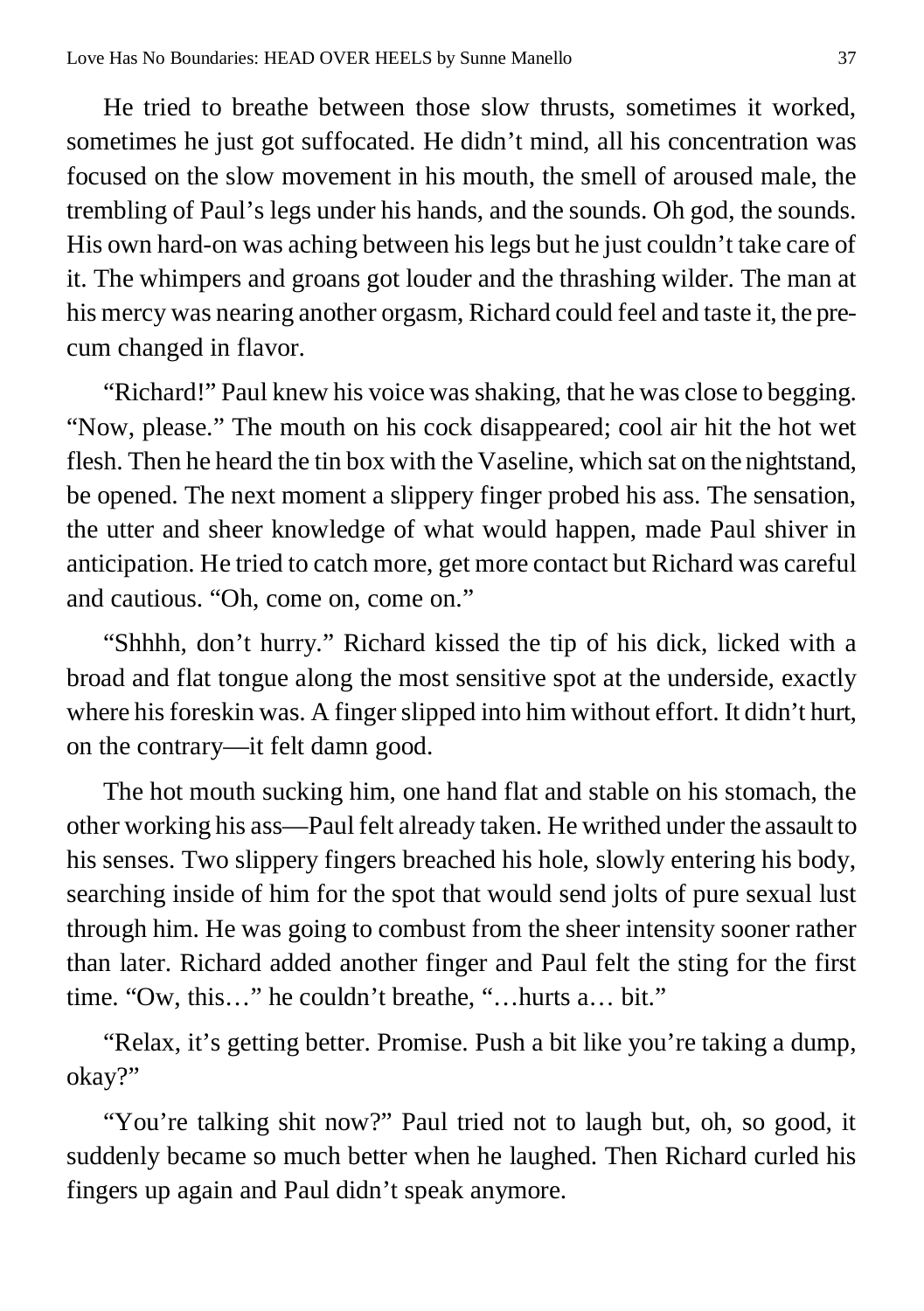This was way beyond his imagination. And this was the man he had admired and wanted from the moment he had met him, oh shit, from the moment he had seen him in the photographs. Paul did the only possible thing; he opened himself up, body and soul, to be taken by Richard.

Richard noticed the subtle shift in Paul. He had turned from hot and sexy virgin to pliant debauched sex god, waiting to be devoured and possessed. And Richard was going to be the one to take him, take him and never let him go. Hot and greedy emotion welled up in him. This young man was his and he would take care of him, sexually, and from now on in every part of his life.

With a swift movement he positioned himself between Paul's legs, opened them up with one hand and slicked his own cock with the Vaseline. He positioned the tip against the ring of muscle, feeling the tightness, the warm and slippery circle engulfing him. Slowly he pressed further; the pressure gave way to more warm and slick heat. The whole time Richard was watching Paul, searching for any signs of discomfort but the man in front of him looked completely in tune with what they were doing. A small smile, dreamy eyes, short and excited gasps accompanied by little whimpers and moans bode well.

All he could feel was the hot heat around his cock, the incredible pressure that made him want to explode right at the moment and he wasn't even fully sheathed. Richard wasn't sure he could stand what was coming at him. It was too much, too much emotion, too many sensations. He pressed a bit more.

"Wait… ohh, oh my god, just a moment…" Paul's mouth was lax; the eyes focused inwards, the words falling accidentally like little drops of rain. "This is… shit, oh fuck, this is… goooood, oh, god, more… please… do something."

Richard released the breath he'd been holding. That sounded perfect; he was so willing to do something. Slowly he moved his own body, feeling the tight ring of muscle pressing him. Paul's ass was warm and slick, it felt perfect. The hitch in Paul's breath told him that he rubbed his cock over the right spot. With deliberate moves he did it again and again. The moans and whimpers that filled the room added to his excitement. Richard's eyes stung, it was so perfect. He was in love with Paul.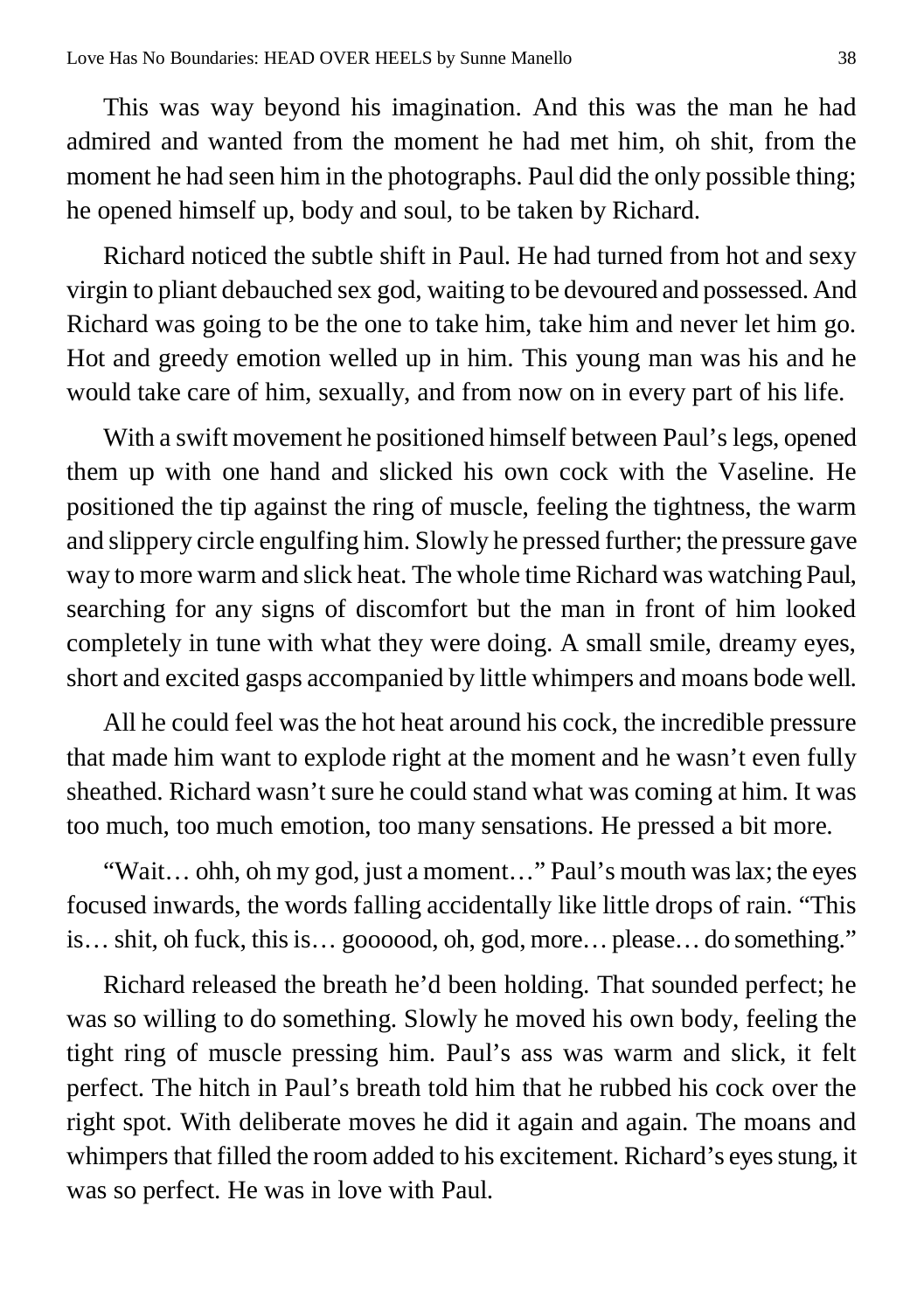Paul's world had found its center. It was his groin. The fullness of his ass was only rivaled by the bursting pressure in his balls. The slow torture on his prostate made him crazy. His only wish was that this would continue for the rest of his life. But he knew he wouldn't last much longer. He felt the tingling in his balls. Another hit on his sensitive spot and with a loud scream he came. Cum erupted from his cock and sputtered all over his skin. His whole body contracted again and again and again.

He heard Richard's hoarse groan, felt the man's penis grow a bit more and twitch inside his ass. The hands holding him cramped, then after a few more jerks Richard released him again.

"Oh my god." Richard leaned closer to kiss him. "That was awesome."

Paul's body went limp, utterly spent. Only the connection to Richard above him anchored him, kept him in the real world. He closed his eyes and felt the hotness of one single tear in the corner. Damn, that had been a revelation.

Richard nuzzled the crook of Paul's neck, searching for closeness, warmth and the very special taste of his skin, salty and sweaty. This had been nothing like any encounter he had had before. This had been so much more, an eyeopener, a life changing moment. Was he cheesy? And what if? For him it had felt like coming home, finally finding the place he belonged. That hadn't been only sex, no way. He shuddered and pressed Paul's body even closer to him.

"Hey," Paul tried to get some air, "I need to breathe." Richard was lying heavily on him; Paul could feel the spent dick slipping slowly out of his hole. Wetness followed, and the strange feeling of losing something precious. But Richard was heavy and nearly suffocated him, holding him in a very tight embrace. And he was still struggling with the emotional impact. Had this been so very intense because it had been his first "real sex"? He thought not. This had been special because Richard was already special to him. God, yes, he had known him now for less than two days but he felt more comfortable, happy and just real and right around him than around anybody else in his life, even Lisa.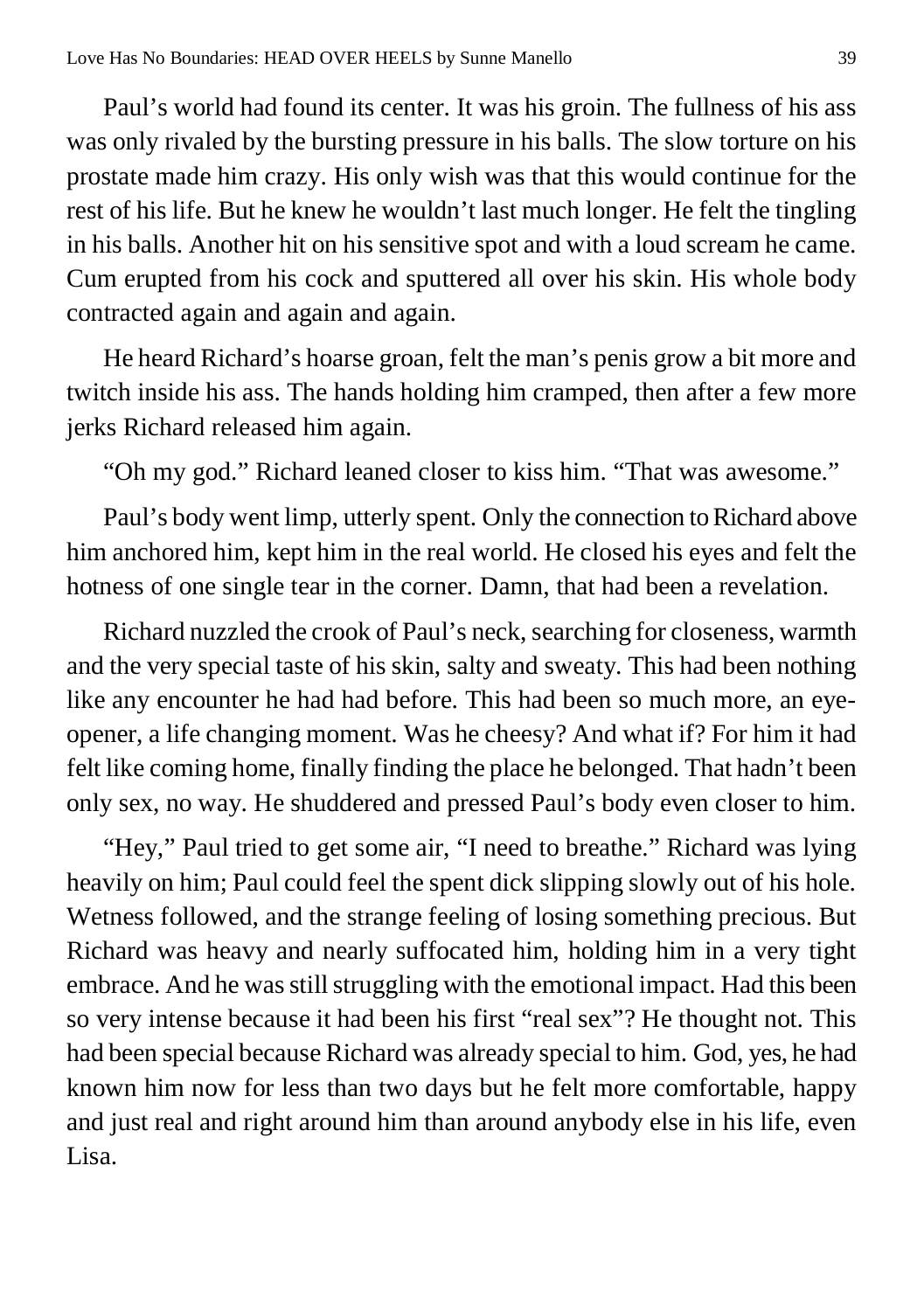"Richard?" The man above him finally slipped to his side, keeping his body still as close as possible, not lifting his head. "What's wrong?" Was it time to get worried? Did he do something wrong, Paul wondered, he had thought this had been unbelievablely good but he was the inexperienced one. Kisses on his neck reassured him. If Richard was still kissing him, it couldn't be bad, true?

"Nothing's wrong," Richard mumbled into Paul's skin, "I'm just kind of emotional."

"Hm, me, too. It's scary, isn't it? I mean, we met yesterday morning and now we…" Paul wasn't sure how to continue. He wanted to say "we are a couple" and he wasn't sure if that was really true.

But Richard hoisted himself up on his elbows and pinned his grey eyes on Paul: "And now we are what? Do you have second thoughts? Because Paul, I'm not sure if I've made this clear enough. I want you to move in with us, live with us and be my man. Forever. Don't you want that, too?"

Weren't these the most important words in Paul's life? He thought he would explode from joy. "Yes," kisses scattered over Richard's face and every piece of skin he could reach, "yes, yes, of course I want that, too." He pressed his eyes closed, bit on his lower lip and grinned: "I think I'm going to burst."

Richard's smile was huge: "Please, don't. I have no idea how I would explain the mess to the maid." The fist that bumped his arm was not so subtle.

"You are a spoilsport."

"I'm not, I'm a responsible grown up."

Paul's eyes swept lower: "Oh I can see that, especially the grown part."

"You're going to complain?"

"No, but I'm going to wonder if I am moving in with a sex fiend."

Richard laughed and kissed him, slow and languid kisses that made Paul's toes curl and his dick very interested. Still, he put his hand on Richard's chest: "Do you think it's going to work? And how are we going to do this?"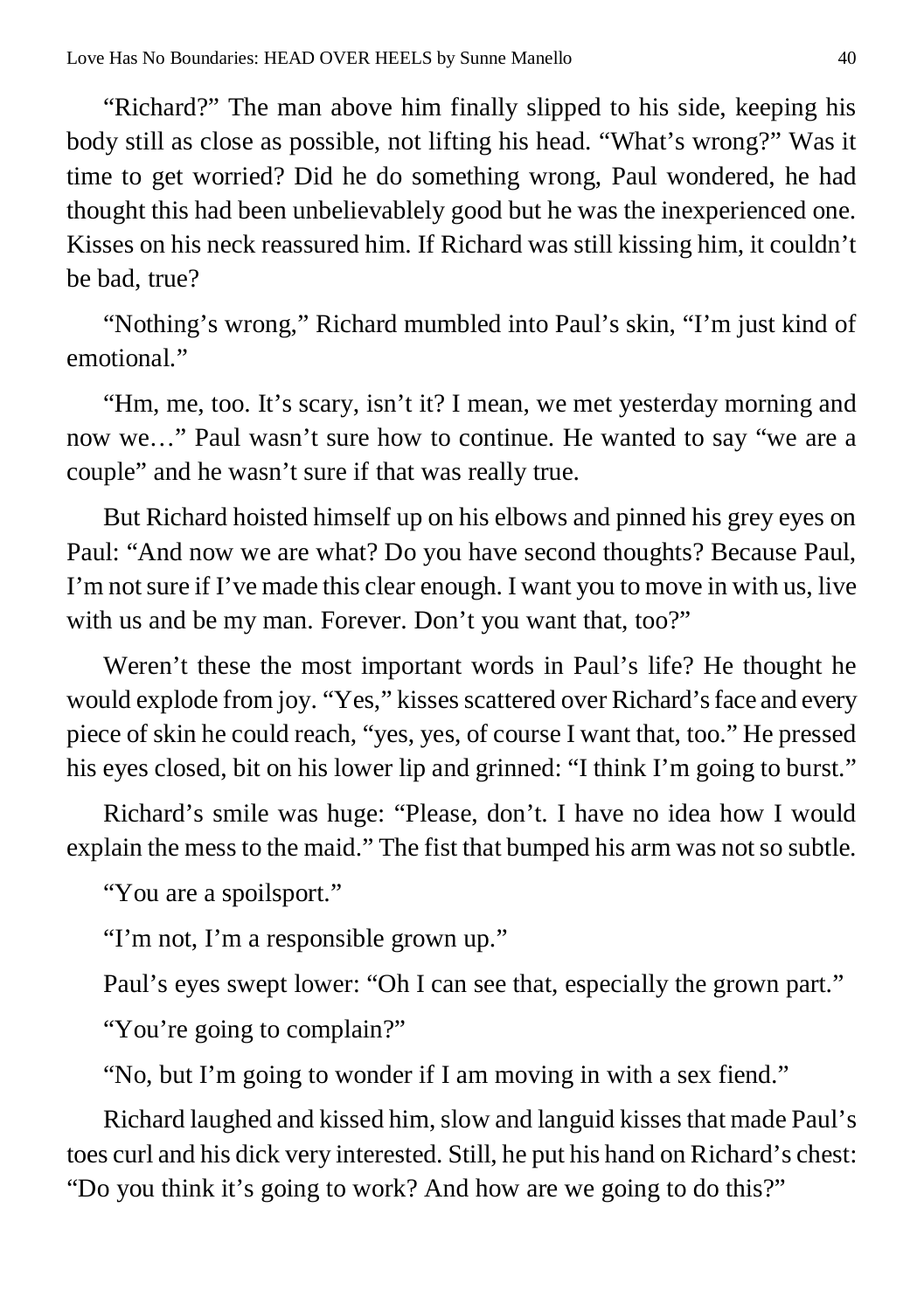Richard paused with his kisses: "Yes, it'll work because we both want it. And we are going to do this very carefully. I think we won't tell anybody, only Therese. She'll be okay with it. But for the rest of the world I'll be the widower who has lost the love of his life. And you are her brother. People will think that I took you in because of her, because I loved her so much that I don't want to lose the connection to her twin brother. And for you my love, we'll find another story."

Paul scowled; he wasn't happy but he already saw the benefits. "What kind of story?"

"Maybe a lost love, someone killed in the war. Something like, you always were in love with some girl who died during a bombing? People don't ask names when you hint a sad story."

"That could work, you are right. But what about William?"

Richard thought for a moment: "Maybe we should wait until he is old enough to understand and not accidently going to blurt out that Dad and Uncle Paul are kissing."

"This will require some restraint. But I agree. It's dangerous to be queer."

"I think," Richard paused for effect, "I want a house with two bedrooms next to each other and a door between them. Of course," his voice got formal, "the door will be closed." His eyes sparkled.

"Sure. And I'm going to make you knock in a secret code."

Richard laughed and lunged at Paul, tickling and cuddling him at the same time.

"Mercy, mercy!" Paul gasped for air from the assault. "I give, you'll get a key."

"Damn sure. And now," all motion stopped, Richard brought his face so close, so close that Paul could feel his breath tingling over his lips, "kiss me."

And he kissed him, with all the love, all the joy and all the hope he had in his heart.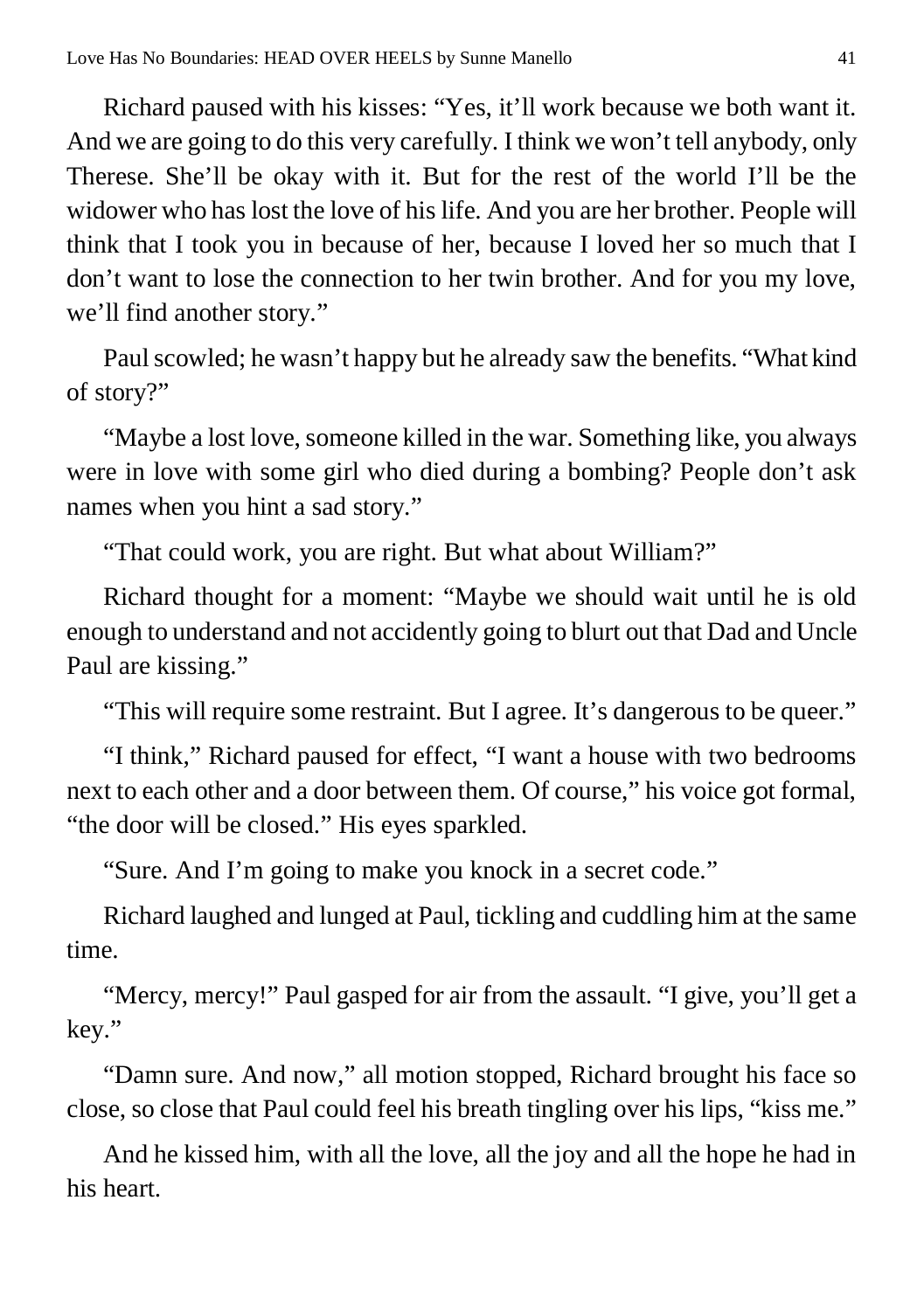#### \*\*\*\*

#### *Summer 2012*

Paul took his book from the garden table. It opened at the bookmark, a laminated picture of him and Richard, taken in 1955 during their first weeks at their new home. Therese had captured it with his camera. Neither he nor Richard had noticed her do it, so it had been a surprise when he had developed the film. Their daughter-in-law, Kessy, had seen the pic a few years ago and had laminated copies made for him as a surprise present. She even had hung a huge copy in her own hallway. She was a good girl, a great mother to all their grandkids and a good wife to Will. And a mouthy little piece, oh yes.

The pic had been the first one of them together and showed them in the garden, enjoying the sun. It had been the afternoon of his first day of teaching after the summer holidays. He had been spent and tired. He was snuggling close to Richard, his eyes closed, a satisfied smile on his lips. Richard was looking at him with the most tender and loving expression. It still made his heart ache, he missed him so much. The last year alone had been nothing but empty. Oh yes, he was loving his family and his grandkids were his pride and joy, all five of them. But it wasn't the same without Richard. Thank god he had lived that long. Getting to ninety-four and then just passing away in his sleep was a blessing beyond words. Although it now meant that he had to drag his sorry eighty-one-year-old ass a bit longer, and one day they would be together again. Until then, he'd be the grumpy old man.

Voices drifted to his hiding place on the patio and Paul recognized Carson's deep bass immediately. The sound still startled him every time he heard it; it sounded so much like Richard. Their youngest grandson was the spitting image of his granddad Richard, voice and face, body and movement.It gave Paul a jolt of longing every time. Another voice he didn't recognize discussed something in a hushed tone with him. So, Carson was bringing a visitor? The two came around the corner, his handsome grandson, so tall and manly at the age of twenty, and a slightly smaller built man, blond bangs over one eye. Paul knew the look Carson gave his friend, oh, yes, he knew that one. This was going to be interesting.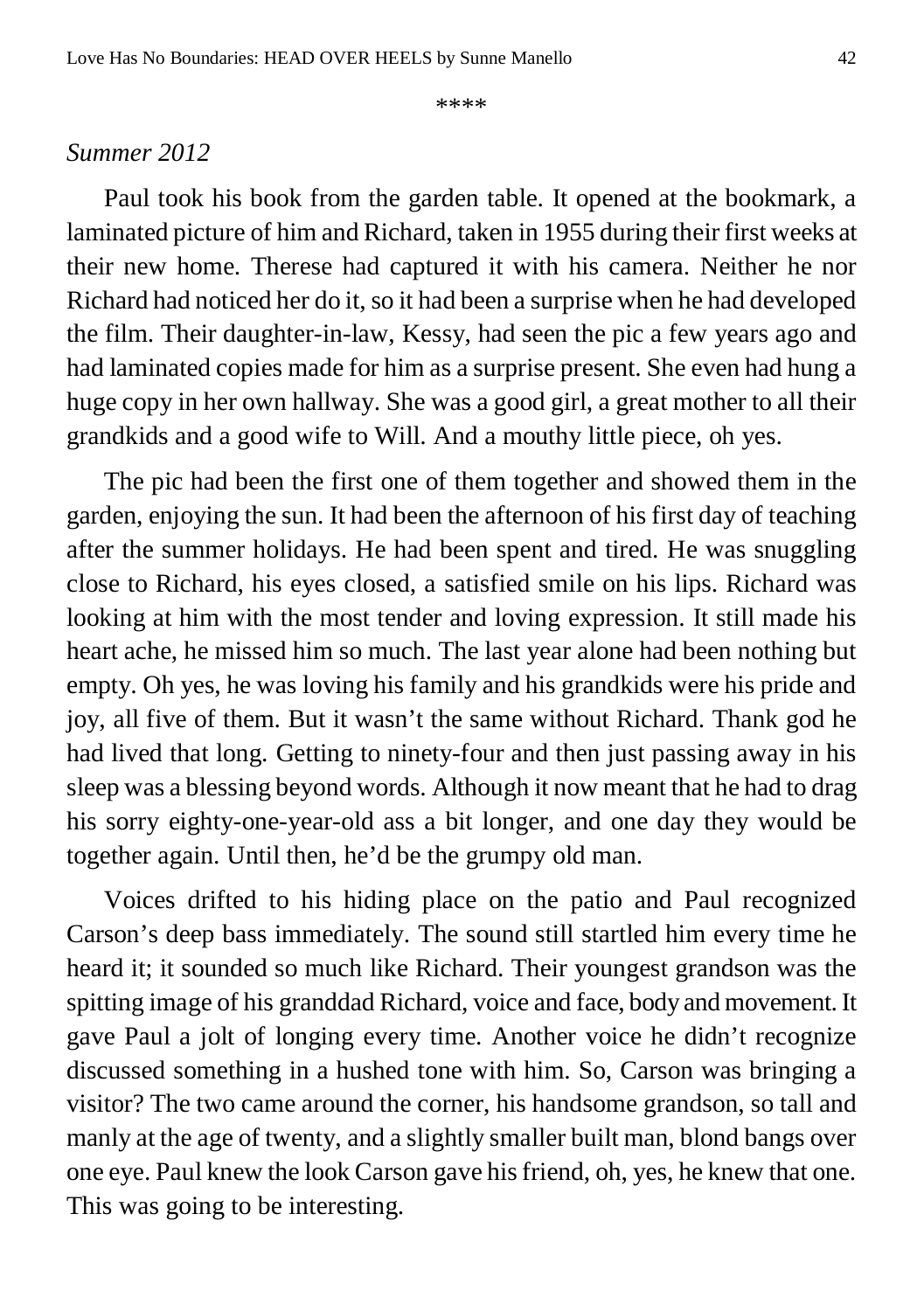"Opaul? Hey." He got a hug from Carson, a handshake from—what was his name again? The young man had been here once or twice before. Eric, yes, that was the name.

"Hello boys. Take a seat."

Both sat down opposite to him, a funny expression on their faces. Paul played innocent even though he had a good idea what was going on: "What's wrong?"

Carson smiled, looked sideways to his companion and took a deep breath: "Maybe you have already guessed it, maybe even before I knew…" He made a pause as if not sure how to continue.

Should he give him time or help him, Paul wondered. He decided that time was overrated, grabbed his book from the table and opened it. The picture was there and he handed it to Carson, who took it and glanced with a questioning look back at Paul. "Opaul?"

Good, he loved this name, Opa and Paul combined. It never had mattered that formally these kids were his grandnephews and nieces. William was the son of his heart, and so William's children were his grandkids.

"Carson. Take a look at Granddad's face. What do you see?"

The boy was puzzled, not knowing where this would lead, and it showed. "I know the picture; you know that mom has a copy hanging in the hallway. It's you and Granddad."

He handed the pic to Eric, who studied it as if he hadn't seen it before. Then Eric looked up and beamed at Paul.

"I think Carson, you can save your breath. Your Opaul already knows everything." His smile was wide.

"What? Why? I mean, I haven't even…" Carson was flustered.

Eric leaned forward and kissed Carson on the lips, ignoring his shocked expression: "Look, I see love on your Granddad's face."

Paul chipped in: "And I saw the same expression on your face just a moment ago when you looked at Eric."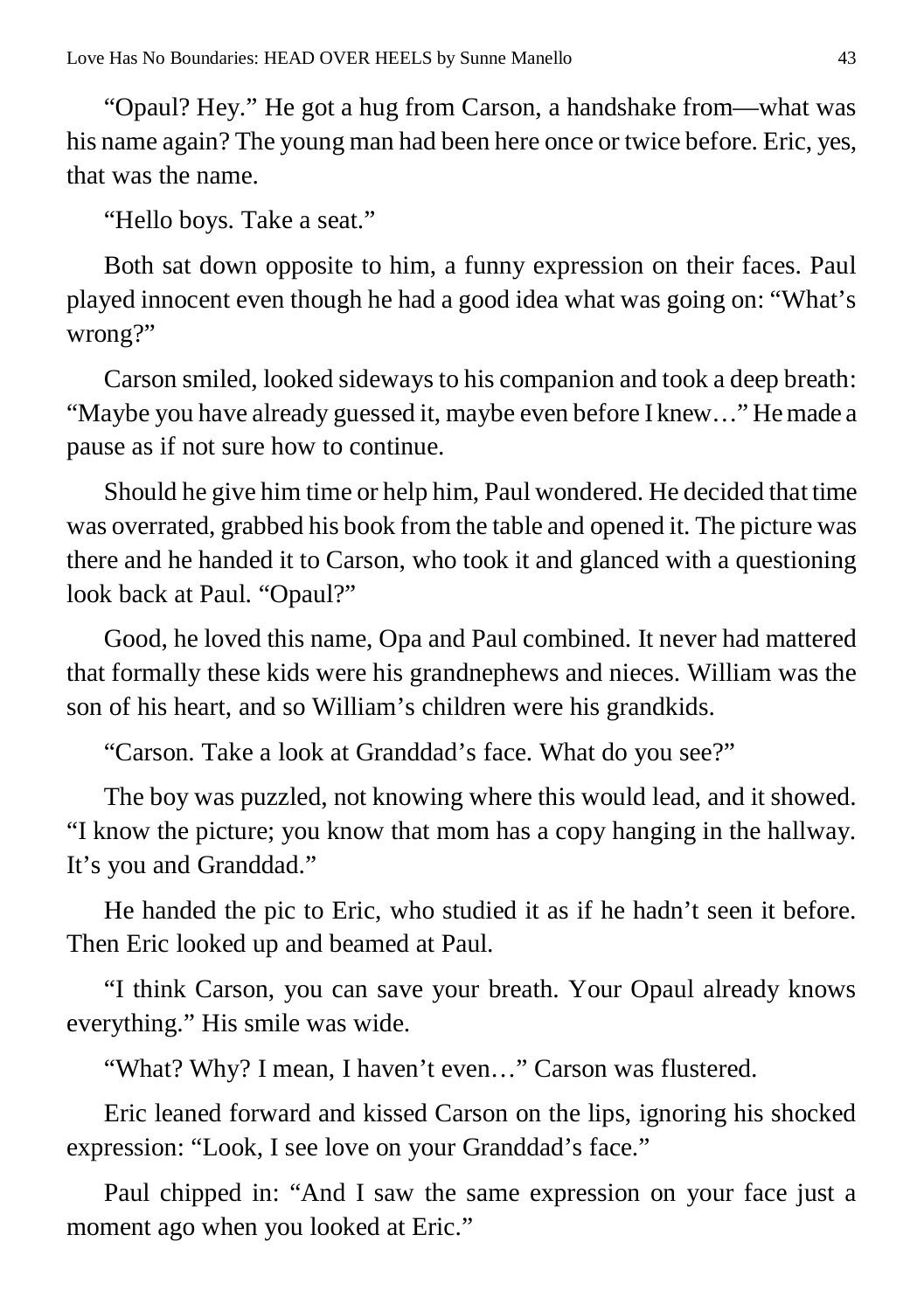"Oh shit, you mean I was nervous for nothing?"

Paul couldn't suppress a grin: "Carson, you have known your whole life that Granddad and I were a couple. Do you really think that there is anything about being gay that you should feel nervous about? I knew it all the time. And I know you are in love and Eric is the one for you."

"He is. I love him. I just didn't know, I mean, it took me some time to realize that I'm gay, too."

It was moving, the look they gave each other. Paul felt a little twitch in his heart and he wished for the hundredth time this day that Richard was still alive and could see those two together.

"Well, there's nothing wrong with being in love." He missed Richard so much. "And it really doesn't matter if it's a boy or a girl, as long as it is the right person. Respect what you have and never treat it as a matter of course."

"Thanks Opaul. I know." Carson leaned towards Paul, resting his forehead on his bony shoulder.

The kiss he gave the unruly hair felt comfortable, familiar and yet not. It wasn't Richard, it was Carson and he should go and be young, not sitting with his old opa.

"Go now boys, I need my nap. This old man isn't as fit as he used to be."

Both young men stood up immediately, said their good-byes and left.

Paul picked up his book with the laminated picture and made his way back to the house. A nap sounded really good. Sleep was the only time these days when he could see his love again; in dreams Richard was there and Paul would touch him, feel him, smell and taste him. Maybe one day he just would sleep forever and be reunited with his love.

Until then… a nap was his new love life.

#### **THE END**